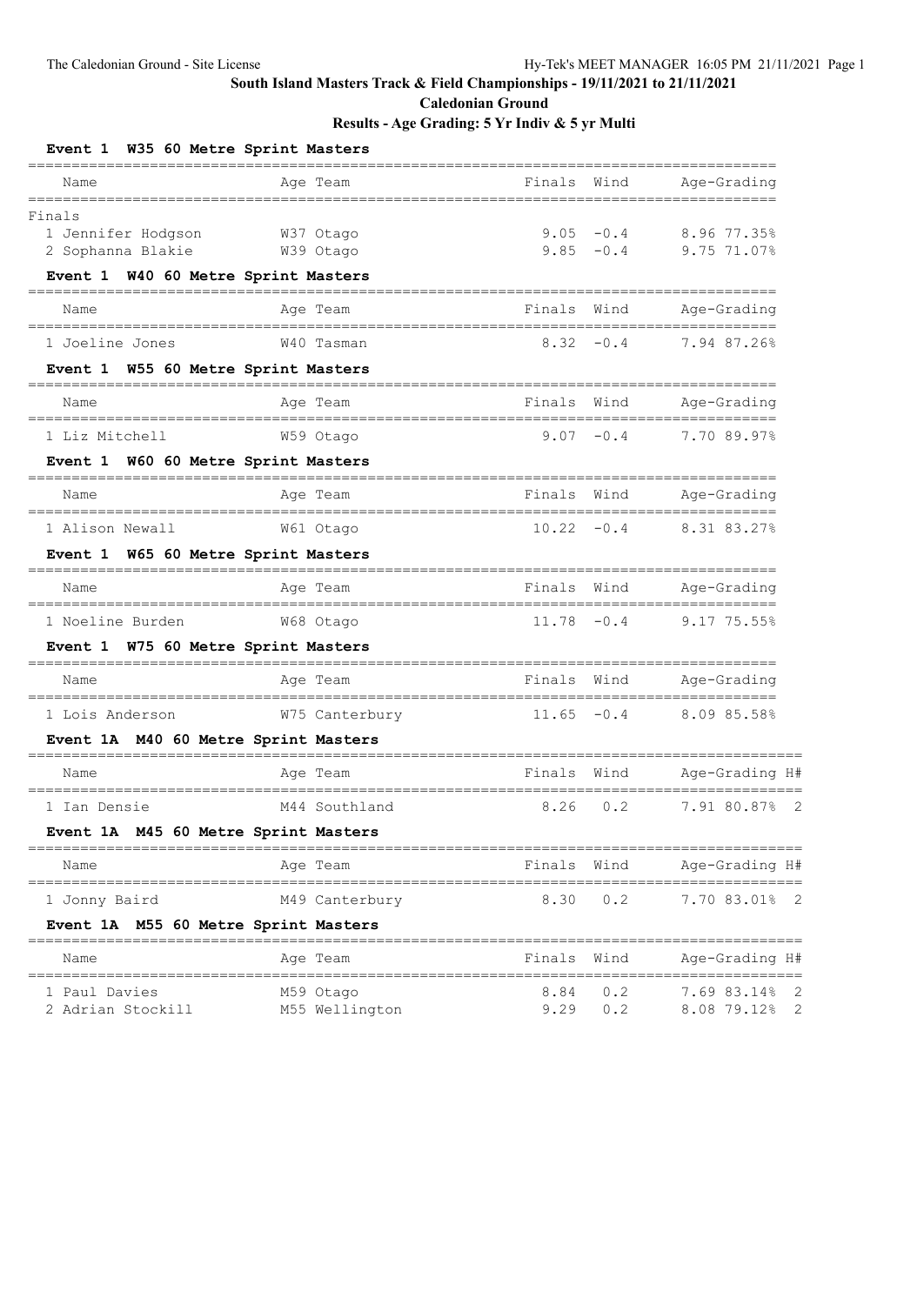**Caledonian Ground**

| Event 1A M60 60 Metre Sprint Masters                                           | -----------------------------                       |             |                                |
|--------------------------------------------------------------------------------|-----------------------------------------------------|-------------|--------------------------------|
| =====<br>Name<br>------------------------------------                          | Finals<br>Age Team<br>----------------------------- | Wind        | Age-Grading H#                 |
| 1 Gary Rawson<br>2 Bruce Thomson                                               | 8.28<br>M62 Wellington<br>8.73<br>M62 Southland     | 0.2<br>0.2  | 6.96 91.79% 2<br>7.34 87.06% 2 |
| Event 1A M65 60 Metre Sprint Masters                                           |                                                     |             |                                |
| Name<br>;===========================                                           | Finals<br>Age Team                                  | Wind        | Age-Grading                    |
| 1 Barry Smith                                                                  | M66 Southland<br>10.02                              | 0.3         | 8.12 78.74%                    |
| Event 1A M70 60 Metre Sprint Masters<br>====================================== | ,,,,,,,,,,,,,,,,,                                   |             |                                |
| Name                                                                           | Finals<br>Age Team                                  | Wind        | Age-Grading                    |
| 1 Vincent Paddam                                                               | 9.37<br>M72 Otago                                   | 0.3         | 7.29 87.73%                    |
| Event 1A M80 60 Metre Sprint Masters                                           |                                                     |             |                                |
| Name                                                                           | Finals<br>Age Team                                  | Wind        | Age-Grading                    |
| 1 Peter Hanson                                                                 | M84 Wellington<br>12.45                             | 0.3         | 8.67 73.73%                    |
| 2 Alan Hunter<br>Event 2 W35 100 Metre Sprint Masters                          | M84 Canterbury<br>19.18                             | 0.3         | 13.35 47.86%                   |
| Name                                                                           | Finals<br>Age Team                                  | Wind        | Age-Grading                    |
| 1 Jennifer Hodgson                                                             | 14.60<br>W37 Otago                                  | 2.4         | 14.46 72.60%                   |
| 2 Sophanna Blakie                                                              | W39 Otago<br>16.10                                  | 2.4         | 15.94 65.84%                   |
| W40 100 Metre Sprint Masters<br><b>Event 2</b>                                 |                                                     |             |                                |
| Name                                                                           | Finals<br>Age Team                                  | Wind        | Age-Grading                    |
| 1 Joeline Jones                                                                | 13.14<br>W40 Tasman                                 | 2.4         | 12.55 83.64%                   |
| W55 100 Metre Sprint Masters<br>Event 2                                        |                                                     |             |                                |
| Name                                                                           | Age Team<br>Finals                                  | Wind        | Age-Grading                    |
| 1 Liz Mitchell                                                                 | W59 Otago<br>14.36                                  | 2.4         | 12.20 86.00%                   |
| Event 2 W60 100 Metre Sprint Masters                                           |                                                     |             |                                |
| Name                                                                           | Age Team                                            | Finals Wind | Age-Grading                    |
| 1 Alison Newall                                                                | W61 Otago                                           | 16.71 2.4   | 13.61 77.14%                   |
| Event 2 W65 100 Metre Sprint Masters                                           |                                                     |             |                                |
| Name                                                                           | Age Team                                            |             | Finals Wind Age-Grading        |
| 1 Noeline Burden                                                               | W68 Otago                                           | 19.80 2.4   | 15.43 68.03%                   |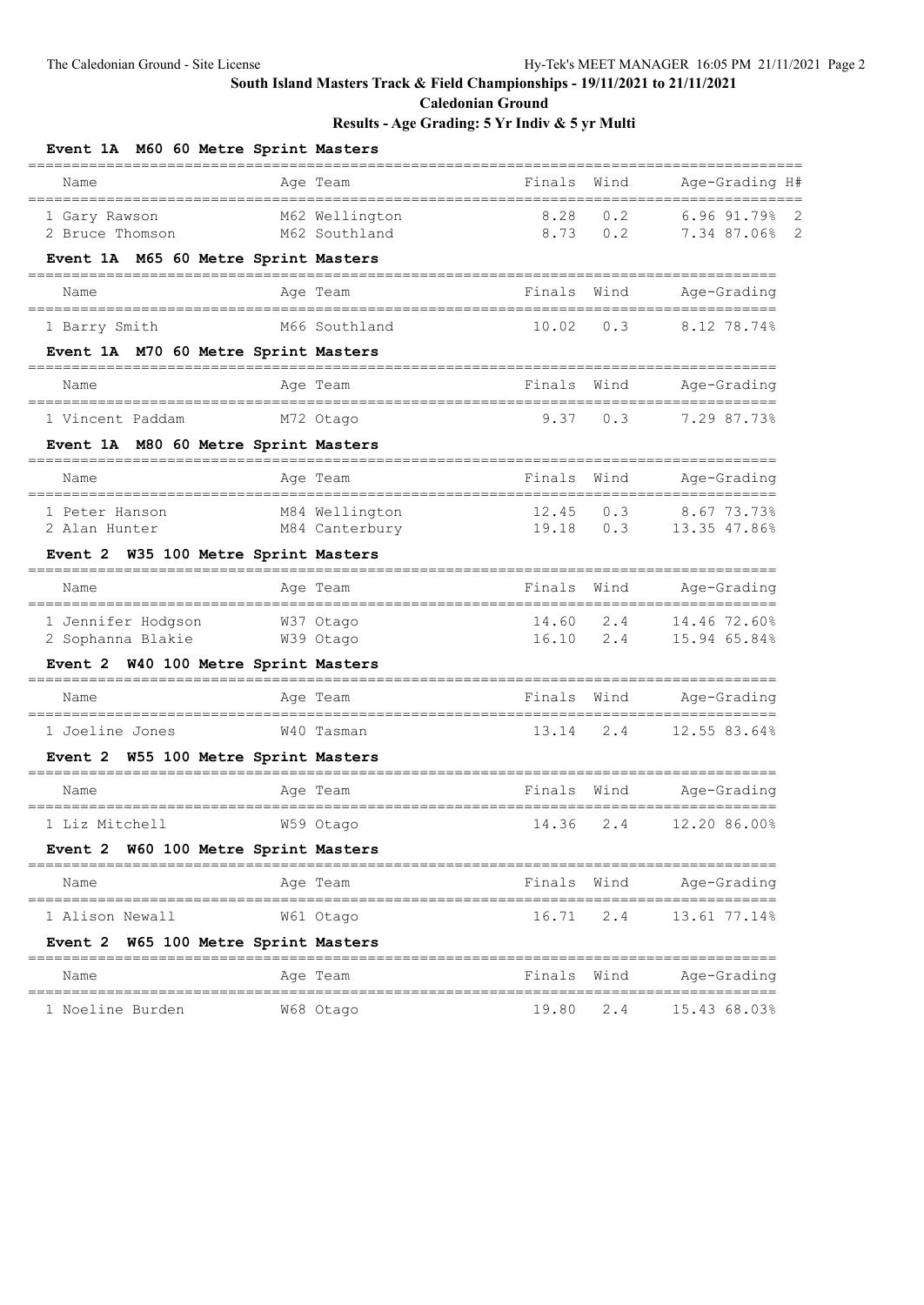**Caledonian Ground**

| Event 2 W75 100 Metre Sprint Masters                              |                                         |                                    |            |                                                       |
|-------------------------------------------------------------------|-----------------------------------------|------------------------------------|------------|-------------------------------------------------------|
| Name                                                              | Age Team                                | Finals                             | Wind       | Age-Grading                                           |
| 1 Lois Anderson                                                   | W75 Canterbury                          | 19.41                              | 2.4        | 13.49 77.74%                                          |
| Event 2A M35 100 Metre Sprint Masters                             |                                         |                                    |            |                                                       |
| Name<br>;===================================                      | Age Team                                | Finals                             | Wind       | Age-Grading H#<br>-------------------                 |
| 1 Mandeep Singh                                                   | M36 Otago                               | 12.21                              | 1.8        | 12.06 81.24% 2                                        |
| Event 2A M40 100 Metre Sprint Masters                             |                                         |                                    |            |                                                       |
| Name                                                              | Age Team                                | Finals<br>======                   | Wind       | Age-Grading H#<br>==================                  |
| 1 Ian Densie                                                      | M44 Southland                           | 13.01                              | 1.8        | 12.47 78.55% 2                                        |
| Event 2A M45 100 Metre Sprint Masters                             |                                         |                                    |            |                                                       |
| Name<br>___________________________________                       | Age Team<br>-----------------------     | Finals                             | Wind       | Age-Grading H#<br>==================                  |
| 1 Jonny Baird                                                     | M49 Canterbury                          | 13.39                              | 1.8        | 12.44 78.72% 2                                        |
| Event 2A M55 100 Metre Sprint Masters                             |                                         |                                    |            |                                                       |
| Name<br>------------------------------------                      | Age Team                                | Finals Wind<br>______              |            | Age-Grading H#<br>------------------                  |
| 1 Paul Davies                                                     | M59 Otago                               | 14.85                              | 1.8        | 12.93 75.76% 2                                        |
| Event 2A M60 100 Metre Sprint Masters                             |                                         |                                    |            |                                                       |
| Name<br>=====================                                     | Age Team<br>===========<br>------------ | Finals<br>-------<br>========      | Wind       | Age-Grading H#<br>======================              |
| 1 Gary Rawson                                                     | M62 Wellington                          | 13.35                              | 1.8        | 11.24 87.19% 2                                        |
| 2 Bruce Thomson<br>Event 2A M65 100 Metre Sprint Masters          | M62 Southland                           | 14.16                              | 1.8        | 11.92 82.20% 2                                        |
| Name                                                              |                                         | Finals Wind                        |            | Age-Grading                                           |
|                                                                   | Age Team<br>-------------------         |                                    |            |                                                       |
| 1 Warren Green<br>2 Barry Smith                                   | M69 Southland<br>M66 Southland          | 15.34<br>16.44                     | 1.6<br>1.6 | 12.45 78.68%<br>13.34 73.42%                          |
| Event 2A M70 100 Metre Sprint Masters                             |                                         |                                    |            |                                                       |
| Name                                                              | =========<br>Age Team                   | Finals                             | Wind       | =================<br>Age-Grading                      |
| 1 Vincent Paddam                                                  | M72 Otago                               | 14.85                              | 1.6        | 11.56 84.71%                                          |
| <b>Event 2A</b>                                                   | M80 100 Metre Sprint Masters            |                                    |            |                                                       |
| Name                                                              | =====<br>Age Team                       | Finals                             | Wind       | Age-Grading                                           |
| ==============================<br>1 Peter Hanson<br>2 Alan Hunter | M84 Wellington<br>M84 Canterbury        | ================<br>21.18<br>34.22 | 1.6<br>1.6 | _____________________<br>14.76 66.34%<br>23.85 41.06% |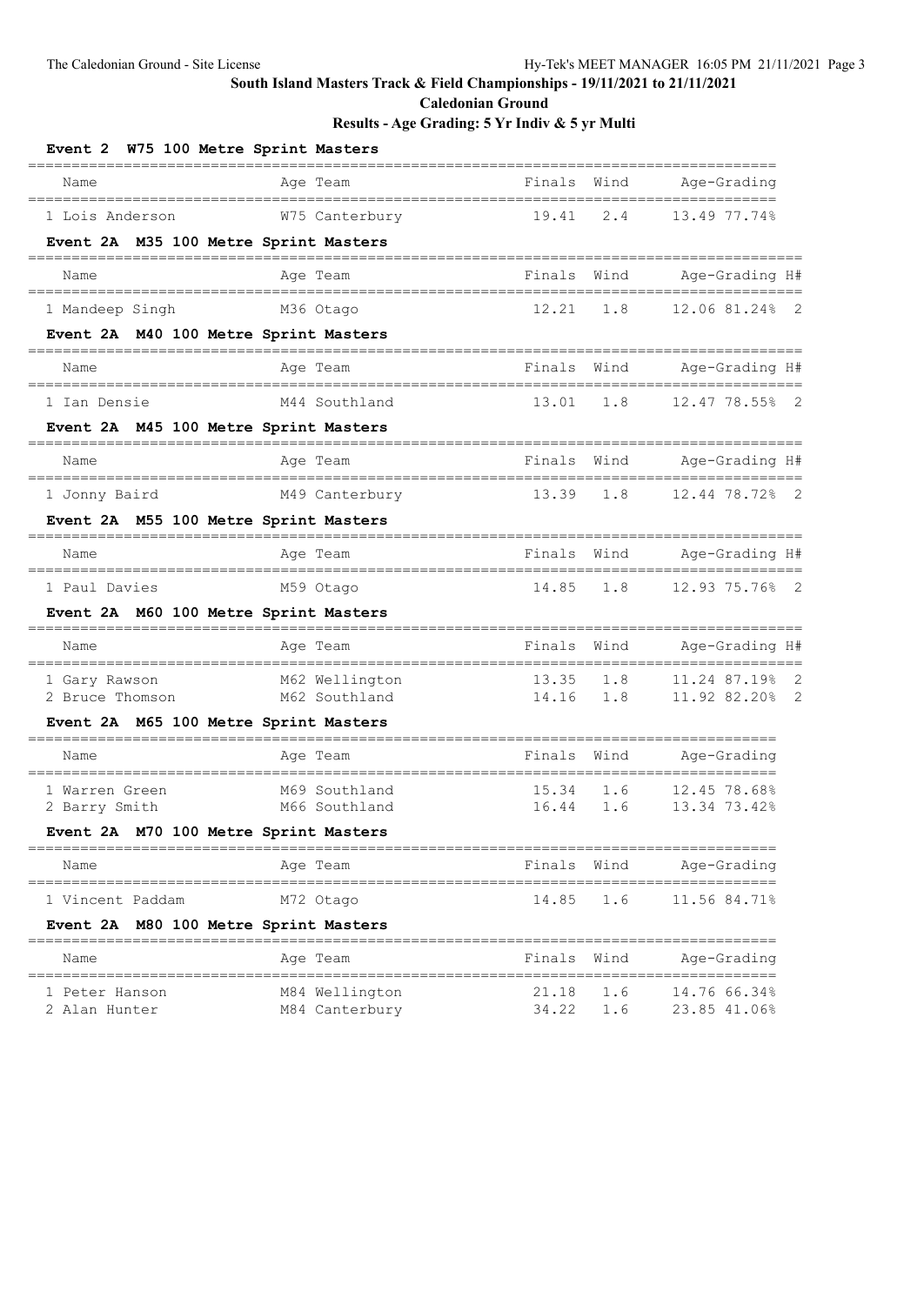**Caledonian Ground**

| Event 3 W35 200 Metre Sprint Masters                    |                                       |                                             |
|---------------------------------------------------------|---------------------------------------|---------------------------------------------|
| Name<br>Aqe Team                                        | Finals                                | Wind<br>Age-Grading                         |
| 1 Sophanna Blakie<br>W39 Otago                          | $33.16 - 2.1$                         | 32.18 66.34%                                |
| Event 3 W40 200 Metre Sprint Masters                    |                                       |                                             |
| Name<br>Age Team                                        | Finals                                | Wind<br>Age-Grading<br>==================== |
| 1 Joeline Jones                                         | $27.23 -2.1$<br>W40 Tasman            | 25.44 83.88%                                |
| Event 3 W55 200 Metre Sprint Masters                    |                                       |                                             |
| Name<br>Age Team                                        | Finals                                | Wind<br>Age-Grading<br>================     |
| 1 Liz Mitchell<br>W59 Otago                             | $29.85 -2.1$                          | 24.67 86.53%                                |
| Event 3 W60 200 Metre Sprint Masters                    |                                       |                                             |
| Name<br>Age Team                                        | Finals                                | Wind<br>Age-Grading                         |
| 1 Alison Newall<br>W61 Otago                            | $35.26 -2.1$                          | 27.87 76.60%                                |
| Event 3 W65 200 Metre Sprint Masters                    |                                       |                                             |
| Name<br>Age Team<br>----------------------------------- | Finals<br>--------------------------- | Wind<br>Age-Grading<br>==================== |
| 1 Gail Kirkman                                          | $34.69 - 2.1$<br>W69 Southland        | 26.17 81.55%                                |
| Event 3A M35 200 Metre Sprint Masters                   |                                       |                                             |
| Name<br>Age Team<br>======                              | Finals                                | Wind<br>Age-Grading<br>===============      |
| 1 Mandeep Singh<br>M36 Otago                            | $25.33 - 0.6$                         | 24.92 77.54%                                |
| Event 3A M40 200 Metre Sprint Masters                   |                                       |                                             |
| Age Team<br>Name                                        | Finals                                | Wind<br>Age-Grading                         |
| 1 Ian Densie                                            | $26.93 - 0.6$<br>M44 Southland        | 25.69 75.23%                                |
| Event 3A M60 200 Metre Sprint Masters                   |                                       |                                             |
| Age Team<br>Name                                        | Finals                                | Wind<br>Age-Grading<br>============         |
| 1 Gary Rawson                                           | M62 Wellington                        | $28.30 - 0.6$<br>23.58 81.94%               |
| Event 3A M65 200 Metre Sprint Masters                   |                                       |                                             |
| Name<br>Age Team                                        | Finals Wind                           | Age-Grading                                 |
| 1 Barry Smith                                           | M66 Southland<br>$35.62 -0.6$         | 28.53 67.74%                                |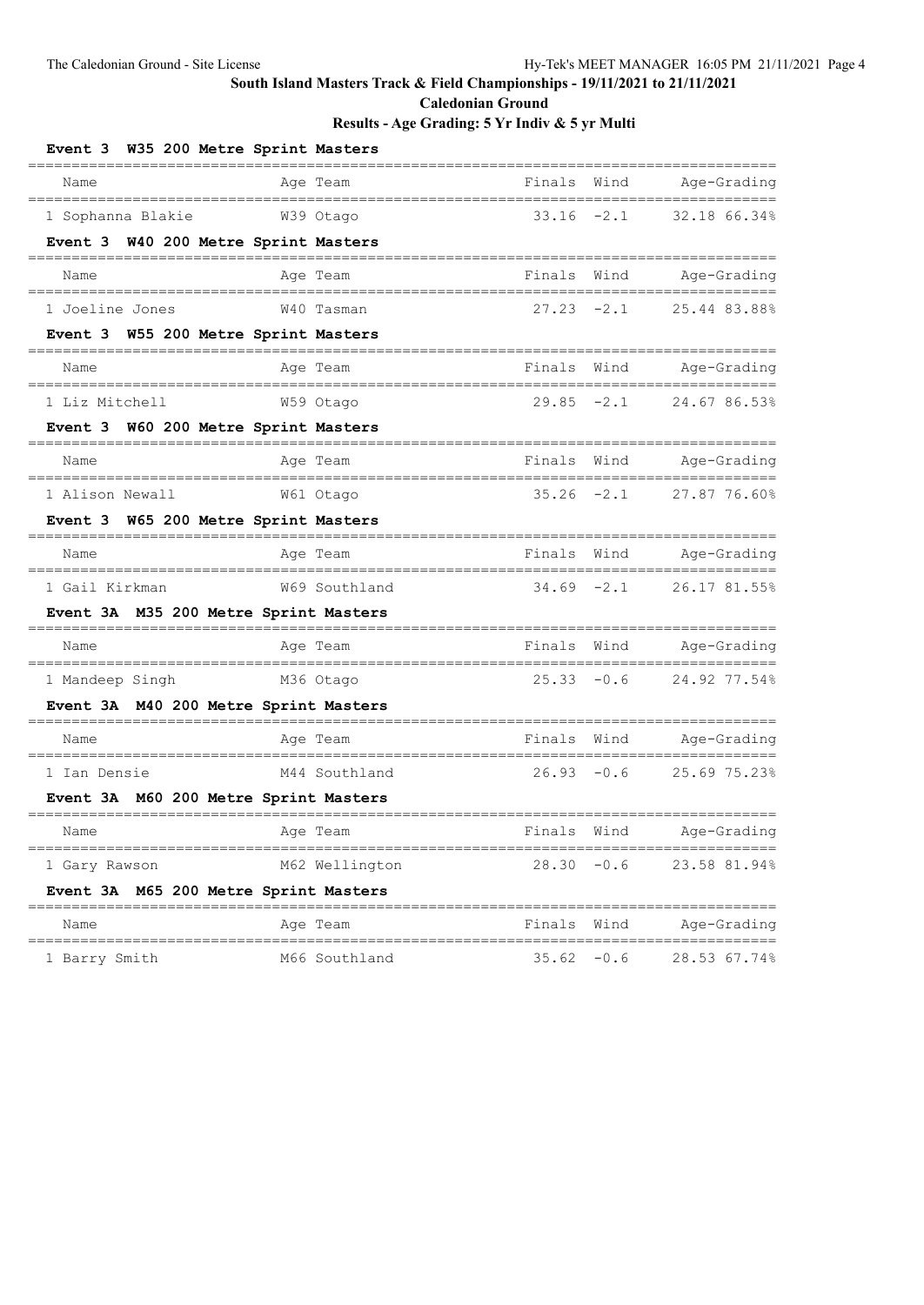**Caledonian Ground**

| Event 3A M70 200 Metre Sprint Masters                      |           |                |                                     |                                          |   |
|------------------------------------------------------------|-----------|----------------|-------------------------------------|------------------------------------------|---|
| Name                                                       |           | Age Team       | Finals                              | Wind<br>Age-Grading                      |   |
| 1 Vincent Paddam                                           |           | M72 Otago      |                                     | $32.32 - 0.6$<br>24.70 78.22%            |   |
| Event 4 W40 400 Metre Sprint Masters                       |           |                |                                     |                                          |   |
| Name                                                       |           | Age Team       | Finals                              | Age-Grading<br>====================      |   |
| 1 Joeline Jones                                            |           | W40 Tasman     | 1:02.52                             | 58.72 81.08%                             |   |
| Event 4 W60 400 Metre Sprint Masters                       |           |                |                                     |                                          |   |
| Name                                                       |           | Age Team       | Finals                              | Age-Grading<br>---------------------     |   |
| 1 Alison Newall                                            |           | W61 Otago      | 1:19.69                             | 1:01.4977.43%                            |   |
| Event 4 W65 400 Metre Sprint Masters                       |           |                |                                     |                                          |   |
| Name                                                       |           | Age Team       | Finals                              | Age-Grading                              |   |
| 1 Gail Kirkman                                             |           | W69 Southland  | 1:16.81                             | 55.32 86.06%                             |   |
| 2 Dalise Sanderson<br>Event 4 W70 400 Metre Sprint Masters | W66 Otago |                |                                     | 1:33.34 1:07.22 70.82%                   |   |
| Name                                                       |           | Age Team       | Finals                              | Age-Grading                              |   |
| ================================<br>1 Shirley Rolston      |           | W72 Canterbury | =======================<br>2:05.47  | ====================<br>$1:22.84$ 57.46% |   |
| Event 4A M40 400 Metre Sprint Masters                      |           |                |                                     |                                          |   |
| Name                                                       |           | Age Team       | Finals                              | Age-Grading H#                           |   |
| ---------------------<br>1 Ian Densie                      |           | M44 Southland  | ________________________<br>1:00.30 | 56.41 76.55% 2                           |   |
| Event 4A M55 400 Metre Sprint Masters                      |           |                |                                     |                                          |   |
| Name                                                       |           | Age Team       | Finals                              | Age-Grading H#<br>-----------------      |   |
| 1 Tony Tan                                                 |           | M55 Otago      | 1:00.08                             | 50.80 85.02%                             | 2 |
| 2 Robert Homan<br>Event 4A M60 400 Metre Sprint Masters    |           | M59 Otago      | 1:16.87                             | 1:04.9966.45%                            | 2 |
|                                                            |           | ======         |                                     |                                          |   |
| Name                                                       |           | Age Team       | Finals                              | Age-Grading                              |   |
| 1 Bruce Thomson                                            |           | M62 Southland  | 1:05.60                             | 53.50 80.73%                             |   |
| M65 400 Metre Sprint Masters<br><b>Event 4A</b>            |           |                |                                     |                                          |   |
| Name                                                       |           | Age Team       | Finals                              | Age-Grading                              |   |
| 1 Phil Napper                                              |           | M68 Otago      | 1:09.84                             | 54.73 78.89%                             |   |
| 2 Philip Morris                                            |           | M69 Otago      | 1:24.91                             | $1:06.54$ 64.89%                         |   |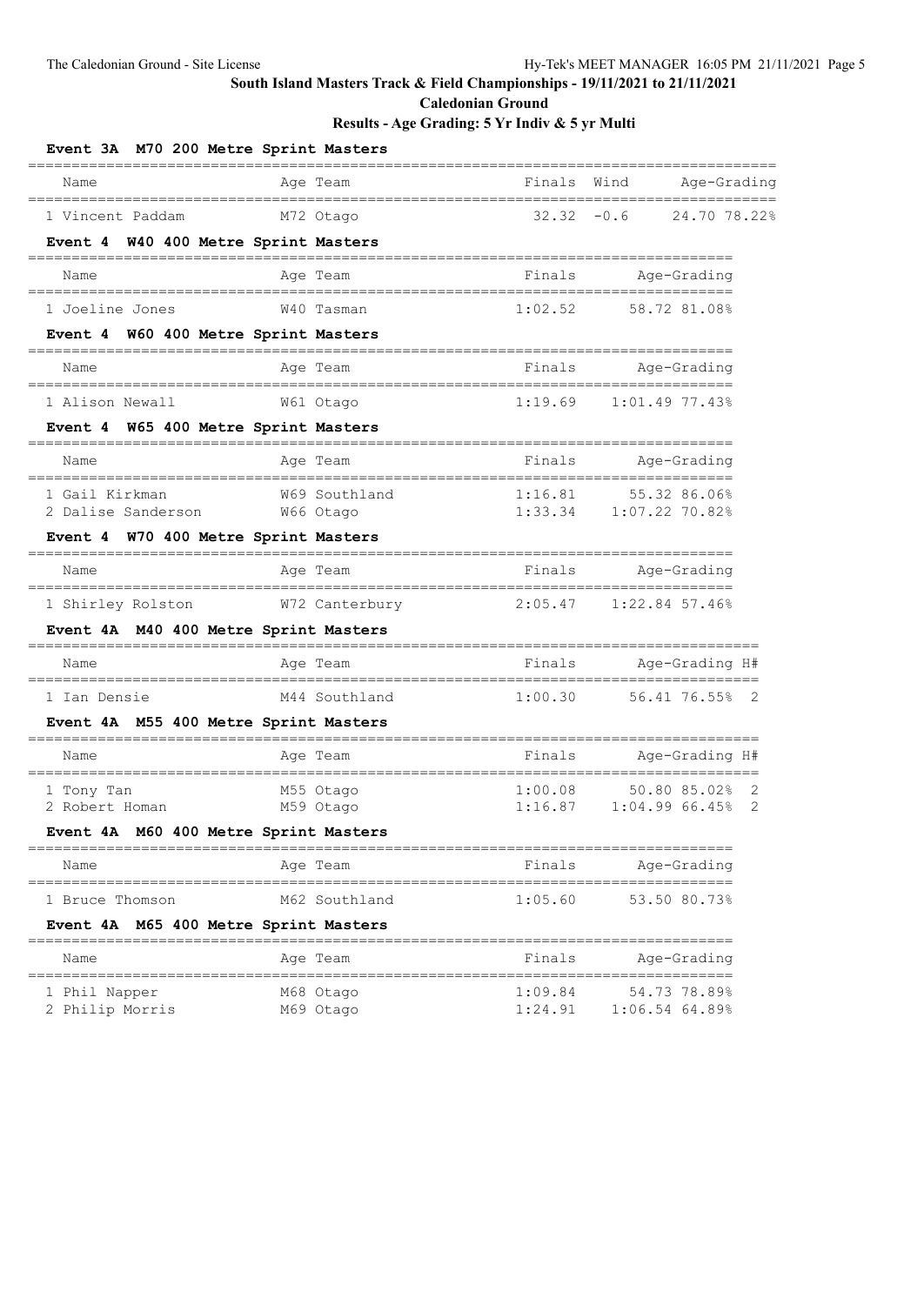**Caledonian Ground**

| Event 4A M80 400 Metre Sprint Masters | ==========                                        | ========================= |                                                   |                |
|---------------------------------------|---------------------------------------------------|---------------------------|---------------------------------------------------|----------------|
| Name                                  | Age Team<br>========================              | Finals                    | Age-Grading<br>====================               |                |
| 1 Peter Hanson                        | M84 Wellington                                    | 1:51.54                   | 1:10.9860.84%                                     |                |
| Event 5 W35 800 Metre Run Masters     | ==========================                        |                           |                                                   |                |
| Name                                  | Age Team                                          | Finals                    | Age-Grading<br>--------------------               |                |
| 1 Michelle Watt                       | W37 Otago                                         | 3:03.87                   | $3:02.9761.91$ <sup>8</sup>                       |                |
| Event 5 W65 800 Metre Run Masters     |                                                   |                           |                                                   |                |
| Name                                  | Age Team<br>___________________________________   | Finals                    | Age-Grading<br>==================                 |                |
| 1 Dalise Sanderson                    | W66 Otago                                         | 3:29.82                   | 2:34.05 73.53%                                    |                |
| Event 5 W70 800 Metre Run Masters     |                                                   |                           |                                                   |                |
| Name                                  | Age Team<br>------------------------------------- | Finals                    | Age-Grading<br>===================                |                |
| 1 Barbara Patrick                     | W74 Otago                                         | 3:40.28                   | 2:28.74 76.16%                                    |                |
| W80 800 Metre Run Masters<br>Event 5  | ============                                      |                           |                                                   |                |
| Name                                  | Age Team<br>==================                    | Finals                    | Age-Grading<br>__________________________________ |                |
| -- Myrtle Rough                       | W81 Otago                                         | DQ                        |                                                   | Rule TR 17.3.2 |
| Event 5A M55 800 Metre Run Masters    | ======================================            |                           | =================                                 |                |
| Name                                  | Age Team<br>=================                     | Finals<br>===========     | Age-Grading<br>===============                    |                |
| 1 Malcolm Cornelius                   | M55 Canterbury                                    | 2:24.67                   | 2:02.83 82.32%                                    |                |
| 2 Tony Tan<br>3 Robert Homan          | M55 Otago<br>M59 Otago                            | 2:28.92                   | 2:06.44 79.97%<br>2:51.00 2:25.18 69.64%          |                |
| Event 5A M60 800 Metre Run Masters    |                                                   |                           |                                                   |                |
| Name                                  | Age Team                                          | Finals                    | Age-Grading                                       |                |
| 1 Andrew McCaig                       | -----<br>=========================<br>M62 Otago   | 2:41.63                   | 2:11.46 76.92%                                    |                |
| Event 5A M65 800 Metre Run Masters    | ===============                                   |                           | =================================                 |                |
| Name                                  | Age Team                                          | Finals                    | Age-Grading                                       |                |
| 1 Phil Napper                         | M68 Otago                                         | 2:38.61                   | 2:03.34 81.98%                                    |                |
| 2 Philip Morris                       | M69 Otago                                         | 3:27.41                   | 2:41.29 62.69%                                    |                |
| Event 5A M80 800 Metre Run Masters    |                                                   |                           |                                                   |                |
| Name                                  | Age Team                                          | Finals                    | Age-Grading                                       |                |
| 1 Peter Hanson                        | M84 Wellington                                    | 4:48.17                   | 3:01.00 55.86%                                    |                |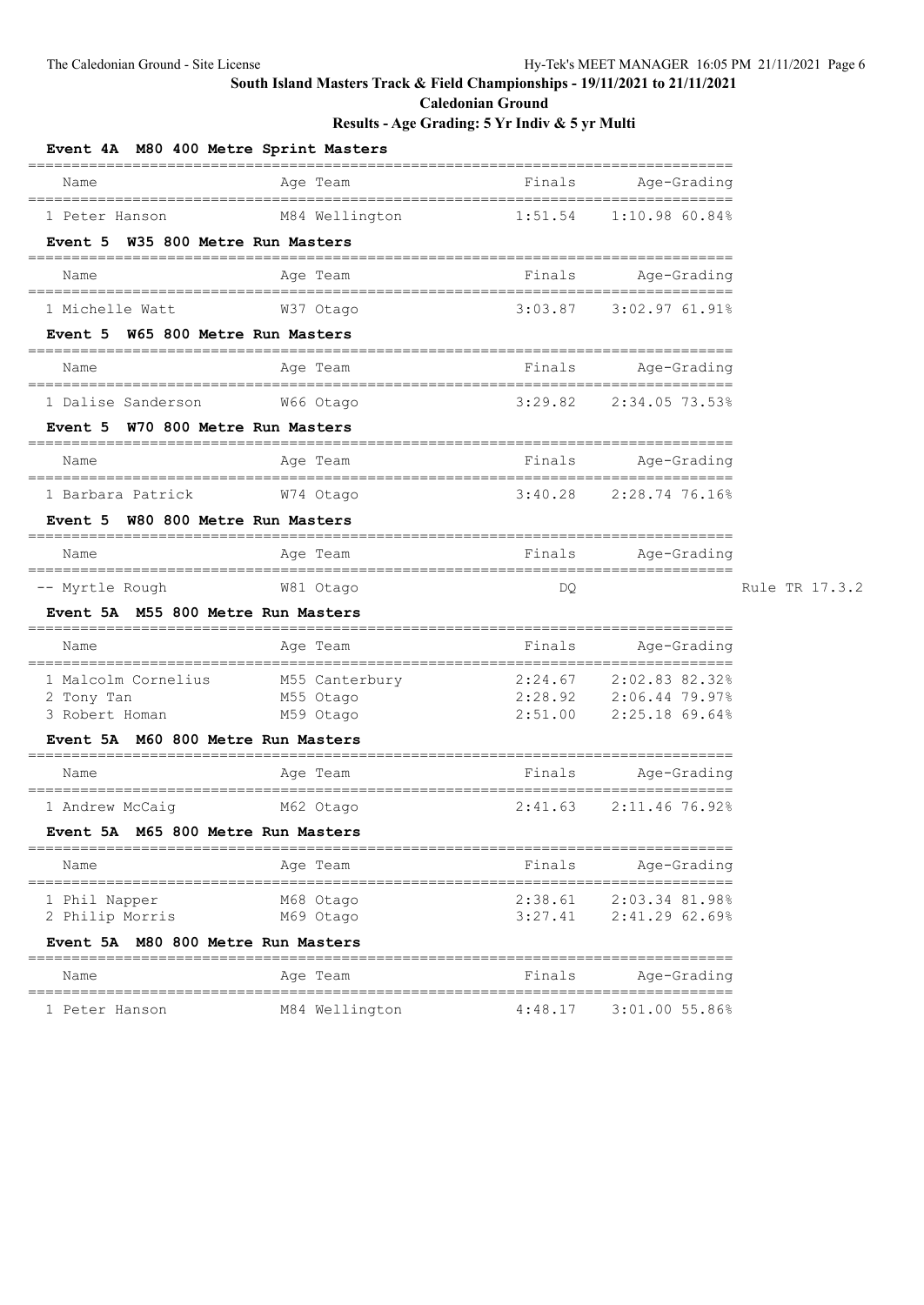**Caledonian Ground**

| W35 1500 Metre Run Masters<br>Event 6         | =================            |                    |                                                  |
|-----------------------------------------------|------------------------------|--------------------|--------------------------------------------------|
| Name                                          | Age Team                     | Finals             | Age-Grading                                      |
| 1 Michelle Watt                               | W37 Otago                    |                    | 6:21.08 6:16.21 61.79%                           |
| W60 1500 Metre Run Masters<br>Event 6         |                              |                    |                                                  |
| Name                                          | Age Team                     | Finals             | Age-Grading                                      |
| 1 Deborah Telfer                              | W63 Southland                | 6:08.24            | 4:45.72 81.36%                                   |
| W65 1500 Metre Run Masters<br>Event 6         |                              |                    |                                                  |
| Name<br>===================================== | Age Team                     | Finals             | Age-Grading                                      |
| 1 Dalise Sanderson                            | W66 Otago                    | 7:06.21            | 5:08.67 75.31%                                   |
| W70 1500 Metre Run Masters<br>Event 6         |                              |                    |                                                  |
| Name                                          | Age Team                     | Finals             | Age-Grading                                      |
| 1 Barbara Patrick                             | W74 Otago                    | 7:18.19            | 4:50.74 79.96%                                   |
| 2 Carey Dickason<br>3 Shirley Rolston         | W70 Tasman<br>W72 Canterbury | 7:20.98<br>8:51.01 | 4:52.60 79.45%<br>5:52.33 65.98%                 |
| Event 6A M35 1500 Metre Run Masters           |                              |                    |                                                  |
| Name                                          | Age Team                     | Finals             | Age-Grading                                      |
| 1 Glen Chisholm                               | M38 Otaqo                    | 4:47.42            | 4:44.92 72.30%                                   |
| Event 6A M50 1500 Metre Run Masters           |                              |                    |                                                  |
| Name                                          | Age Team                     | Finals             | Age-Grading<br>=================                 |
| 1 Danny Baillie                               | M52 Otago                    | 4:47.80            | 4:11.28 81.98%                                   |
| Event 6A M55 1500 Metre Run Masters           |                              |                    |                                                  |
| Name                                          | Age Team                     | Finals             | Age-Grading                                      |
| 1 Malcolm Cornelius                           | M55 Canterbury               | 4:53.61            | 4:04.79 84.16%                                   |
| 2 Robert Homan                                | M59 Otago                    | 5:55.27            | 4:56.19 69.55%                                   |
| Event 6A M60 1500 Metre Run Masters           |                              |                    |                                                  |
| Name                                          | Age Team                     |                    | Finals Age-Grading                               |
| 1 Andrew McCaig                               | M62 Otago                    |                    | $5:34.89$ $4:25.87$ 77.48%                       |
| Event 6A M65 1500 Metre Run Masters           |                              |                    |                                                  |
| Name                                          | Age Team                     | Finals             | Age-Grading                                      |
| 1 Phil Napper<br>2 Derek Shaw                 | M68 Otago<br>M69 Tasman      |                    | 5:32.60 4:10.42 82.26%<br>6:12.80 4:40.69 73.39% |
|                                               |                              |                    |                                                  |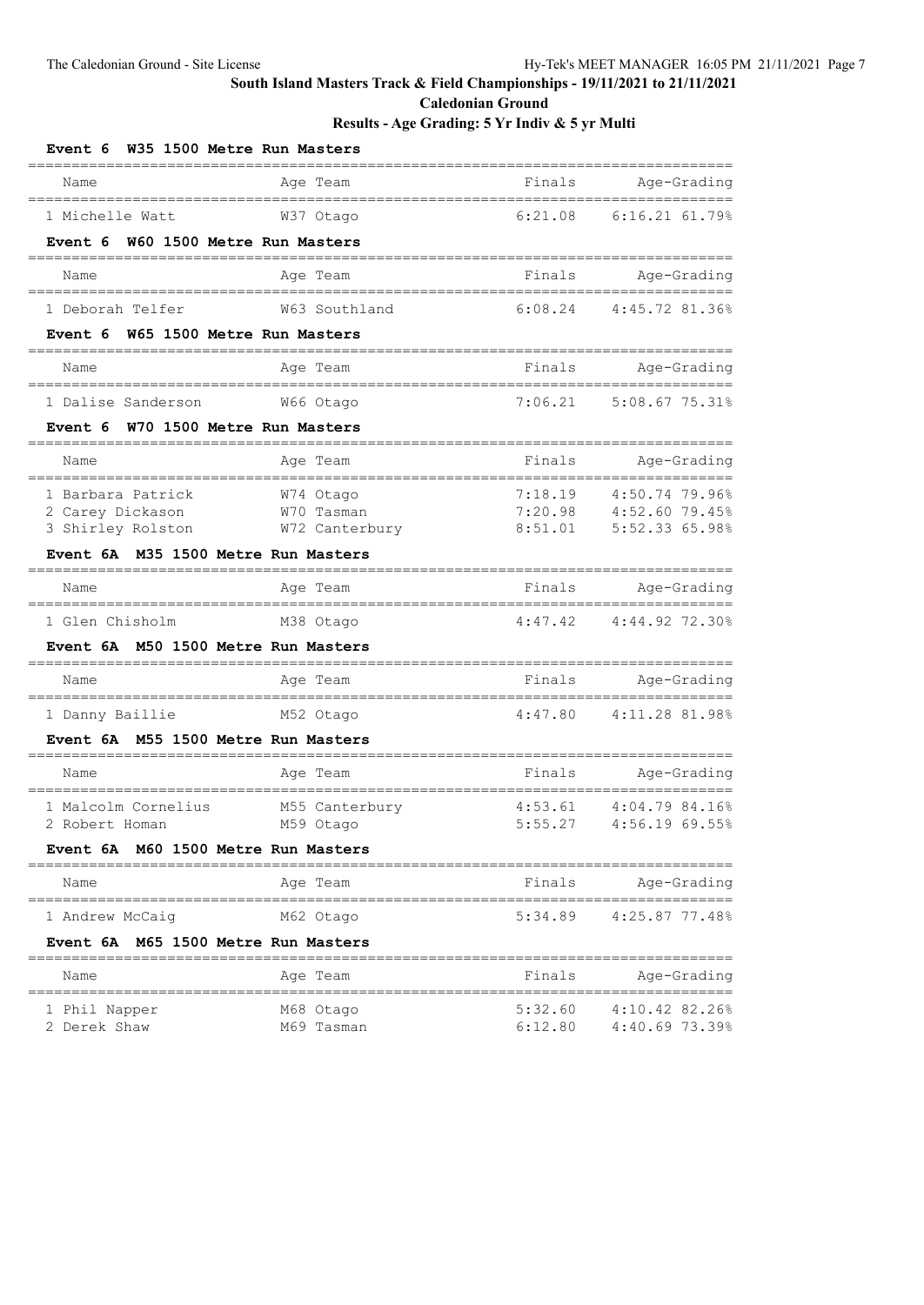**Caledonian Ground**

| Event 6A M65 1500 Metre Run Masters          |                                        |          |                                                         |
|----------------------------------------------|----------------------------------------|----------|---------------------------------------------------------|
| 3 Philip Morris                              | M69 Otago                              |          | 6:36.03 4:58.18 69.09%                                  |
| Event 6A M70 1500 Metre Run Masters          |                                        |          |                                                         |
| Name                                         | Age Team                               | Finals   | Age-Grading                                             |
| 1 Gary Kirkman<br>2 Bruce Woods              | M70 Southland<br>M74 NZ Masters        |          | 6:18.07 4:27.64 76.97%<br>7:23.66 5:14.07 65.59%        |
| Event 7 W60 3000 Metre Run Masters           |                                        |          |                                                         |
| Name                                         | Age Team                               |          | Finals Age-Grading                                      |
| 1 Deborah Telfer                             | W63 Southland                          |          | 12:46.31 9:30.14 87.95%                                 |
| Event 7 W70 3000 Metre Run Masters           |                                        |          |                                                         |
| Name                                         | Age Team                               |          | Finals Age-Grading                                      |
| 1 Barbara Patrick<br>2 Carey Dickason        | W74 Otago<br>W70 Tasman                |          | 15:45.01  10:00.28 83.53%<br>19:26.41  12:20.91  67.68% |
| Event 7 W80 3000 Metre Run Masters           |                                        |          |                                                         |
| Name                                         | Age Team                               |          | Finals Age-Grading                                      |
| -- Myrtle Rough                              | W81 Otago                              | DNF      |                                                         |
| Event 7A M50 3000 Metre Run Masters          |                                        |          |                                                         |
| Name                                         | Age Team                               |          | Finals Age-Grading                                      |
| 1 Danny Baillie                              | M52 Otago                              |          | $10:23.18$ 9:18.13 78.84%                               |
| Event 7A M55 3000 Metre Run Masters          |                                        |          |                                                         |
| Name<br>------------------------------------ | Age Team<br>========================== | Finals   | Age-Grading<br>================<br>$=$ $=$              |
| 1 Malcolm Cornelius                          | M55 Canterbury 10:45.84 9:15.94 79.14% |          |                                                         |
| Event 7A M65 3000 Metre Run Masters          |                                        |          |                                                         |
| Name                                         | Age Team                               | Finals   | Age-Grading                                             |
| 1 Philip Morris<br>2 Derek Shaw              | M69 Otago<br>M69 Tasman                | 13:29.63 | 13:17.32  10:29.73  69.87%<br>10:39.45 68.81%           |
| Event 7A M70 3000 Metre Run Masters          |                                        |          |                                                         |
| Name                                         | Age Team                               | Finals   | Age-Grading                                             |
| 1 Gary Kirkman                               | M70 Southland                          | 13:15.89 | 9:55.89 73.84%                                          |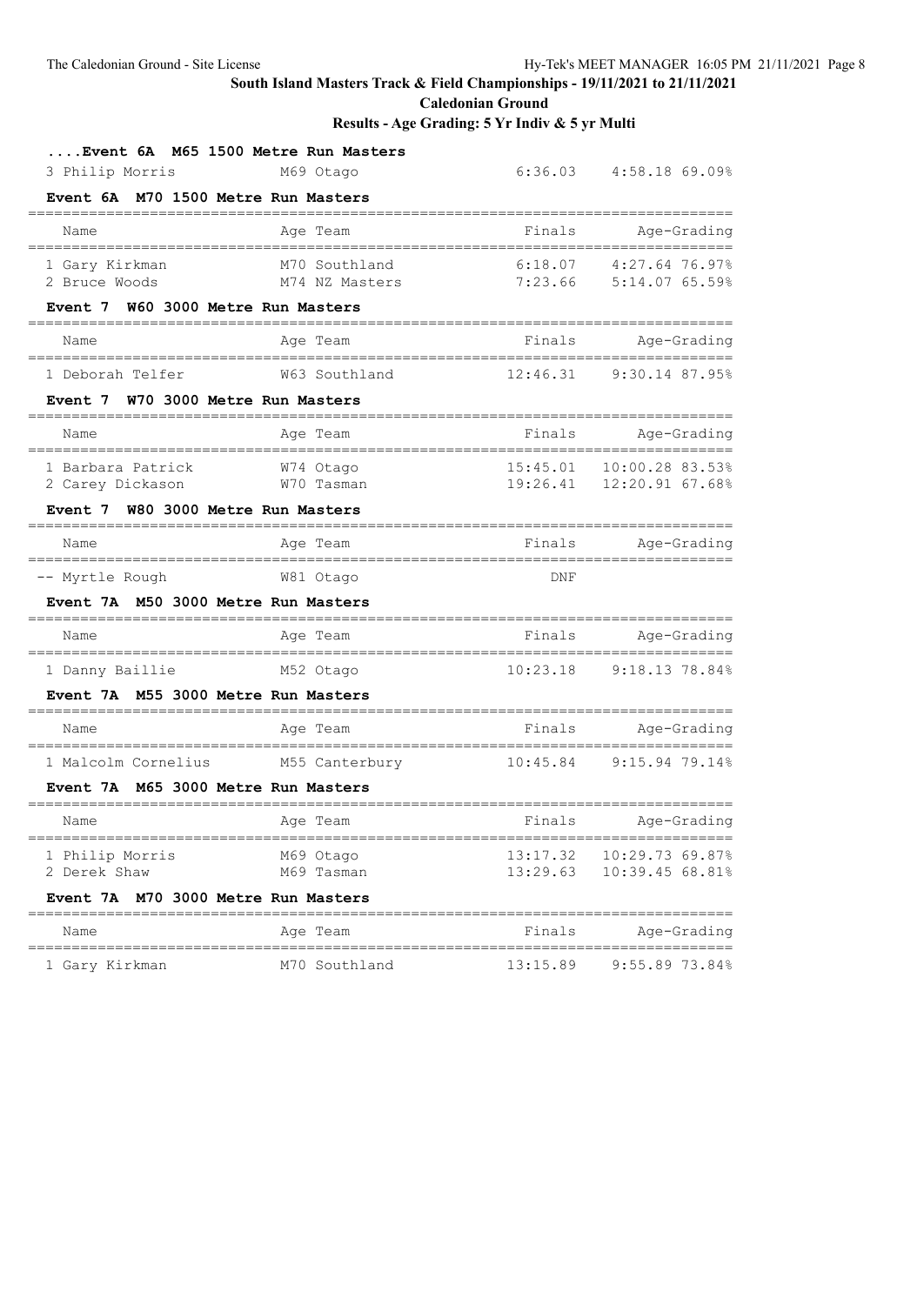**Caledonian Ground**

| W70 5000 Metre Run Masters<br><b>Event 8</b>                             |                                                       |          |                                                        |
|--------------------------------------------------------------------------|-------------------------------------------------------|----------|--------------------------------------------------------|
| Name                                                                     | Age Team                                              | Finals   | Age-Grading                                            |
| 1 Barbara Patrick                                                        | W74 Otago                                             | 26:05.39 | 17:44.00 81.27%                                        |
| M35 5000 Metre Run Masters<br>Event 8A                                   |                                                       |          |                                                        |
| Name                                                                     | Age Team                                              | Finals   | Age-Grading                                            |
| ===================================<br>1 Glen Chisholm                   | M38 Otago                                             |          | 17:43.41  17:43.42  71.19%                             |
| Event 8A M45 5000 Metre Run Masters                                      |                                                       |          |                                                        |
| Name                                                                     | Age Team                                              | Finals   | Age-Grading                                            |
| ===================================<br>1 Simon Rhodes                    | M48 Otago                                             |          | 17:06.48  15:54.84  79.28%                             |
| Event 8A M65 5000 Metre Run Masters                                      |                                                       |          |                                                        |
| Name                                                                     | Age Team                                              | Finals   | Age-Grading                                            |
| -------------------------------------<br>1 Derek Shaw<br>2 Philip Morris | M69 Tasman<br>M69 Otago                               |          | 22:36.68 17:50.70 70.70%<br>23:21.47  18:26.05  68.44% |
|                                                                          | Event 10 M55 3000 Metre Steeplechase 914mm Masters    |          |                                                        |
| Name                                                                     | Age Team                                              | Finals   | Age-Grading                                            |
| 1 Gordon Wong                                                            | M59 Otago                                             | 15:34.18 | 12:29.68 63.18%                                        |
| Event 11 M60 300 Long Hurdles 762mm Masters                              |                                                       |          |                                                        |
| Name                                                                     | Age Team                                              |          | Finals Age-Grading<br>________________                 |
| 1 Bruce Thomson                                                          | =====================<br>M62 Southland                | 51.81    | 51.82 90.29%                                           |
| <b>Event 14A</b>                                                         | M70 5000 Metre Race Walk Masters                      |          |                                                        |
| Name                                                                     | Age Team<br>;=======================                  |          | Finals Age-Grading<br>________________                 |
| 1 Peter Hague                                                            | M71 Tasman                                            | 39:51.41 | 28:34.65 62.85%                                        |
| Event 14A M75 5000 Metre Race Walk Masters                               |                                                       |          |                                                        |
| Name                                                                     | Age Team                                              | Finals   | Age-Grading                                            |
| 1 Geoff Iremonger                                                        | M75 Wellington                                        | 40:01.30 | 26:53.20 66.80%                                        |
| <b>Event 15</b>                                                          | W70 3000 Metre Race Walk Masters<br>================= |          |                                                        |
| Name                                                                     | Age Team                                              | Finals   | Age-Grading                                            |
| 1 Shirley Rolston                                                        | W72 Canterbury                                        | 22:41.14 | 16:08.86 71.73%                                        |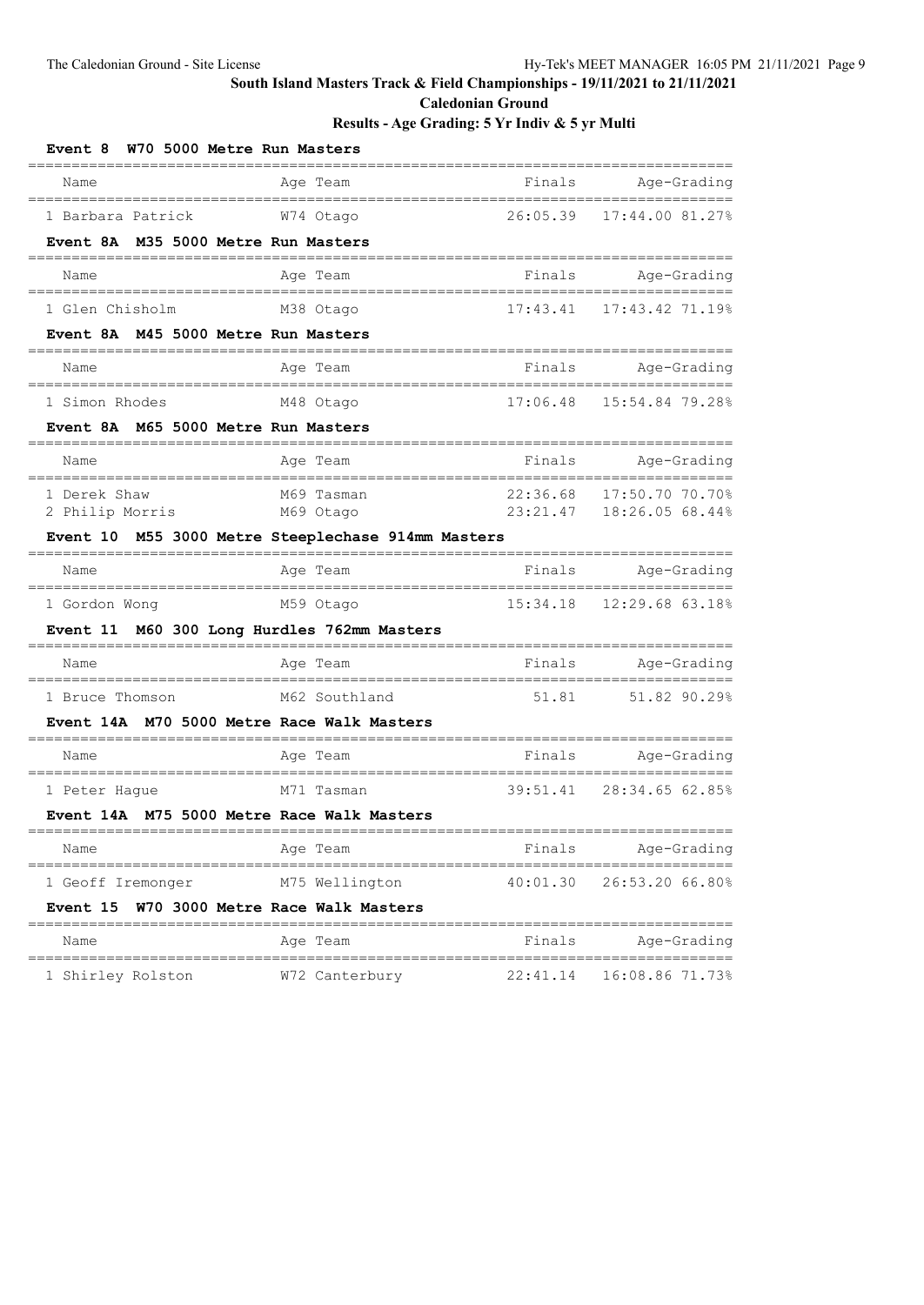**Caledonian Ground**

| Event 15A M70 3000 Metre Race Walk Masters                                               |                         |        |                              |
|------------------------------------------------------------------------------------------|-------------------------|--------|------------------------------|
| Name                                                                                     | Age Team                | Finals | Age-Grading                  |
| 1 Peter Haque<br>Event 15A M75 3000 Metre Race Walk Masters                              | M71 Tasman              |        |                              |
| Name                                                                                     | Age Team                | Finals | Aqe-Grading                  |
| 1 Geoff Iremonger                                                                        | M75 Wellington          |        | $22:48.03$ $15:17.13$ 68.85% |
| Event 17 W35 Shot Put Masters                                                            |                         |        |                              |
| Name                                                                                     | Aqe Team                |        | Finals Age-Grading           |
| 1 Anna Lynch<br>8.08m 7.74m 8.55m 8.06m 8.06m 8.30m<br>Event 17 W40 Shot Put Masters     | W35 Canterbury          |        | 8.55m 8.86m 39.17%           |
| Name                                                                                     | Age Team                | Finals | Aqe-Grading                  |
| 1 Paula Cotter<br>6.40m 5.66m 5.81m 5.45m 5.93m 5.84m                                    | W42 Otago               |        | $6.40m$ $7.10m$ $31.39\%$    |
| <b>Event 17</b><br>W45 Shot Put Masters                                                  |                         |        |                              |
| Name                                                                                     | Age Team                | Finals | Age-Grading                  |
| 1 Toni Oudemans<br>9.06m 9.18m 9.26m 9.42m 9.02m 9.07m                                   | W45 Canterbury          |        | $9.42m$ $11.25m$ $49.71\%$   |
| Event 17 W55 Shot Put Masters                                                            |                         |        |                              |
| Name                                                                                     | Age Team<br>___________ | Finals | Age-Grading                  |
| 1 Raylene Bates 6 656 Otago<br>9.92m 9.84m 9.55m X 10.78m 10.10m                         |                         | 10.78m | 14.77m 65.29% NZ Record      |
| Event 17<br>W60 Shot Put Masters                                                         | ============            |        |                              |
| Name                                                                                     | Age Team                | Finals | Age-Grading                  |
| W61 Otago<br>1 Fiona Harvey<br>6.26m 6.61m 6.90m 6.44m 6.75m 6.96m                       |                         |        | 6.96m 10.45m 46.18%          |
| Event 17 W65 Shot Put Masters                                                            |                         |        |                              |
| Name                                                                                     | Age Team                | Finals | Age-Grading H#               |
| 1 Winifred Harding                                                                       | W66 Otago               | 7.45m  | 12.36m 54.66% 2              |
| 7.07m 6.80m 7.28m 7.10m 7.45m 7.15m<br>2 Claire Giles                                    | W65 Otago               | 6.51m  | 10.80m 47.76% 2              |
| 6.12m 6.51m 5.96m 6.22m 6.26m 6.05m<br>3 Gail Kirkman<br>6.18m 6.15m 5.65m 5.97m 5.83m X | W69 Southland           | 6.18m  | 10.25m 45.34% 2              |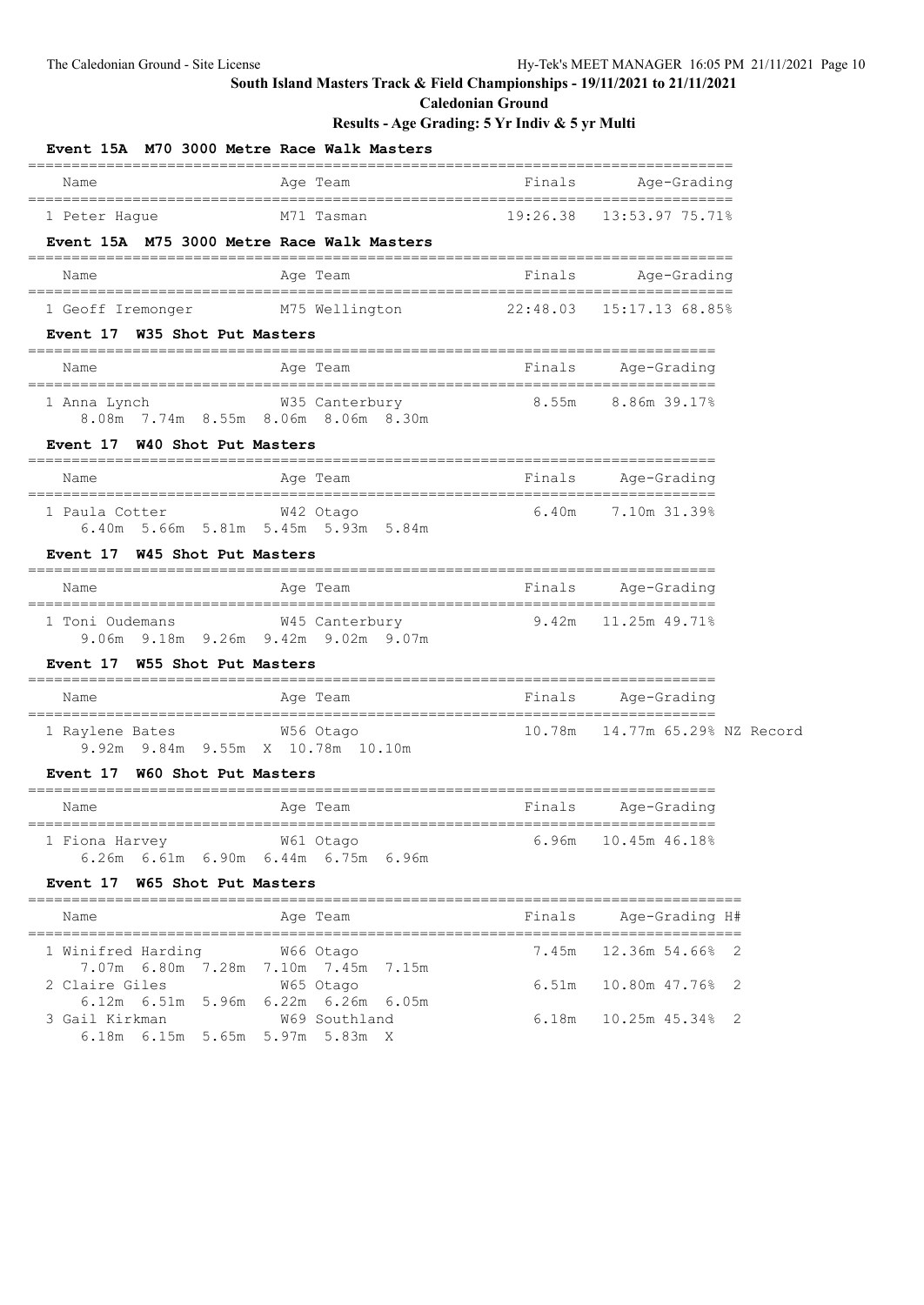**Caledonian Ground**

## **Results - Age Grading: 5 Yr Indiv & 5 yr Multi ....Event 17 W65 Shot Put Masters** 4 Noeline Burden W68 Otago 6.09m 10.10m 44.68% 2 - 5.92m 5.85m 5.28m 6.09m 5.65m **Event 17 W70 Shot Put Masters** ================================================================================== Name **Age Team** Age Team Finals Age-Grading H# ================================================================================== 1 Noni Callander W74 Otago 6.17m 11.45m 50.62% 2 5.87m 6.17m 5.70m 5.94m 6.07m 5.46m 2 Shirley Rolston W72 Canterbury 4.98m 9.24m 40.85% 2 4.75m 4.98m 4.41m 4.76m 4.75m 4.80m **Event 17 W75 Shot Put Masters** ================================================================================== Name **Age Team** Age Team Finals Age-Grading H# ================================================================================== 1 Lois Anderson W75 Canterbury - 5.91m 7.56m 7.09m 7.24m 6.84m **Event 17 W80 Shot Put Masters** ================================================================================== Name **Age Team** Age Team Finals Age-Grading H# ================================================================================== 1 Glen Watts W81 Canterbury 6.94m 14.39m 63.61% 2 6.85m 6.56m 6.25m 5.92m 6.40m 6.94m 2 Justine Whitaker W80 Canterbury 6.55m 13.58m 60.04% 2 X 5.84m 6.32m 6.14m 6.55m 6.00m **Event 18 M45 Shot Put Masters** =============================================================================== Name **Age Team** Age Team Finals Age-Grading =============================================================================== 1 Simon Maole M49 Otago 11.80m 14.18m 61.36% X 11.80m X 11.01m 10.98m 11.66m<br>2 Jim Nguyen M49 Canterbury 9.24m 11.10m 48.05% 7.55m 8.64m 9.24m 8.20m 7.44m 8.33m **Event 18 M55 Shot Put Masters** =============================================================================== Name **Age Team** Age Team Finals Age-Grading =============================================================================== 1 Adrian Stockill M55 Wellington 9.97m 12.66m 54.78% 9.30m 8.93m 9.62m 9.84m 9.97m X **Event 18 M60 Shot Put Masters** =============================================================================== Name **Age Team Age Team** Finals Age-Grading =============================================================================== 1 Mark Flaus M62 Southland 12.28m 15.32m 66.31% 11.53m 12.28m X 11.43m 11.38m 11.70m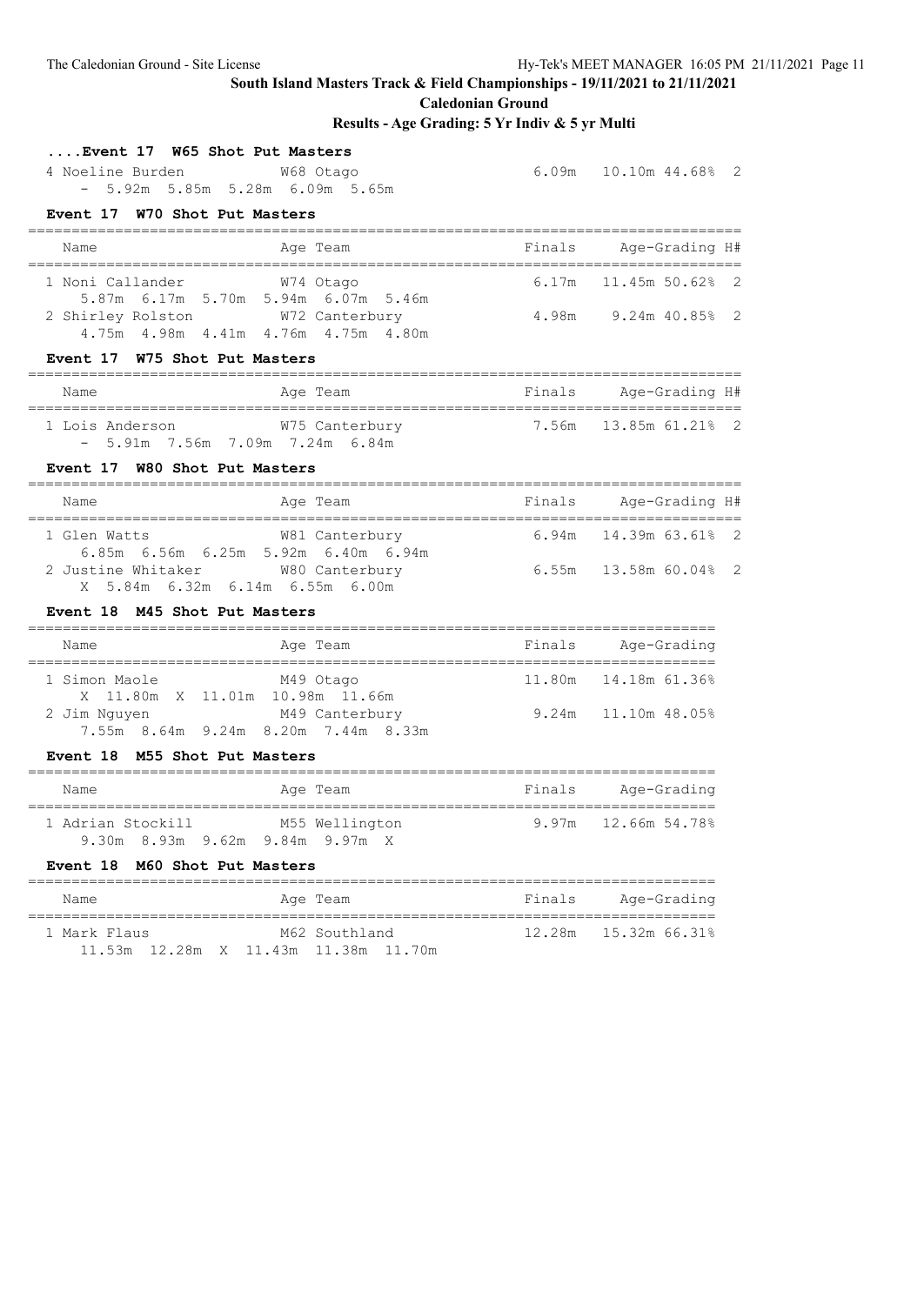**Caledonian Ground**

## **Results - Age Grading: 5 Yr Indiv & 5 yr Multi**

| Event 18 M65 Shot Put Masters                     |                                                                                              |        |                            |  |
|---------------------------------------------------|----------------------------------------------------------------------------------------------|--------|----------------------------|--|
| Name                                              | Age Team                                                                                     |        | Finals Age-Grading         |  |
|                                                   | 1 Tuariki Delamere M69 NZ Masters 9.45m 12.85m 55.62%<br>8.77m 9.18m 9.45m 9.08m 8.97m 8.86m |        |                            |  |
| Event 18 M70 Shot Put Masters                     |                                                                                              |        |                            |  |
| Name                                              | Age Team and Finals Age-Grading                                                              |        |                            |  |
| 1 Lester Laughton                                 | M70 Southland<br>8.95m 9.37m 9.38m 8.74m 7.98m 9.31m                                         |        | $9.38m$ $12.01m$ $51.97\%$ |  |
|                                                   | 2 Richard Davison M72 Canterbury 9.03m 11.56m 50.03%<br>8.88m 9.03m 8.87m 8.19m 8.59m 8.68m  |        |                            |  |
| Event 18 M80 Shot Put Masters                     |                                                                                              |        |                            |  |
| Name                                              | Age Team                                                                                     | Finals | Age-Grading                |  |
| 1 Peter Hanson                                    | M84 Wellington<br>7.62m 7.69m 8.20m 7.81m 8.14m 8.10m                                        |        | 8.20m 12.34m 53.39%        |  |
| 4.26m  4.39m  4.51m  4.73m                        | 2 Alan Hunter M84 Canterbury 1.73m 7.12m 30.79% retired from comp                            |        |                            |  |
| Event 18 M90 Shot Put Masters                     |                                                                                              |        |                            |  |
| Name                                              | Age Team                                                                                     |        | Finals Age-Grading         |  |
| 1 Jim Blair                                       | M90 Otago<br>6.05m 6.27m 5.78m 6.05m 6.14m $X$                                               |        | $6.27m$ $12.24m$ 52.96%    |  |
| Event 20 W35 Hammer Throw Masters                 |                                                                                              |        |                            |  |
| Name                                              | Age Team <b>Example 2</b> Finals Age-Grading                                                 |        |                            |  |
|                                                   | 38.43m 40.81m X 34.86m 36.95m 36.57m                                                         |        |                            |  |
| Event 20 W40 Hammer Throw Masters                 |                                                                                              |        |                            |  |
| Name                                              | Age Team                                                                                     |        | Finals Age-Grading         |  |
| 1 Debbie McCaw<br>X X 39.57m 40.64m X 38.46m      | W41 Otago                                                                                    |        | 40.64m 47.80m 62.08%       |  |
| 2 Paula Cotter<br>X 17.74m X 16.06m 17.26m 17.78m | W42 Otago                                                                                    |        | 17.78m 20.91m 27.16%       |  |
| Event 20 W45 Hammer Throw Masters                 |                                                                                              |        |                            |  |
| Name                                              | Age Team                                                                                     | Finals | Age-Grading                |  |
| 1 Toni Oudemans                                   | W45 Canterbury                                                                               | 26.69m | 33.94m 44.08%              |  |

25.05m 26.69m 25.59m 26.40m X 25.92m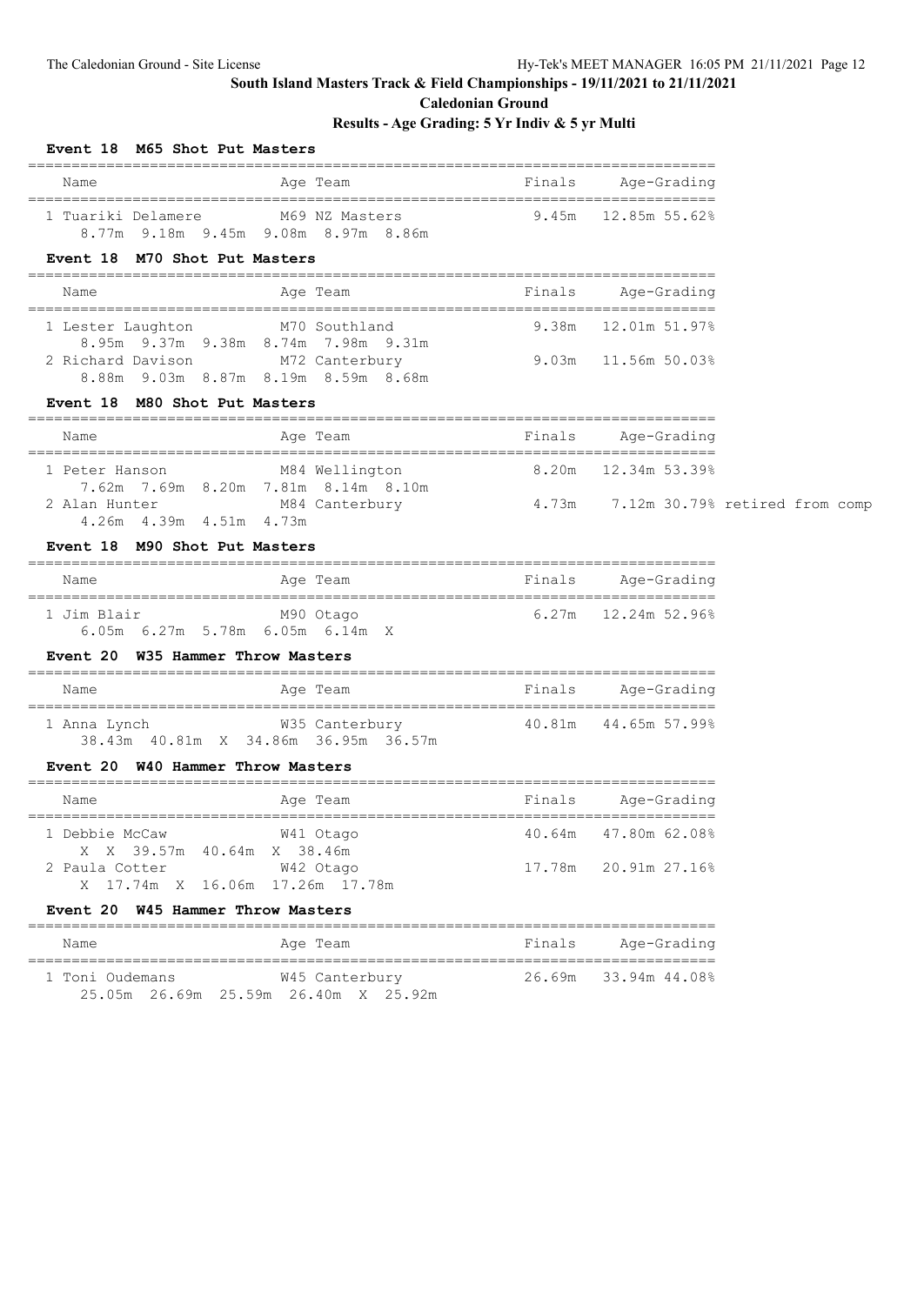**Event 20 W55 Hammer Throw Masters**

### **South Island Masters Track & Field Championships - 19/11/2021 to 21/11/2021**

**Caledonian Ground**

===============================================================================

### **Results - Age Grading: 5 Yr Indiv & 5 yr Multi**

| Name                                          | Age Team<br>_______________________________                                                                   | Finals | Age-Grading            |  |
|-----------------------------------------------|---------------------------------------------------------------------------------------------------------------|--------|------------------------|--|
| 1 Raylene Bates<br>32.73m 36.71m 33.57m X X X | W56 Otago                                                                                                     | 36.71m | 51.33m 66.67%          |  |
| Event 20 W60 Hammer Throw Masters             |                                                                                                               |        |                        |  |
| Name                                          | Age Team                                                                                                      |        | Finals Age-Grading     |  |
| 1 Fiona Harvey 61 Otago                       | 21.97m  24.38m  23.55m  22.07m  24.09m  22.77m                                                                |        | 24.38m 37.43m 48.61%   |  |
| Event 20 W65 Hammer Throw Masters             |                                                                                                               |        |                        |  |
| Name                                          | Age Team                                                                                                      |        | Finals Age-Grading H#  |  |
| 1 Winifred Harding 66 Otago                   |                                                                                                               |        | 27.81m 47.38m 61.54% 2 |  |
| X 14.76m 15.54m 16.98m 18.42m X               | 26.02m 23.72m X 27.81m 26.77m 26.45m                                                                          |        | 18.42m 31.38m 40.76% 2 |  |
| Event 20 W70 Hammer Throw Masters             |                                                                                                               |        |                        |  |
| Name                                          | Age Team                                                                                                      | Finals | Age-Grading H#         |  |
| 1 Carey Dickason                              | W70 Tasman                                                                                                    |        | 17.77m 34.04m 44.21% 2 |  |
| 2 Shirley Rolston                             | $16.45m$ $16.34m$ $17.77m$ $16.69m$ - $16.36m$<br>W72 Canterbury                                              |        | 16.54m 31.69m 41.15% 2 |  |
| 3 Noni Callander                              | 16.06m  15.87m  16.54m  13.99m  16.25m  15.86m<br>W74 Otago<br>15.80m  15.79m  16.43m  14.98m  13.29m  14.44m |        | 16.43m 31.47m 40.88% 2 |  |
| Event 20 W75 Hammer Throw Masters             |                                                                                                               |        |                        |  |
| Name                                          | Age Team                                                                                                      |        | Finals Age-Grading H#  |  |
| 1 Lois Anderson<br>17.29m 19.59m 20.14m       | W75 Canterbury                       20.14m   38.10m 49.48%   2 retired from comp                             |        |                        |  |
| Event 20 W80 Hammer Throw Masters             |                                                                                                               |        |                        |  |
| Name                                          | Age Team                                                                                                      |        | Finals Age-Grading H#  |  |
| 1 Glen Watts                                  | W81 Canterbury                           24.57m   53.14m 69.02%   2                                           |        |                        |  |
| 2 Justine Whitaker M80 Canterbury             | 21.76m  20.74m  23.49m  23.49m  24.57m  23.52m<br>20.18m  20.47m  19.54m  19.98m  X  18.09m                   |        | 20.47m 44.27m 57.50% 2 |  |
| Event 21 M40 Hammer Throw Masters             |                                                                                                               |        |                        |  |
|                                               |                                                                                                               |        |                        |  |

1 Mike Scholten M43 Otago 37.30m 41.96m 48.39% 1 Mike Scholten M43 Otago 37.30m 41.96m 48.39% X 34.77m 30.73m X 37.30m 36.31m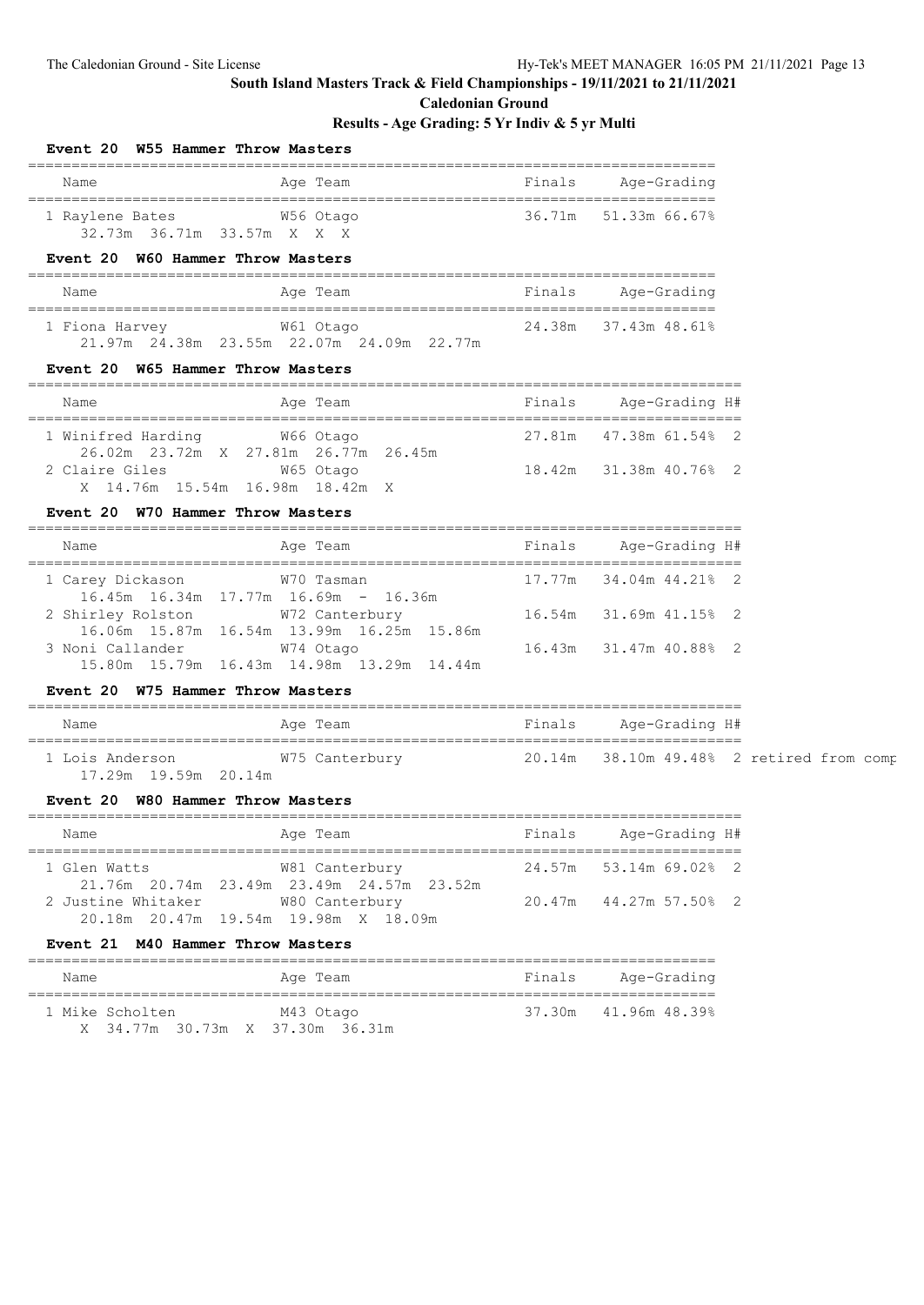## **Caledonian Ground**

### **Results - Age Grading: 5 Yr Indiv & 5 yr Multi**

| Event 21 M45 Hammer Throw Masters             |                                                                                                                 |        |                                           |  |
|-----------------------------------------------|-----------------------------------------------------------------------------------------------------------------|--------|-------------------------------------------|--|
| Name                                          | Age Team                                                                                                        | Finals | Age-Grading                               |  |
| 1 Simon Maole                                 | M49 Otago<br>25.09m  23.66m  25.25m  24.05m  26.11m  26.65m<br>2 Jim Nguyen M49 Canterbury 15.75m 19.52m 22.51% |        | 26.65m 33.03m 38.09%                      |  |
| X X X 11.10m 15.75m X                         |                                                                                                                 |        |                                           |  |
| Event 21 M55 Hammer Throw Masters             | ===============                                                                                                 |        |                                           |  |
| Name                                          | Age Team<br>---------------------                                                                               |        | Finals Age-Grading                        |  |
| 1 Adrian Stockill                             | M55 Wellington 33.44m 43.95m 50.67%<br>31.11m 31.16m 30.75m 30.79m 31.99m 33.44m                                |        |                                           |  |
| Event 21 M60 Hammer Throw Masters             |                                                                                                                 |        |                                           |  |
| Name                                          | Age Team                                                                                                        |        | Finals Age-Grading                        |  |
| 1 Mark Flaus<br>X 35.35m 37.57m 36.07m 35.03m | M62 Southland                                                                                                   |        | 37.57m  49.14m  56.67%  retired from comp |  |
| Event 21 M65 Hammer Throw Masters             | ---------------------------                                                                                     |        |                                           |  |
| Name                                          | Age Team                                                                                                        |        | Finals Age-Grading                        |  |
| 23.06m 27.84m 26.35m 23.55m 27.23m X          | 1 Tuariki Delamere M69 NZ Masters 27.84m 40.80m 47.04%                                                          |        |                                           |  |
| Event 21 M70 Hammer Throw Masters             |                                                                                                                 |        |                                           |  |
| Name                                          | Age Team                                                                                                        |        | Finals Age-Grading                        |  |
| 1 Richard Davison                             | M72 Canterbury<br>32.97m 34.85m X 34.19m 33.69m 30.27m                                                          |        | 34.85m 50.61m 58.36%                      |  |
| 2 Lester Laughton M70 Southland               | 32.92m 32.08m 32.22m 32.69m 33.50m 32.04m                                                                       |        | 33.50m 48.65m 56.10%                      |  |
| Event 21 M80 Hammer Throw Masters             |                                                                                                                 |        |                                           |  |

# ===============================================================================

| Name                      | Age Team       | Finals Age-Grading                     |  |
|---------------------------|----------------|----------------------------------------|--|
| 1 Alan Hunter<br>12.86m – | M84 Canterbury | 12.86m 23.98m 27.66% retired from comp |  |

#### **Event 21 M90 Hammer Throw Masters**

| Name        |  |  | Age Team                                  |  |  | Finals | Age-Grading          |  |
|-------------|--|--|-------------------------------------------|--|--|--------|----------------------|--|
| 1 Jim Blair |  |  | M90 Otago                                 |  |  |        | 17.57m 48.52m 55.94% |  |
|             |  |  | 16.11m 17.07m 17.25m 16.74m 17.57m 17.17m |  |  |        |                      |  |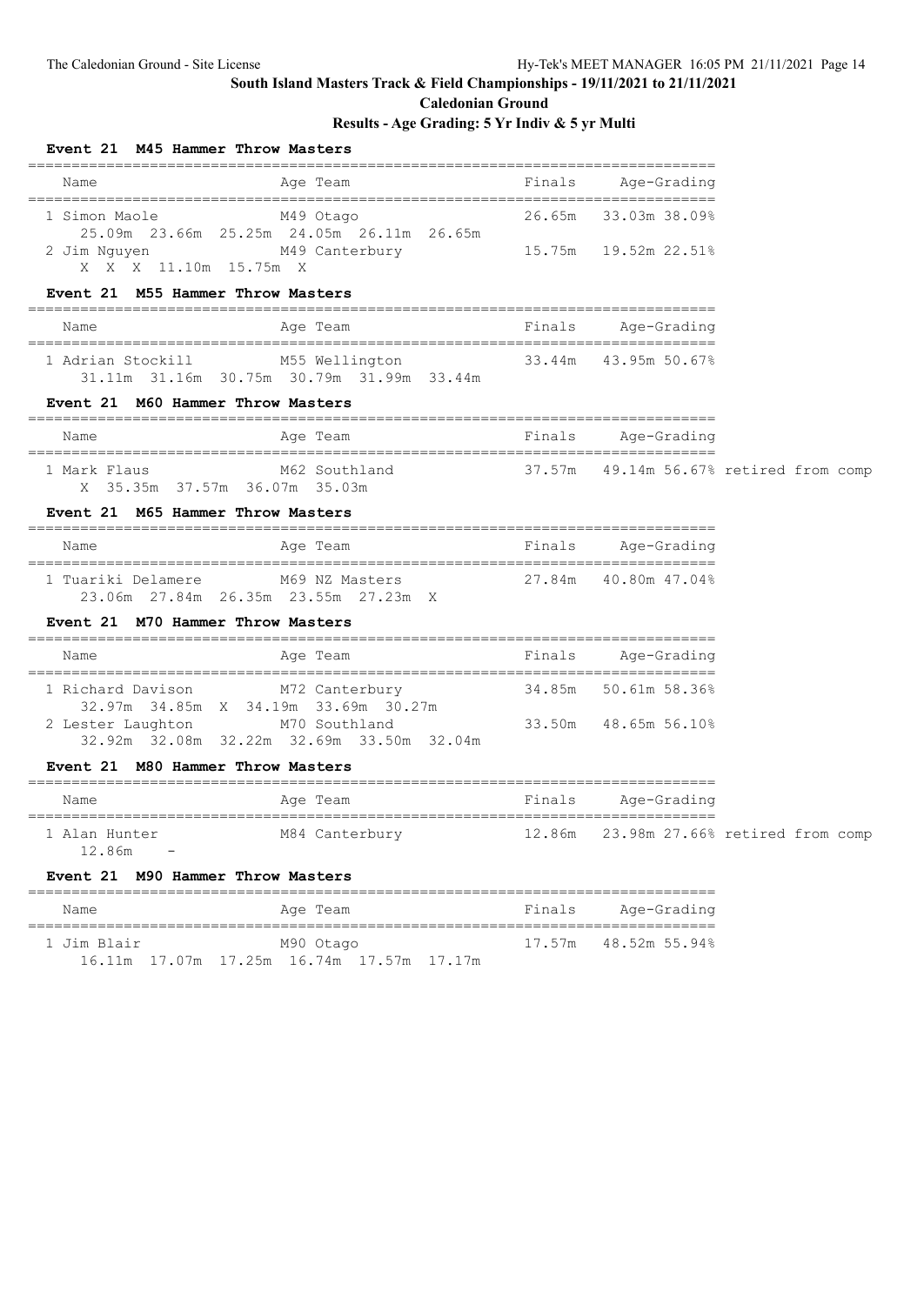**Event 22 W35 Javelin Throw Masters**

## **South Island Masters Track & Field Championships - 19/11/2021 to 21/11/2021**

**Caledonian Ground**

| Name                                                                                 | Age Team                                                    |        | Finals Age-Grading<br>=============== |
|--------------------------------------------------------------------------------------|-------------------------------------------------------------|--------|---------------------------------------|
| 1 Anna Lynch<br>19.84m X X 19.86m 19.15m 17.99m                                      | W35 Canterbury                                              | 19.86m | 21.09m 28.90%                         |
| Event 22 W40 Javelin Throw Masters                                                   |                                                             |        |                                       |
| Name                                                                                 | Age Team                                                    | Finals | Age-Grading                           |
| 1 Paula Cotter                                                                       | W42 Otago<br>9.40m 9.74m 10.11m 10.46m 9.51m 10.77m         |        | 10.77m   12.35m   16.93%              |
| Event 22 W45 Javelin Throw Masters                                                   |                                                             |        |                                       |
| Name                                                                                 | Age Team                                                    | Finals | Age-Grading                           |
| 1 Toni Oudemans M45 Canterbury<br>28.12m X 25.99m 27.04m X 24.46m                    |                                                             |        | 28.12m 35.09m 48.07%                  |
| Event 22 W60 Javelin Throw Masters                                                   |                                                             |        |                                       |
| Name                                                                                 | Age Team                                                    |        | Finals Age-Grading                    |
| 1 Fiona Harvey                                                                       | W61 Otago                                                   |        | 18.79m 30.28m 41.49%                  |
| 16.00m  17.87m  17.92m  X<br>2 Alison Newall<br>13.42m 17.04m X 15.90m 16.45m 15.97m | 18.44m 18.79m<br>W61 Otago                                  | 17.04m | 27.46m 37.62%                         |
| Event 22 W65 Javelin Throw Masters                                                   |                                                             |        |                                       |
| Name                                                                                 | Age Team                                                    | Finals | Age-Grading                           |
| 1 Claire Giles                                                                       | W65 Otago                                                   |        | 12.62m 22.93m 31.42%                  |
| 2 Winifred Harding<br>10.50m 10.64m X X 11.35m 10.67m                                | 11.60m  11.22m  11.38m  11.90m  12.62m  11.43m<br>W66 Otago |        | 11.35m 20.62m 28.25%                  |
| Event 22 W70 Javelin Throw Masters                                                   |                                                             |        |                                       |
| ====================================<br>Name                                         | Age Team                                                    |        | Finals Age-Grading                    |
| _______________________________<br>1 Noni Callander                                  | ;=====================<br>W74 Otago                         | 10.59m | ==============<br>22.23m 30.45%       |
| X 10.39m X 10.08m 10.59m 9.93m<br>2 Shirley Rolston<br>$X - - - 8.58m$ 9.72m         | W72 Canterbury                                              |        | 9.72m 20.40m 27.95%                   |
| Event 22 W80 Javelin Throw Masters                                                   |                                                             |        |                                       |
| Name                                                                                 | Age Team                                                    |        | Finals Age-Grading                    |
| 1 Glen Watts                                                                         | W81 Canterbury                                              |        | 11.42m 30.98m 42.44%                  |
| 2 Justine Whitaker W80 Canterbury<br>11.09m  10.19m  10.78m  10.28m  10.78m          | 10.04m  10.43m  11.42m  11.05m  10.73m  10.48m<br>Χ         |        | 11.09m 30.08m 41.21%                  |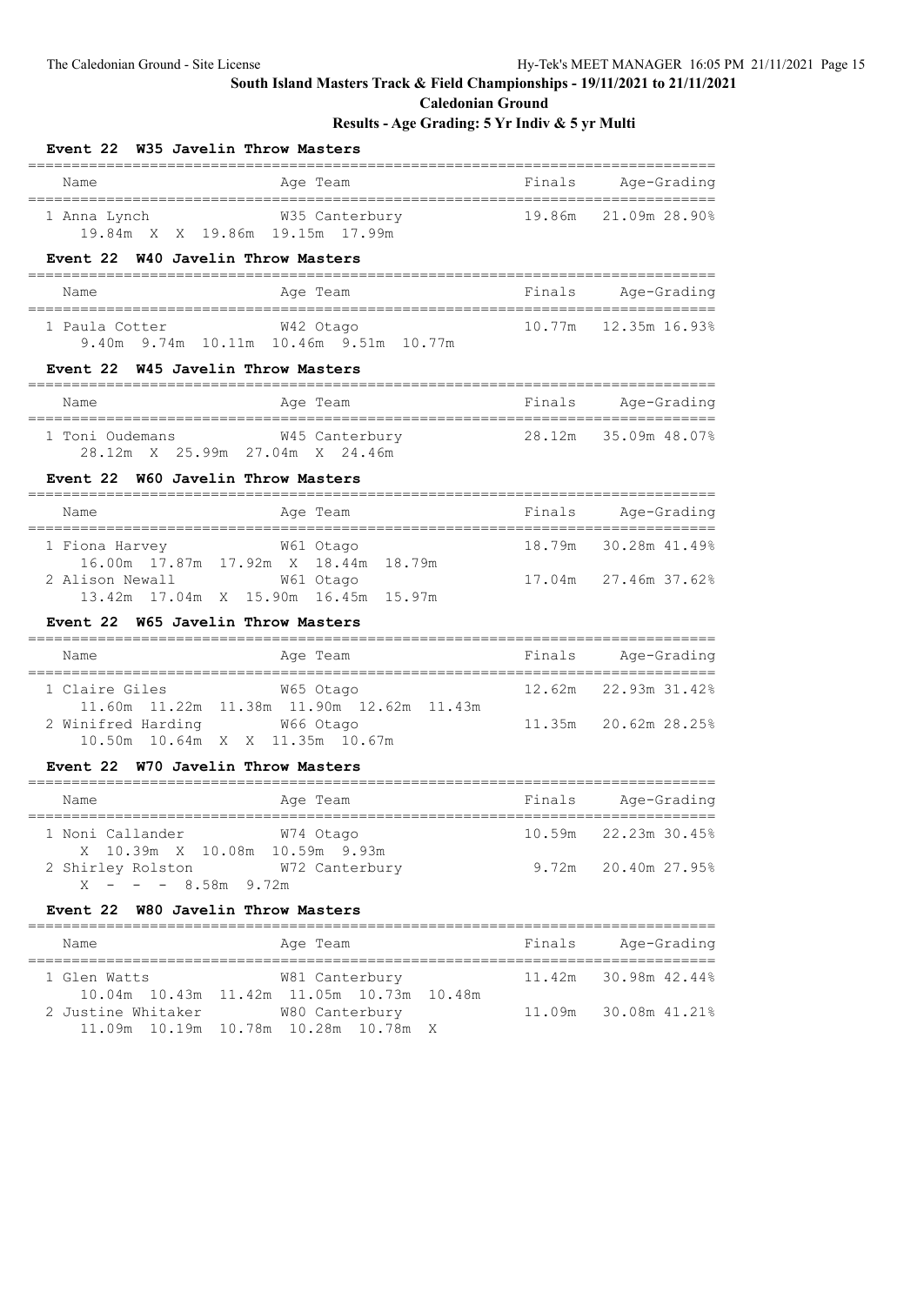## **Caledonian Ground**

### **Results - Age Grading: 5 Yr Indiv & 5 yr Multi**

#### **Event 24 M45 Javelin Throw Masters**

| Name          | Age Team                                          | Finals | Age-Grading          |
|---------------|---------------------------------------------------|--------|----------------------|
| 1 Jim Nguyen  | M49 Canterbury<br>29.14m 29.19m 27.39m 34.12m X X |        | 34.12m 39.97m 40.59% |
| 2 Jonny Baird | M49 Canterbury<br>27.40m 30.27m 30.33m 30.03m X X |        | 30.33m 35.53m 36.08% |
| 3 Simon Maole | M49 Otago                                         |        | 29.08m 34.07m 34.59% |
|               | 24.67m 23.36m X 24.57m 25.00m 29.08m              |        |                      |

#### **Event 24 M55 Javelin Throw Masters**

| Name              |  |                |  | Age Team                        |                      | Finals |  | Age-Grading |  |
|-------------------|--|----------------|--|---------------------------------|----------------------|--------|--|-------------|--|
| 1 Adrian Stockill |  | M55 Wellington |  |                                 | 30.82m 41.23m 41.88% |        |  |             |  |
|                   |  |                |  | 30.82m 28.68m X X 29.36m 29.01m |                      |        |  |             |  |

#### **Event 24 M60 Javelin Throw Masters**

| Name                                   |  | Age Team       | Finals | Age-Grading          |
|----------------------------------------|--|----------------|--------|----------------------|
|                                        |  |                |        |                      |
| 1 Mark Flaus                           |  | M62 Southland  |        | 28.84m 40.77m 41.41% |
| X 26.83m 28.84m 24.94m 24.49m X        |  |                |        |                      |
| 2 Gary Rawson                          |  | M62 Wellington |        | 24.42m 34.52m 35.06% |
| $24.42m \times 22.41m \times 23.97m -$ |  |                |        |                      |

## **Event 24 M65 Javelin Throw Masters**

| Name               | Age Team                                               | Finals | Age-Grading          |  |  |  |  |  |  |
|--------------------|--------------------------------------------------------|--------|----------------------|--|--|--|--|--|--|
| 1 Tuariki Delamere | M69 NZ Masters<br>24.42m 27.09m 24.17m 21.97m X 25.54m |        | 27.09m 42.31m 42.97% |  |  |  |  |  |  |
| 2 Georg Ludwig     | M67 Canterbury<br>24.99m 25.03m 23.40m X X X           |        | 25.03m 39.09m 39.70% |  |  |  |  |  |  |

#### **Event 24 M70 Javelin Throw Masters**

| Name                                    | Age Team  | Finals | Age-Grading H#         |  |
|-----------------------------------------|-----------|--------|------------------------|--|
| 1 Richard Davison M72 Canterbury        |           |        | 25.60m 43.01m 43.67% 2 |  |
| $24.26m$ $24.47m$ $25.60m$ - $24.65m$ X |           |        |                        |  |
| 2 Lester Laughton M70 Southland         |           |        | 21.72m 36.49m 37.05% 2 |  |
| 19.42m 18.17m 20.82m X X 21.72m         |           |        |                        |  |
| 3 Phil Coakes                           | M73 Otago |        | 8.61m 14.46m 14.69% 2  |  |
| X X X X X 8.61m                         |           |        |                        |  |

### **Event 24 M80 Javelin Throw Masters**

| Name                                   | Age Team       | Finals | Age-Grading H#               |
|----------------------------------------|----------------|--------|------------------------------|
| 1 Alan Hunter                          | M84 Canterbury |        | $10.16m$ $21.28m$ $21.628$ 2 |
| $10.16m$ $10.06m$ $9.60m$ $8.88m$ $ -$ |                |        |                              |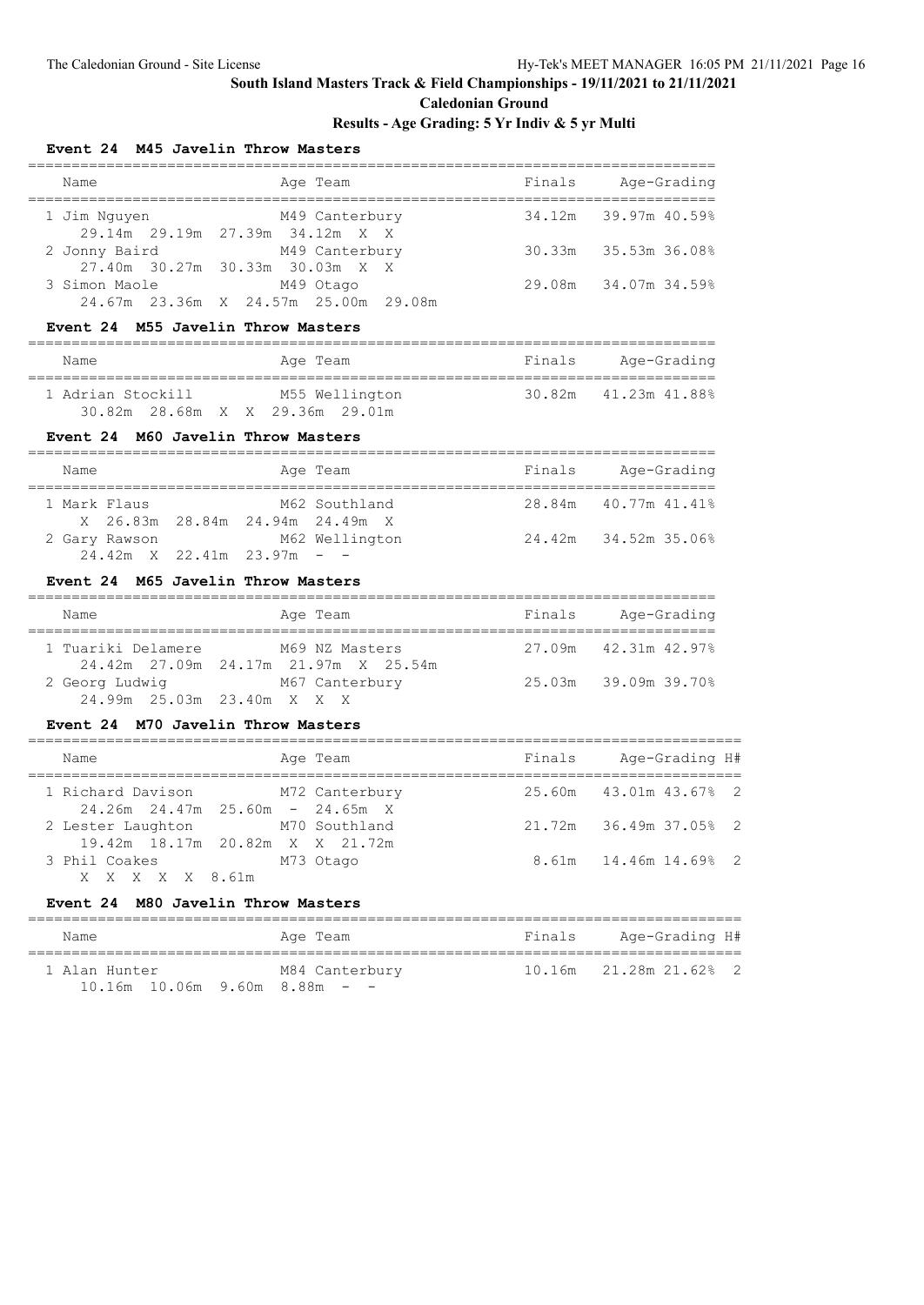**Event 24 M90 Javelin Throw Masters**

## **South Island Masters Track & Field Championships - 19/11/2021 to 21/11/2021**

**Caledonian Ground**

| <b>Example 18</b> Finals<br>Age Team<br>Name                                                                       |        | Age-Grading H#            |  |
|--------------------------------------------------------------------------------------------------------------------|--------|---------------------------|--|
| M90 Otago<br>17.68m<br>1 Jim Blair<br>15.56m X 15.96m 16.59m 17.25m 17.68m<br>Event 26 M45 Discus Throw Masters    |        | 51.51m 52.31% 2 NZ Record |  |
| Age Team<br>Name                                                                                                   | Finals | Age-Grading               |  |
| M49 Otago<br>1 Simon Maole                                                                                         |        | 36.46m 43.93m 59.30%      |  |
| 2 Marty Scherp M47 Southland<br>30.55m 28.75m 28.17m 27.96m 28.36m 29.17m                                          |        | 30.55m 36.80m 49.69%      |  |
| M49 Canterbury<br>3 Jim Nguyen<br>17.98m 21.00m 21.13m X X 20.32m                                                  |        |                           |  |
| Event 26 M55 Discus Throw Masters                                                                                  |        |                           |  |
| Age Team<br>Name                                                                                                   | Finals | Age-Grading               |  |
| 1 Adrian Stockill – Andre<br>M55 Wellington                                                                        |        | 36.71m 40.75m 55.02%      |  |
| X 36.71m X X X 33.19m<br>M59 Otago<br>2 Paul Davies<br>31.82m 28.37m 29.88m X 32.29m 32.30m                        |        | 32.30m 35.86m 48.41%      |  |
| Event 26 M60 Discus Throw Masters                                                                                  |        |                           |  |
| Age Team and Series and Serials Age-Grading<br>Name                                                                |        |                           |  |
| M62 Southland 39.47m<br>1 Mark Flaus                                                                               |        | 41.94m 56.63%             |  |
| X 39.47m X 33.51m 38.79m X<br>2 Laurence Voight M62 Otago<br>27.61m  26.96m  28.26m  27.49m  24.84m                | 28.26m | 30.03m 40.55%             |  |
| 3 Gary Rawson M62 Wellington 27.01m 28.70m 38.75%<br>23.00m  22.67m  24.60m  25.77m  25.79m  27.01m                |        |                           |  |
| Event 26 M65 Discus Throw Masters                                                                                  |        |                           |  |
| Age Team<br>Name                                                                                                   |        | Finals Age-Grading        |  |
| 1 Tuariki Delamere M69 NZ Masters<br>21.84m 23.85m X 25.99m 25.25m X                                               |        | 25.99m 30.24m 40.83%      |  |
| Event 26 M70 Discus Throw Masters                                                                                  |        |                           |  |
| Name<br>Age Team                                                                                                   | Finals | Age-Grading H#            |  |
| =================================<br>M70 Southland<br>1 Lester Laughton<br>32.48m 31.91m<br>30.98m 29.43m 32.27m X | 32.48m | 41.51m 56.04% 2           |  |
| 2 Richard Davison<br>M72 Canterbury                                                                                | 31.22m | 39.90m 53.86% 2           |  |
| 29.37m 29.07m 30.87m 31.22m 29.38m 30.56m<br>M73 Otago<br>3 Phil Coakes<br>X 8.79m 10.94m 9.50m 10.37m 10.59m      | 10.94m | 13.98m 18.88% 2           |  |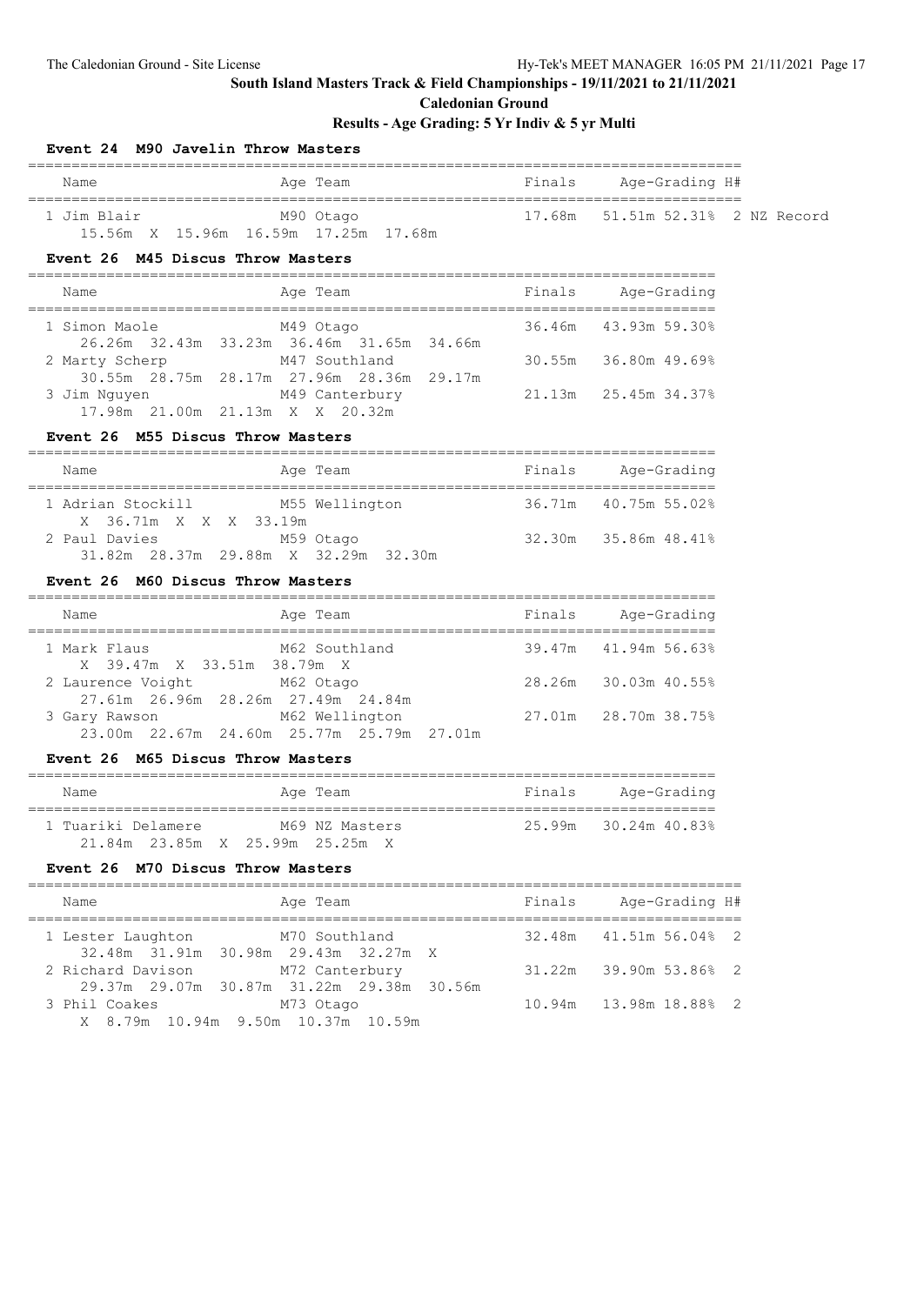**Caledonian Ground**

### **Results - Age Grading: 5 Yr Indiv & 5 yr Multi**

| Event 26 M80 Discus Throw Masters                                                           |                                                             |        |                        |  |
|---------------------------------------------------------------------------------------------|-------------------------------------------------------------|--------|------------------------|--|
| Name                                                                                        | Age Team                                                    | Finals | Age-Grading H#         |  |
| 1 Alan Hunter M84 Canterbury<br>11.39m 11.13m 11.20m 12.70m - -                             |                                                             |        | 12.70m 20.88m 28.18% 2 |  |
| Event 26 M90 Discus Throw Masters                                                           |                                                             |        |                        |  |
| Name                                                                                        | Age Team                                                    |        | Finals Age-Grading H#  |  |
| M90 Otago<br>1 Jim Blair<br>16.13m  14.60m  16.11m  16.34m  X  15.76m                       |                                                             |        | 16.34m 39.87m 53.82% 2 |  |
| Event 27 W35 Discus Throw Masters                                                           |                                                             |        |                        |  |
| Name                                                                                        | Age Team                                                    |        | Finals Age-Grading     |  |
| 1 Anna Lynch                                                                                | W35 Canterbury<br>30.42m 29.06m 29.52m 27.23m X 29.36m      |        | 30.42m 31.53m 41.07%   |  |
| Event 27 W40 Discus Throw Masters                                                           |                                                             |        |                        |  |
| Name                                                                                        | Age Team                                                    |        | Finals Age-Grading     |  |
| 1 Debbie McCaw                                                                              | W41 Otago<br>25.76m  25.57m  25.89m  23.30m  21.14m  24.21m |        | 25.89m 28.86m 37.59%   |  |
| 2 Paula Cotter<br>X 16.87m 17.24m 18.56m 19.09m 18.48m<br>Event 27 W45 Discus Throw Masters | W42 Otago                                                   |        | 19.09m 21.28m 27.71%   |  |
| Name                                                                                        | Age Team                                                    |        | Finals Age-Grading     |  |
| 1 Toni Oudemans M45 Canterbury<br>Event 27 W55 Discus Throw Masters                         | 20.53m  20.60m  21.58m  21.25m  20.70m  21.76m              |        |                        |  |
| Name                                                                                        | Aqe Team                                                    |        | Finals Age-Grading     |  |
| 1 Raylene Bates 6756 Otago<br>X 23.79m X 24.28m X 24.44m                                    |                                                             |        | 24.44m 35.21m 45.85%   |  |
| Event 27 W60 Discus Throw Masters                                                           |                                                             |        |                        |  |
| Name                                                                                        | Age Team                                                    | Finals | Age-Grading            |  |
| 1 Fiona Harvey                                                                              | W61 Otago<br>18.08m  20.07m  20.00m  21.12m  21.32m  21.85m | 21.85m | 34.87m 45.41%          |  |
| Event 27 W65 Discus Throw Masters                                                           |                                                             |        |                        |  |
| Name                                                                                        | Age Team                                                    | Finals | Age-Grading H#         |  |
|                                                                                             |                                                             |        |                        |  |

 1 Winifred Harding W66 Otago 18.03m 32.32m 42.09% 2 17.35m 17.36m 17.34m 16.23m X 18.03m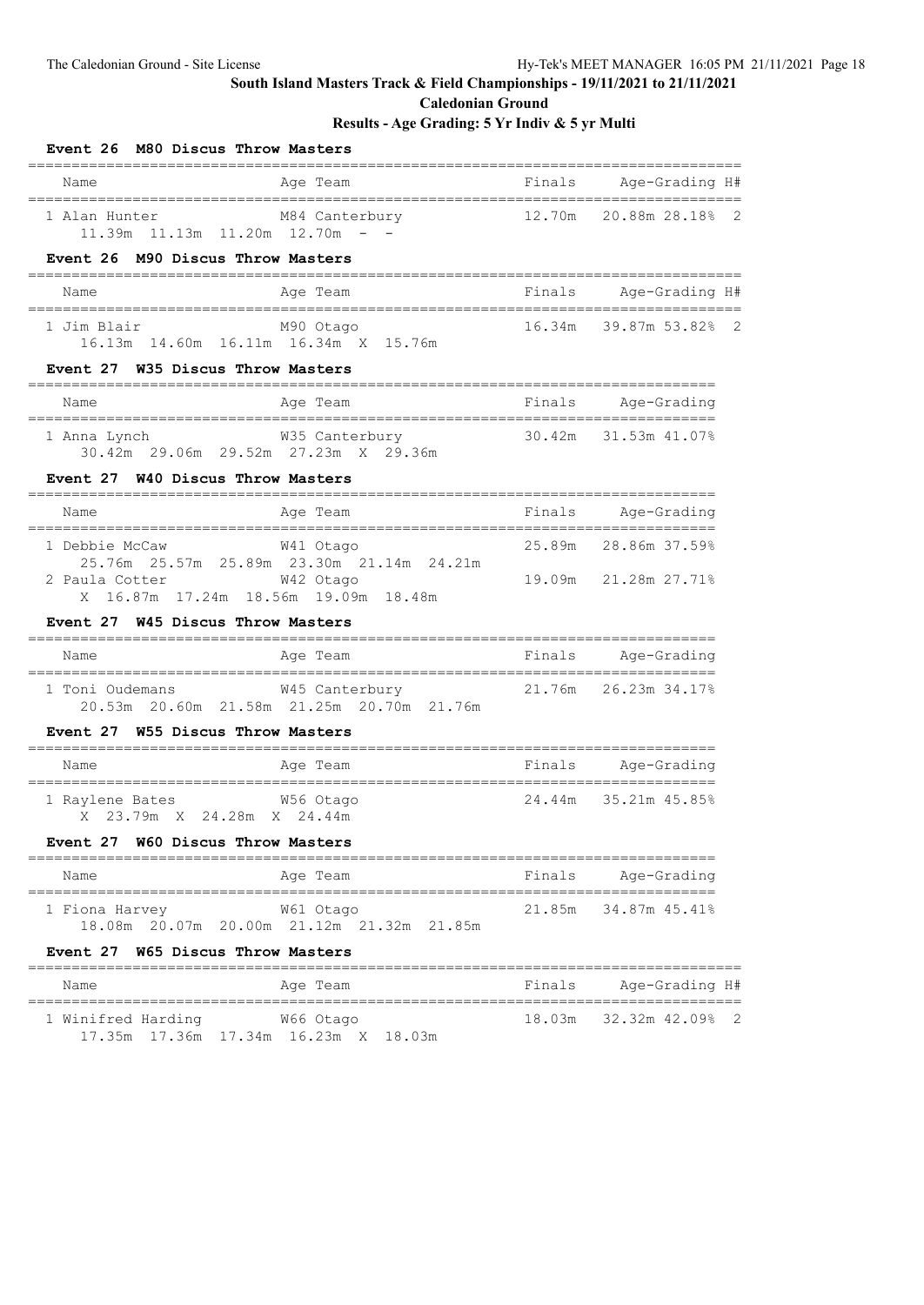**Caledonian Ground**

| Event 27 W65 Discus Throw Masters<br>2 Claire Giles                    | W65 Otago<br>X 15.32m 13.94m 13.67m 13.81m 14.79m                                       |        | 15.32m 27.46m 35.76% 2               |  |  |
|------------------------------------------------------------------------|-----------------------------------------------------------------------------------------|--------|--------------------------------------|--|--|
| Event 27 W70 Discus Throw Masters                                      |                                                                                         |        |                                      |  |  |
| Name                                                                   | Age Team                                                                                |        | Finals Age-Grading H#                |  |  |
| 1 Noni Callander                                                       | W74 Otago<br>15.59m 15.90m 15.98m 16.24m 15.61m 14.82m                                  |        | 16.24m 33.36m 43.43% 2               |  |  |
| 2 Shirley Rolston W72 Canterbury<br>X 15.04m 13.78m 14.59m X 14.57m    |                                                                                         |        | 15.04m 30.89m 40.22% 2               |  |  |
| Event 27 W75 Discus Throw Masters                                      |                                                                                         |        |                                      |  |  |
| Name                                                                   | Age Team                                                                                |        | Finals Age-Grading H#                |  |  |
| 1 Lois Anderson W75 Canterbury<br>16.00m  13.87m  15.00m  X  X  14.69m |                                                                                         |        | 16.00m 34.47m 44.89% 2               |  |  |
| Event 27 W80 Discus Throw Masters                                      |                                                                                         |        |                                      |  |  |
| Name                                                                   | Age Team  Sandara Binals Age-Grading H#                                                 |        |                                      |  |  |
| 1 Glen Watts                                                           | W81 Canterbury 17.68m 44.58m 58.06% 2<br>17.18m  16.05m  17.15m  17.68m  17.34m  16.87m |        |                                      |  |  |
| 2 Justine Whitaker M80 Canterbury<br>15.35m 15.12m 16.17m X X 14.92m   |                                                                                         |        | 16.17m  40.78m  53.10%  2            |  |  |
| Event 28 W35 Weight Throw Masters                                      |                                                                                         |        |                                      |  |  |
| Name                                                                   | Age Team                                                                                |        | Finals Age-Grading                   |  |  |
| X 11.00m 11.18m X 10.48m 11.33m                                        |                                                                                         |        |                                      |  |  |
| Event 28 W40 Weight Throw Masters                                      |                                                                                         |        |                                      |  |  |
| Name                                                                   | Age Team                                                                                |        | Finals Age-Grading                   |  |  |
| 1 Debbie McCaw                                                         | W41 Otago<br>10.62m 11.25m 11.93m 10.44m 9.72m 9.84m                                    |        |                                      |  |  |
| 2 Paula Cotter<br>5.44m 5.18m 5.50m                                    | W42 Otago                                                                               |        | 5.50m 6.51m 27.62% retired from comp |  |  |
| Event 28 W45 Weight Throw Masters                                      |                                                                                         |        |                                      |  |  |
| Name<br>========================                                       | Age Team<br>------                                                                      | Finals | Age-Grading                          |  |  |
| 1 Toni Oudemans<br>X 8.25m 7.58m                                       | W45 Canterbury<br>6.98m X X                                                             | 8.25m  | 10.68m 45.28%                        |  |  |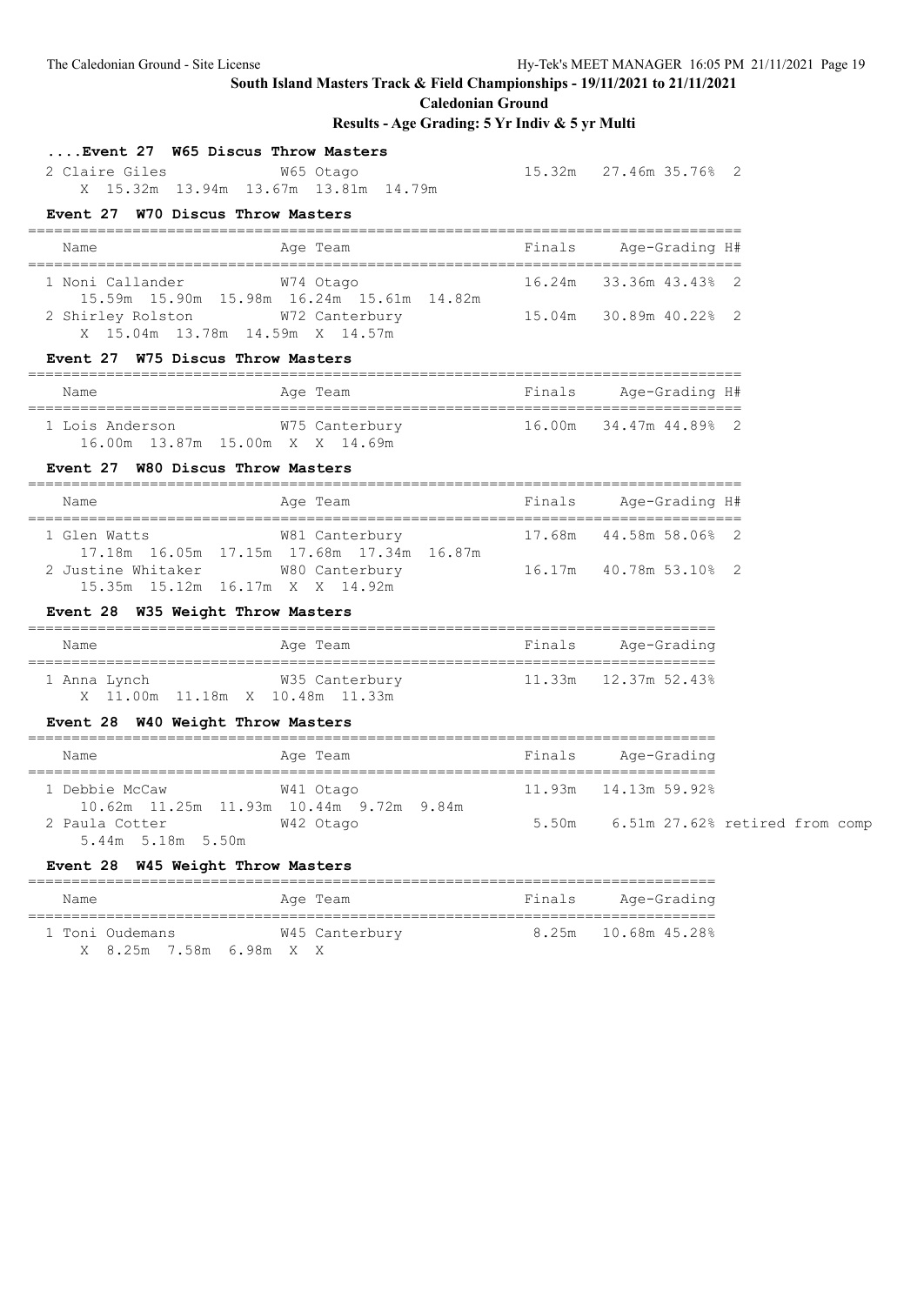#### **Caledonian Ground**

### **Results - Age Grading: 5 Yr Indiv & 5 yr Multi**

| Name                                                                 | Age Team                                              |        | Finals Age-Grading     |
|----------------------------------------------------------------------|-------------------------------------------------------|--------|------------------------|
| 1 Alison Newall M61 Otago                                            | 9.93m 9.82m X 10.53m 11.05m 10.66m                    |        | 11.05m  13.37m  56.70% |
| 2 Fiona Harvey M61 Otago                                             | 10.36m 9.88m 9.82m 9.53m 10.28m 10.11m                |        | 10.36m 12.54m 53.16%   |
| Event 28 W65 Weight Throw Masters                                    |                                                       |        |                        |
| Name                                                                 | Age Team                                              |        | Finals Age-Grading     |
| 1 Winifred Harding 66 Otago                                          | 10.33m  10.80m  10.46m  10.28m  10.40m  10.32m        |        | 10.80m  14.32m  60.67% |
| 2 Claire Giles M65 Otago<br>6.50m X X X X X                          |                                                       |        | 6.50m 8.61m 36.52%     |
| Event 28 W70 Weight Throw Masters                                    |                                                       |        |                        |
| Name                                                                 | Age Team                                              |        | Finals Age-Grading     |
| 1 Noni Callander M74 Otago<br>8.00m 6.69m 6.90m X X 8.14m            |                                                       |        |                        |
| 2 Shirley Rolston W72 Canterbury<br>7.27m 7.21m 7.03m X 7.12m 7.46m  |                                                       |        | 7.46m 10.94m 46.36%    |
| Event 28 W75 Weight Throw Masters                                    |                                                       |        |                        |
| Name                                                                 | Age Team                                              |        | Finals Age-Grading     |
| 1 Lois Anderson M75 Canterbury<br>10.14m 9.76m X 8.53m 8.73m 8.70m   |                                                       |        | 10.14m  14.15m  59.96% |
| Event 28 W80 Weight Throw Masters                                    |                                                       |        |                        |
| Name                                                                 | Age Team                                              |        | Finals Age-Grading     |
| 1 Justine Whitaker W80 Canterbury<br>8.06m 9.45m 8.98m 8.44m 7.97m X |                                                       |        | 9.45m 14.57m 61.76%    |
| 2 Glen Watts                                                         | W81 Canterbury<br>8.36m 8.66m 8.61m 8.40m 8.02m 8.24m |        | 8.66m 13.35m 56.60%    |
| Event 30 M45 Weight Throw Masters                                    |                                                       |        |                        |
| Name                                                                 | Age Team                                              | Finals | Age-Grading            |
| 1 Simon Maole<br>10.75m 9.91m 10.29m 9.54m 10.11m                    | M49 Otago<br>X                                        | 10.75m | 12.57m 48.62%          |
| 2 Jim Nguyen<br>7.56m 7.15m 6.24m X 7.97m 6.52m                      | M49 Canterbury                                        | 7.97m  | 9.32m 36.05%           |
| Event 30 M55 Weight Throw Masters                                    |                                                       |        |                        |
| Name                                                                 | ___________________________<br>Age Team               | Finals | Age-Grading            |

===============================================================================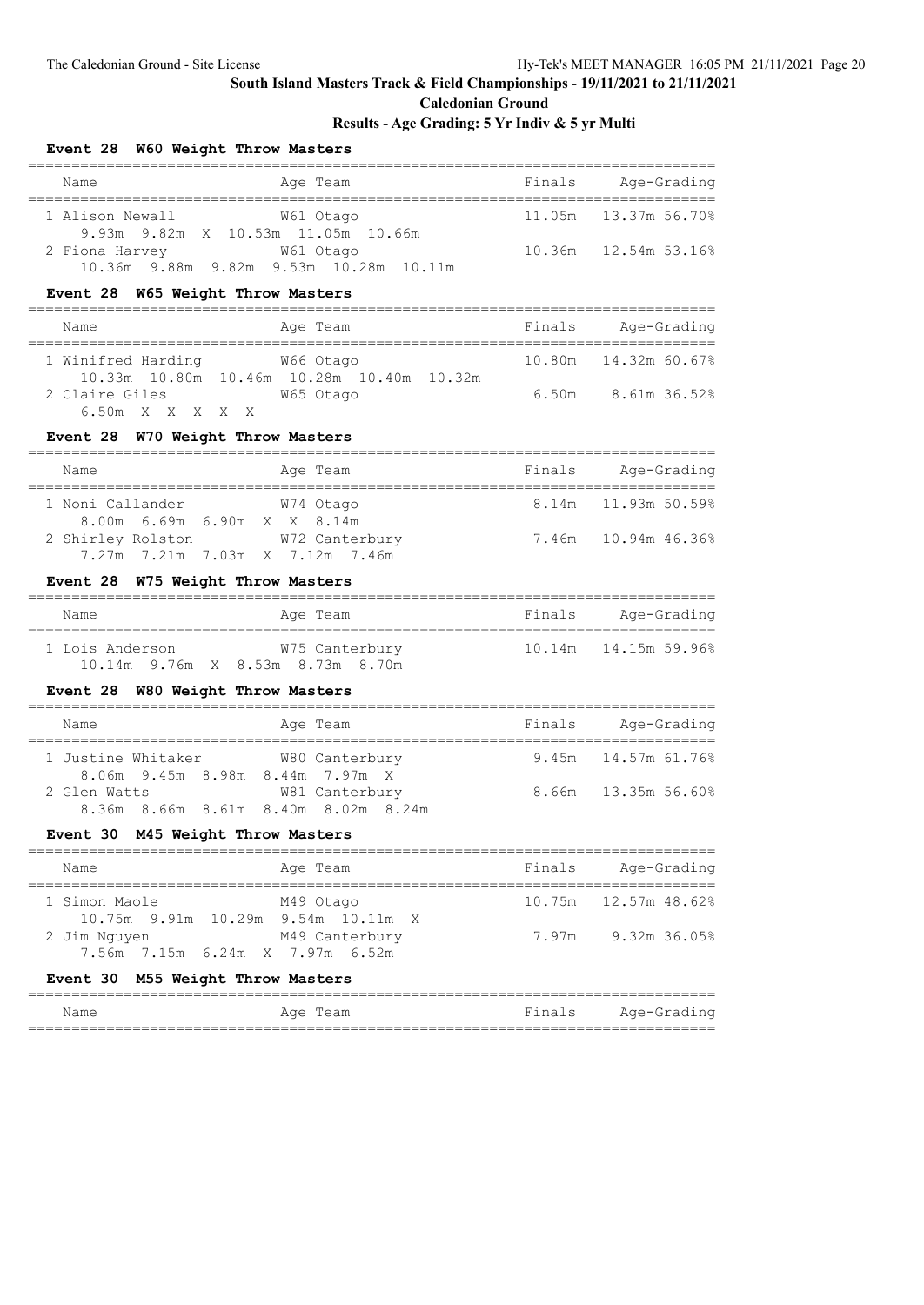**....Event 30 M55 Weight Throw Masters**

## **South Island Masters Track & Field Championships - 19/11/2021 to 21/11/2021**

**Caledonian Ground**

| 1 Adrian Stockill M55 Wellington  | X 10.10m X 8.89m 9.68m 10.80m                                                                                                        |                        |             | 10.80m 12.12m 46.88%     |
|-----------------------------------|--------------------------------------------------------------------------------------------------------------------------------------|------------------------|-------------|--------------------------|
| Event 30 M60 Weight Throw Masters |                                                                                                                                      |                        |             |                          |
| Name                              | Age Team                                                                                                                             |                        |             | Finals Age-Grading       |
| 1 Mark Flaus                      | M62 Southland<br>13.81m  14.02m  14.48m  X  14.49m  14.70m                                                                           |                        |             | 14.70m   15.32m   59.25% |
| 2 Laurence Voight M62 Otago       | 11.62m 11.69m 11.85m X 12.28m 11.85m                                                                                                 |                        |             | 12.28m  12.80m  49.50%   |
| Event 30 M65 Weight Throw Masters |                                                                                                                                      |                        |             |                          |
| Name                              | Age Team                                                                                                                             | Finals Age-Grading     |             |                          |
|                                   | 1 Tuariki Delamere M69 NZ Masters 10.44m 11.64m 45.02%<br>X 9.64m 10.27m 10.18m 10.44m X                                             |                        |             |                          |
| Event 30 M70 Weight Throw Masters |                                                                                                                                      |                        |             |                          |
| Name                              | Age Team                                                                                                                             | Finals Age-Grading     |             |                          |
| 1 Lester Laughton M70 Southland   | 12.72m  12.56m  13.53m  13.15m  13.40m  13.13m                                                                                       |                        |             | 13.53m  15.43m  59.68%   |
|                                   | 2 Richard Davison M72 Canterbury<br>12.95m  12.97m  13.40m  X  13.42m  13.38m                                                        | 13.42m  15.30m  59.20% |             |                          |
| Event 30 M80 Weight Throw Masters |                                                                                                                                      |                        |             |                          |
| Name                              | Age Team                                                                                                                             | Finals Age-Grading     |             |                          |
| $5.48m$ 5.94m 6.19m 6.05m - -     | 1 Alan Hunter M84 Canterbury 6.19m 8.07m 31.22%                                                                                      |                        |             |                          |
| Event 30 M90 Weight Throw Masters |                                                                                                                                      |                        |             |                          |
| Name                              | Age Team                                                                                                                             | Finals Age-Grading     |             |                          |
| 1 Jim Blair                       | M90 Otago<br>7.26m 7.65m X 7.61m 7.33m 7.62m                                                                                         | 7.65m 12.78m 49.45%    |             |                          |
| Event 31 W35 Long Jump Masters    |                                                                                                                                      |                        |             |                          |
| Name                              | Age Team                                                                                                                             |                        | Finals Wind | Age-Grading<br>$=$ $=$   |
| 1 Sophanna Blakie                 | W39 Otago<br>$3.64$ m $(0.8)$ $3.67$ m $(-0.5)$ $3.99$ m $(0.9)$ $3.94$ m $(0.8)$ $3.82$ m $(0.8)$ $3.89$ m $(1.1)$                  | 3.99m                  | 0.9         | 4.18m 55.73%             |
| Event 31 W60 Long Jump Masters    | -------------------------                                                                                                            |                        |             | ================         |
| Name                              | Age Team                                                                                                                             | Finals Wind            |             | Age-Grading              |
| 1 Alison Newall                   | W61 Otago<br>$3.13\text{m}(0.8)$ $3.01\text{m}(1.6)$ $3.22\text{m}(0.2)$ $3.11\text{m}(2.6)$ $3.11\text{m}(0.8)$ $3.18\text{m}(1.0)$ | 3.22m                  | 0.2         | 4.63m 61.69%             |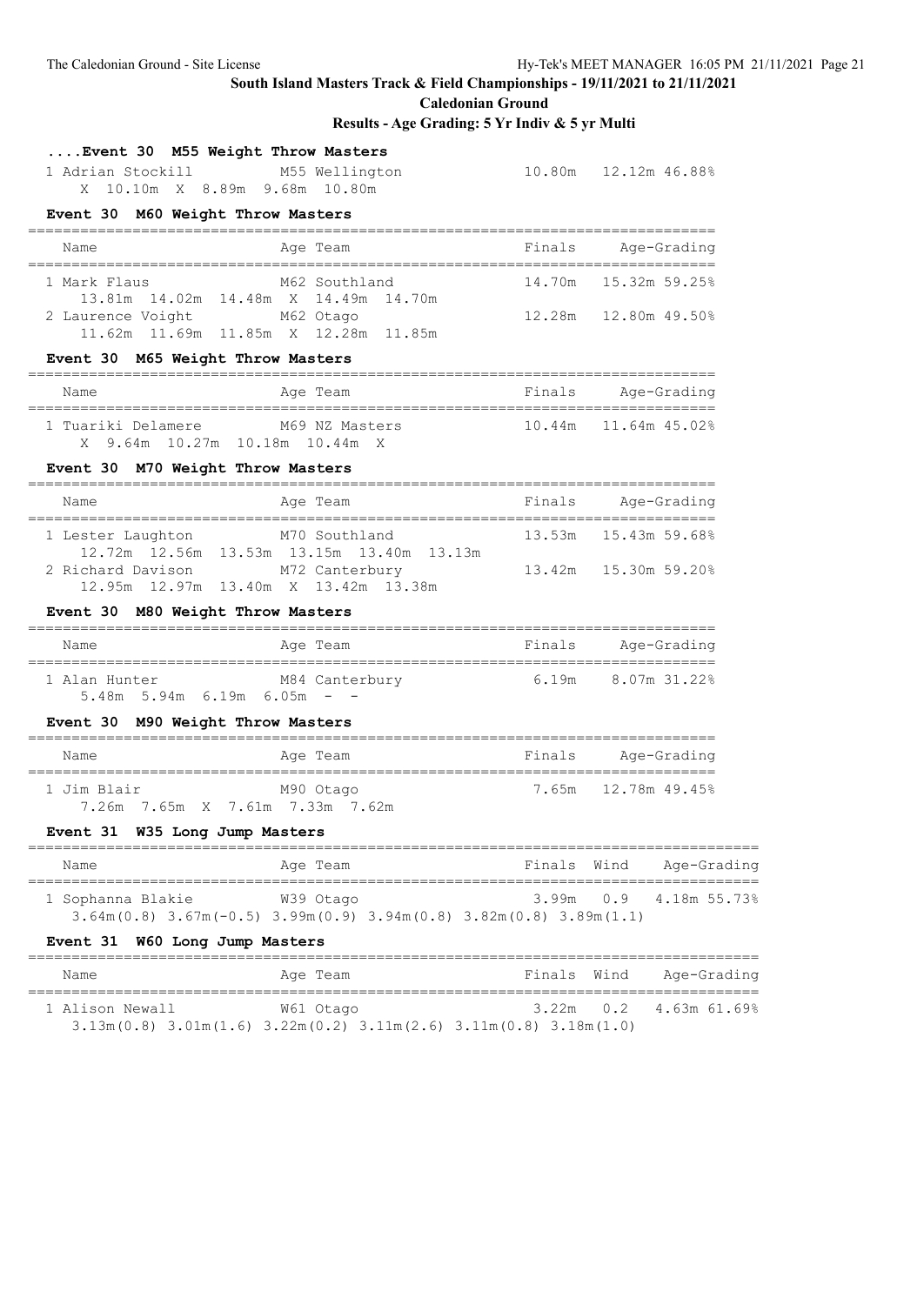**Caledonian Ground**

## **Results - Age Grading: 5 Yr Indiv & 5 yr Multi**

| Event 31 W70 Long Jump Masters                          |                                                                                                                           |                  |             |                                 |
|---------------------------------------------------------|---------------------------------------------------------------------------------------------------------------------------|------------------|-------------|---------------------------------|
| Name                                                    | Age Team                                                                                                                  | Finals           | Wind        | Age-Grading                     |
| 1 Carey Dickason W70 Tasman                             | $2.15m(-2.0)$ $2.15m(-2.1)$ $2.56m(0.4)$ $2.28m(0.7)$ $2.41m(0.1)$ $2.52m(0.2)$                                           |                  |             | 2.56m  0.4  4.33m  57.66%       |
| Event 31A M60 Long Jump Masters                         |                                                                                                                           |                  |             |                                 |
| Name                                                    | Age Team                                                                                                                  | Finals           |             | Wind Age-Grading                |
|                                                         | 1 Gary Rawson M62 Wellington 4.44m 0.1 6.25m 69.81%<br>$4.34m(0.8)$ $4.00m(0.9)$ $X(0.1)$ $4.44m(0.1)$ $X(0.7)$ $X(-0.0)$ |                  |             |                                 |
| Event 31A M65 Long Jump Masters                         |                                                                                                                           |                  |             |                                 |
| Name                                                    | Age Team                                                                                                                  |                  |             | Finals Wind Age-Grading         |
| 1 Barry Smith<br>$3.42m(0.3)$ $3.36m(0.1)$ $3.23m(0.8)$ | M66 Southland                                                                                                             |                  | $3.42m$ 0.3 | 5.19m 58.06%                    |
| Event 31A M80 Long Jump Masters                         |                                                                                                                           |                  |             |                                 |
| Name                                                    | Age Team                                                                                                                  |                  |             | Finals Wind Age-Grading         |
| 1 Alan Hunter                                           | M84 Canterbury<br>$1.33m(0.2)$ 0.75 $m(0.4)$ 0.16 $m(-0.1)$ 1.20 $m(0.8)$ - -                                             |                  |             | 1.33m  0.2  2.64m  29.56%       |
| Event 32 W35 Triple Jump Masters                        |                                                                                                                           |                  |             |                                 |
| Name                                                    | Age Team                                                                                                                  |                  |             | Finals Wind Age-Grading         |
| 1 Sophanna Blakie                                       | W39 Otago<br>$8.33m(1.0)$ $8.45m(0.4)$ $8.10m(1.4)$ $8.36m(0.7)$ $8.34m(1.7)$ $8.32m(1.2)$                                | 8.45m            | 0.4         | 8.60m 55.52%                    |
| Event 32 W40 Triple Jump Masters                        |                                                                                                                           |                  |             |                                 |
| Name                                                    | Age Team                                                                                                                  |                  |             | Finals Wind Age-Grading         |
| 1 Joeline Jones                                         | W40 Tasman<br>$8.48$ m $(0.4)$ $8.91$ m $(1.1)$ $8.25$ m $(2.0)$ $8.71$ m $(2.2)$ $8.82$ m $(2.3)$ $9.04$ m $(1.6)$       |                  |             | 9.04m 1.6 9.74m 62.87%          |
| Event 32 W60 Triple Jump Masters                        |                                                                                                                           |                  |             |                                 |
| Name                                                    | Age Team                                                                                                                  |                  |             | Finals Wind Age-Grading         |
| 1 Alison Newall                                         | W61 Otago<br>$X(0.8)$ $X(1.9)$ 7.04m(2.4) $X(1.8)$ 6.75m(1.6) $X(1.0)$                                                    | 7.04m            | 2.4         | ===<br>:=======<br>9.89m 63.88% |
| Event 32 W70 Triple Jump Masters                        |                                                                                                                           |                  |             |                                 |
| Name                                                    | Age Team                                                                                                                  | Finals<br>====== | Wind        | Age-Grading                     |
| 1 Carey Dickason                                        | W70 Tasman                                                                                                                | 5.80m            | 2.5         | 9.73m 62.77%                    |

5.65m(0.3) 5.80m(2.5) 5.44m(1.6) 5.69m(1.8) X(1.6) X(1.1)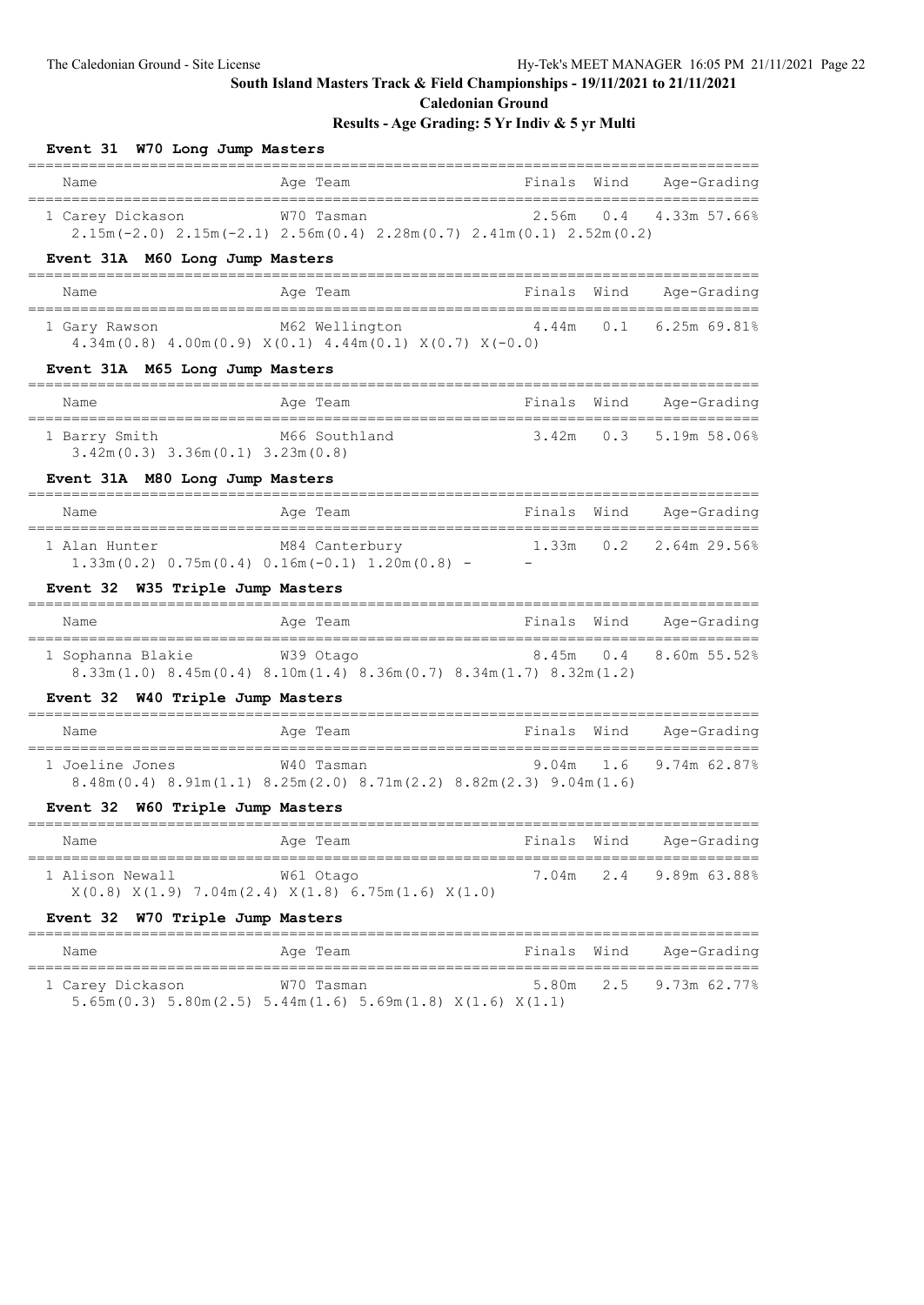**Caledonian Ground**

| Event 32 W75 Triple Jump Masters                              |                                                                                                                         |                    |                                       |  |
|---------------------------------------------------------------|-------------------------------------------------------------------------------------------------------------------------|--------------------|---------------------------------------|--|
| Name                                                          | Age Team<br>-------------------------------                                                                             | Finals Wind        | Age-Grading<br>;============          |  |
| 5.10m(0.3) 5.08m(1.9) X(1.4)                                  | 1 Lois Anderson M75 Canterbury 5.10m                                                                                    |                    | $0.3$ 9.77m $63.04\%$ retired from cc |  |
| Event 32A M60 Triple Jump Masters                             |                                                                                                                         |                    |                                       |  |
| Name                                                          | Age Team                                                                                                                |                    | Finals Wind Age-Grading               |  |
|                                                               | 1 Gary Rawson M62 Wellington 9.03m 3.2 12.39m 67.74%<br>8.17m(2.2) 8.51m(1.8) 8.67m(1.8) 8.78m(2.1) 9.03m(3.2) $X(2.3)$ |                    |                                       |  |
| Event 32A M65 Triple Jump Masters                             | ===========                                                                                                             |                    |                                       |  |
| Name                                                          | Age Team                                                                                                                | Finals Wind        | Age-Grading                           |  |
| 1 Barry Smith                                                 | M66 Southland<br>$7.03m(1.6)$ $7.64m(1.9)$ $X(1.9)$ $7.16m(2.0)$ $X(2.3)$ -                                             |                    |                                       |  |
| Event 33 M60 High Jump Masters                                |                                                                                                                         |                    |                                       |  |
| Name                                                          | Age Team                                                                                                                | Finals Age-Grading |                                       |  |
| 1.27 1.30 1.33 1.35 1.40<br>O XXO<br>XO XXX<br>$\circ$        | 1 Gary Rawson M62 Wellington 1.35m 1.75m 71.81%                                                                         |                    |                                       |  |
| Event 33 M65 High Jump Masters                                |                                                                                                                         |                    |                                       |  |
| Name                                                          | Age Team                                                                                                                | Finals             | Age-Grading                           |  |
| 1 Georg Ludwig<br>1.27 1.30 1.33 1.35<br>O XXO O XXX          | M67 Canterbury 1.33m 1.84m 75.14%                                                                                       |                    |                                       |  |
| Event 33A W65 High Jump Masters                               |                                                                                                                         |                    |                                       |  |
| Name                                                          | Age Team                                                                                                                |                    | Finals Age-Grading                    |  |
| 1 Gail Kirkman<br>0.95 1.00 1.05 1.10 1.15 1.20<br>OOOOOOOXXX | W69 Southland                                                                                                           |                    |                                       |  |
| Event 34 W60 Pole Vault Masters                               |                                                                                                                         |                    |                                       |  |
| Name                                                          | Age Team                                                                                                                | Finals             | Age-Grading                           |  |
| 1 Alison Newall<br>1.80 1.90<br>O XXX                         | W61 Otago                                                                                                               | 1.80m              | 2.68m 52.17%                          |  |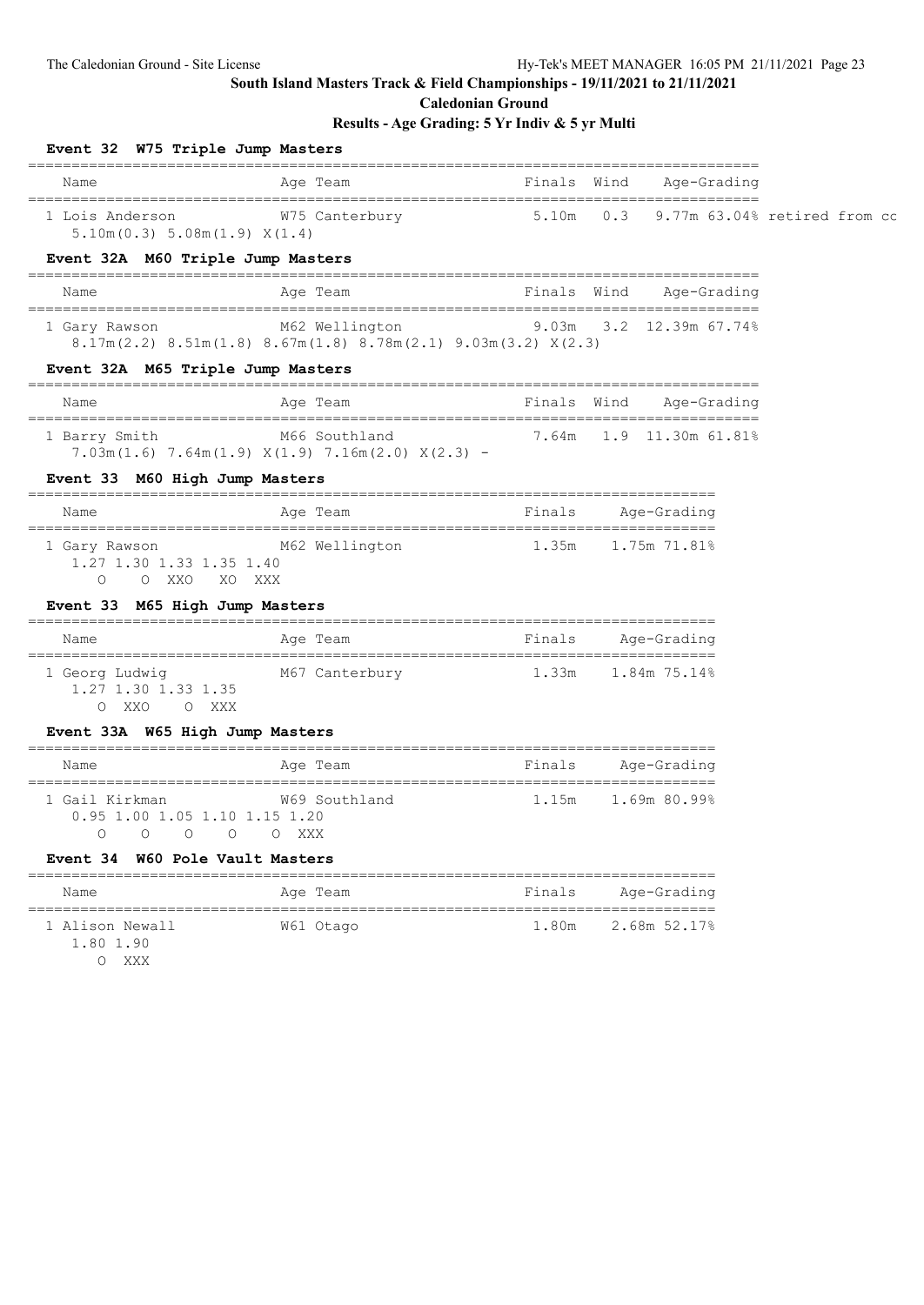**Caledonian Ground**

| Name                                                      | Age Team                                                               | Finals                                   | Age-Grading |
|-----------------------------------------------------------|------------------------------------------------------------------------|------------------------------------------|-------------|
| 1 Paul Davies<br>2.70 2.80 2.90<br>XXO<br>XXX<br>$\Omega$ | M59 Otago                                                              | 2.80m                                    | 3.69m60.09% |
| <b>Event 35</b>                                           | W35 Throws Pentathlon Masters                                          |                                          |             |
| Name                                                      | Age Team                                                               | Finals<br>,,,,,,,,,,,,,,,,,,,,,          | H#          |
| 1 Anna Lynch                                              | W35 Canterbury                                                         | 2692                                     |             |
| Event 35                                                  | W40 Throws Pentathlon Masters                                          |                                          |             |
| Name                                                      | Age Team                                                               | Finals                                   | H#          |
| 1 Debbie McCaw                                            | --------<br>W41 Otago                                                  | ==========================<br>2770       |             |
| 2 Paula Cotter                                            | W42 Otago                                                              | 1359                                     |             |
| <b>Event 35</b><br>--------------------------------       | W45 Throws Pentathlon Masters                                          |                                          |             |
| Name                                                      | Age Team                                                               | Finals<br>=========================      | H#          |
| 1 Toni Oudemans                                           | W45 Canterbury                                                         | 2655                                     |             |
| Event 35                                                  | W55 Throws Pentathlon Masters<br>=========                             |                                          |             |
| Name<br>==================                                | Age Team                                                               | Finals<br>============================== | H#          |
| 1 Raylene Bates                                           | W56 Otago                                                              | 3000                                     |             |
| <b>Event 35</b>                                           | W60 Throws Pentathlon Masters<br>_____________________________________ |                                          |             |
| Name                                                      | Age Team                                                               | Finals H#                                |             |
| 1 Fiona Harvey                                            | W61 Otago                                                              | -------------------------<br>2920        |             |
| <b>Event 35</b>                                           | W65 Throws Pentathlon Masters                                          |                                          |             |
| Name                                                      | ==========<br>Age Team                                                 | Finals                                   | H#          |
| -----------------------------<br>1 Winifred Harding       | __________________________<br>W66 Otago                                | 3096                                     |             |
| Event 35                                                  | W70 Throws Pentathlon Masters<br>---------------------                 |                                          |             |
| Name                                                      | Aqe Team                                                               | Finals                                   | H#          |
| ========<br>1 Noni Callander                              | W74 Otago                                                              | 2537                                     |             |
| 2 Shirley Rolston                                         | W72 Canterbury                                                         | 2326                                     |             |
| Event 35                                                  | W75 Throws Pentathlon Masters<br>=============                         |                                          |             |
| Name<br>==============                                    | Age Team                                                               | Finals<br>------------------             | H#          |
| 1 Lois Anderson                                           | W75 Canterbury                                                         | 3001                                     |             |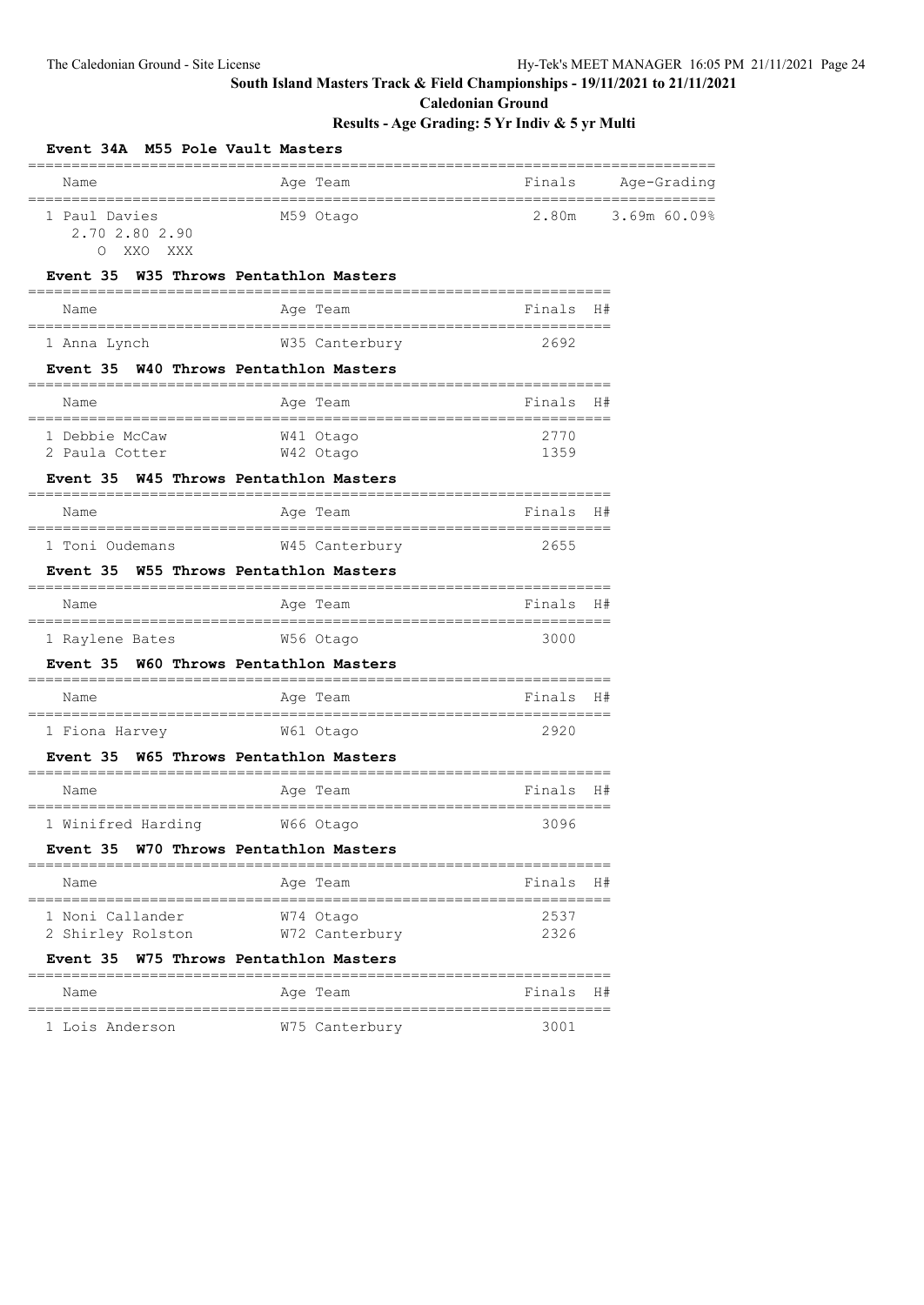**Caledonian Ground**

### **Results - Age Grading: 5 Yr Indiv & 5 yr Multi**

| Event 35 W80 Throws Pentathlon Masters             |                                                          |        |                             |     |
|----------------------------------------------------|----------------------------------------------------------|--------|-----------------------------|-----|
| Name                                               | Age Team                                                 | Finals | H#                          |     |
| 1 Glen Watts                                       | W81 Canterbury                                           | 3645   |                             |     |
|                                                    | Event 35 W35 Hammer Throw Masters Throws Pentathlon      |        |                             |     |
| Name                                               | Age Team                                                 | Finals | Age-Grading Points          |     |
| 32.58m 38.79m 38.68m                               |                                                          |        |                             |     |
|                                                    | Event 35 W40 Hammer Throw Masters Throws Pentathlon      |        |                             |     |
| Name                                               | Age Team                                                 |        | Finals Age-Grading Points   |     |
| 1 Debbie McCaw<br>37.73m 39.90m 38.09m             | W41 Otago                                                |        | 39.90m  46.93m  60.95%  864 |     |
| 2 Paula Cotter<br>16.45m 17.35m 18.01m             | W42 Otago                                                |        | 18.01m  21.18m  27.51%  305 |     |
|                                                    | Event 35 W45 Hammer Throw Masters Throws Pentathlon      |        |                             |     |
| Name                                               | Age Team                                                 |        | Finals Age-Grading Points   |     |
| 26.67m 26.75m 27.31m                               | 1 Toni Oudemans M45 Canterbury 127.31m 34.73m 45.10% 596 |        |                             |     |
|                                                    | Event 35 W55 Hammer Throw Masters Throws Pentathlon      |        |                             |     |
| Name                                               | Age Team                                                 |        | Finals Age-Grading Points   |     |
| 1 Raylene Bates 6756 Otago<br>29.26m 28.33m X      |                                                          |        | 29.26m 40.91m 53.14% 731    |     |
|                                                    | Event 35 W60 Hammer Throw Masters Throws Pentathlon      |        |                             |     |
| Name                                               | Age Team                                                 |        | Finals Age-Grading Points   |     |
| 1 Fiona Harvey M61 Otago<br>24.12m  25.21m  25.41m |                                                          |        | 25.41m 39.01m 50.67% 689    |     |
|                                                    | Event 35 W65 Hammer Throw Masters Throws Pentathlon      |        |                             |     |
| Name                                               | Age Team                                                 | Finals | Age-Grading Points          |     |
| 1 Winifred Harding<br>27.97m 29.35m X              | W66 Otago                                                | 29.35m | 50.00m 64.95%               | 932 |
| Event 35                                           | W70 Hammer Throw Masters Throws Pentathlon               |        |                             |     |
| Name                                               | Aqe Team                                                 | Finals | Age-Grading Points          |     |
|                                                    |                                                          |        |                             |     |

 1 Shirley Rolston W72 Canterbury 16.54m 31.69m 41.15% 530 15.30m 16.54m 16.26m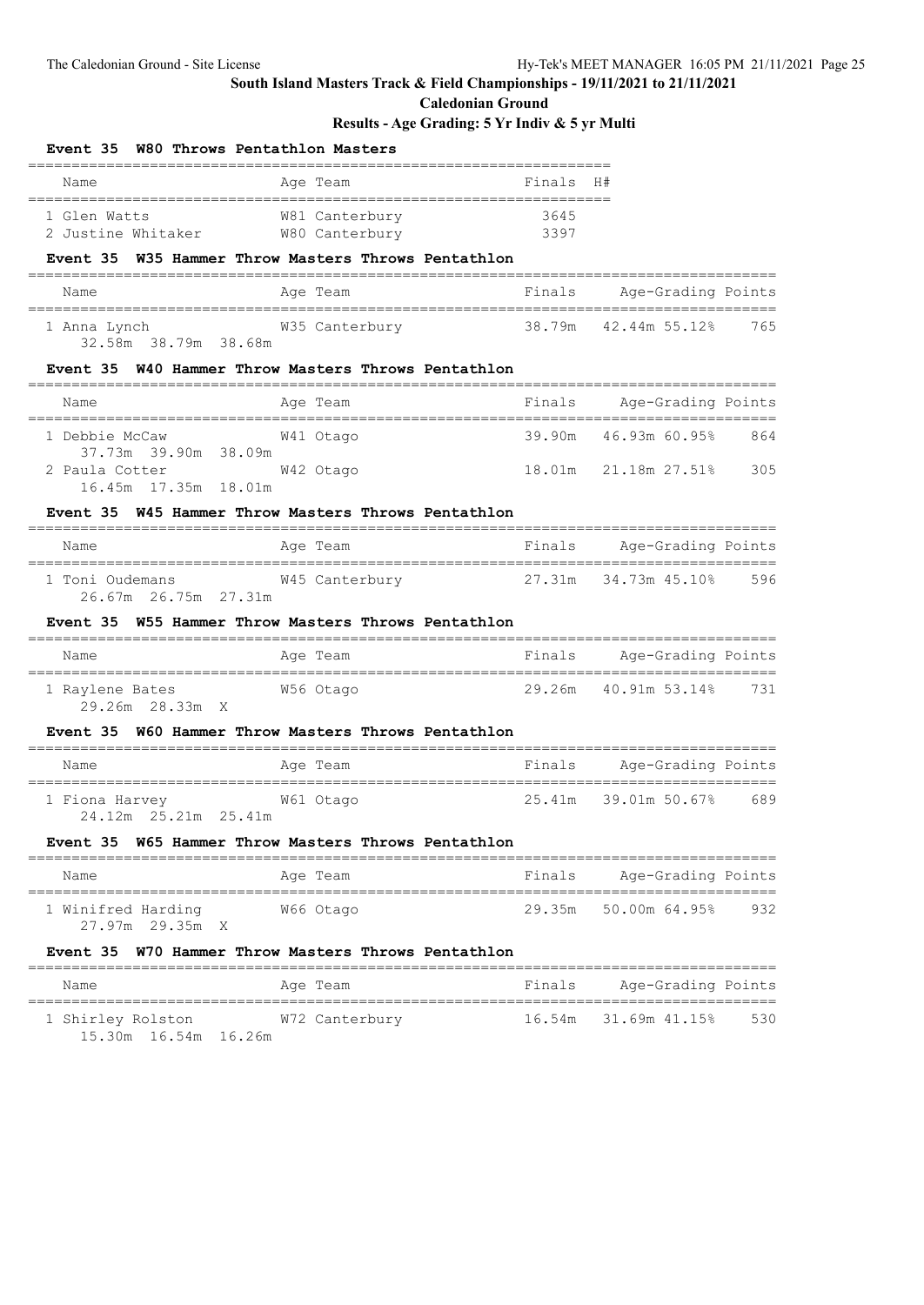**Caledonian Ground**

|                                                                                    | Caituvillall Urvullu<br>Results - Age Grading: 5 Yr Indiv & 5 yr Multi |        |                                                                    |     |
|------------------------------------------------------------------------------------|------------------------------------------------------------------------|--------|--------------------------------------------------------------------|-----|
| Event 35 W70 Hammer Throw Masters Throws Pentathlon                                |                                                                        |        |                                                                    |     |
| W74 Otago<br>2 Noni Callander<br>15.04m 15.01m 16.51m                              |                                                                        |        | 16.51m 31.63m 41.08% 528                                           |     |
| Event 35 W75 Hammer Throw Masters Throws Pentathlon                                |                                                                        |        |                                                                    |     |
| Name                                                                               | Age Team                                                               |        | Finals Age-Grading Points                                          |     |
| 1 Lois Anderson M75 Canterbury<br>18.12m 20.35m 18.02m                             |                                                                        |        | 20.35m 38.49m 50.00% 678                                           |     |
| Event 35 W80 Hammer Throw Masters Throws Pentathlon                                |                                                                        |        |                                                                    |     |
| Name                                                                               | Aqe Team                                                               |        | Finals Age-Grading Points                                          |     |
| 1 Glen Watts<br>21.48m  22.26m  24.93m                                             | W81 Canterbury 14.93m 53.92m 70.03% 1020                               |        |                                                                    |     |
| 2 Justine Whitaker M80 Canterbury 19.97m 43.19m 56.10% 781<br>18.83m 17.78m 19.97m |                                                                        |        |                                                                    |     |
| Event 35 W35 Shot Put Masters Throws Pentathlon                                    |                                                                        |        |                                                                    |     |
| Name                                                                               | ===========================<br>Age Team                                |        | =====================================<br>Finals Age-Grading Points |     |
| 8.18m 8.28m 7.57m                                                                  |                                                                        |        |                                                                    |     |
| Event 35 W40 Shot Put Masters Throws Pentathlon                                    |                                                                        |        |                                                                    |     |
| Name                                                                               | Age Team                                                               |        | Finals Age-Grading Points<br>======================                |     |
| 1 Debbie McCaw<br>7.85m 7.37m -                                                    | W41 Otago                                                              |        | 7.85m 8.71m 38.50% 445                                             |     |
| 2 Paula Cotter W42 Otago<br>5.44m 6.36m 6.36m                                      |                                                                        |        | 6.36m 7.05m 31.19% 338                                             |     |
| Event 35 W45 Shot Put Masters Throws Pentathlon                                    |                                                                        |        |                                                                    |     |
| Age Team<br>Name                                                                   |                                                                        |        | Finals Age-Grading Points                                          |     |
| 1 Toni Oudemans<br>9.51m 9.33m 9.18m                                               | W45 Canterbury                                                         |        | 9.51m 11.35m 50.18% 618                                            |     |
| Event 35                                                                           | W55 Shot Put Masters Throws Pentathlon                                 |        |                                                                    |     |
| Name                                                                               | ___________________________<br>Age Team                                | Finals | Age-Grading Points                                                 |     |
| 1 Raylene Bates<br>9.41m 8.94m 9.17m                                               | W56 Otago                                                              | 9.41m  | 12.89m 57.00%                                                      | 720 |
| Event 35                                                                           | W60 Shot Put Masters Throws Pentathlon                                 |        |                                                                    |     |
|                                                                                    |                                                                        |        |                                                                    |     |

| Name                                  | Age Team  | Finals | Age-Grading Points        |       |
|---------------------------------------|-----------|--------|---------------------------|-------|
| 1 Fiona Harvey<br>6.69m  6.38m  6.61m | W61 Otago |        | $6.69m$ $10.04m$ $44.398$ | - 532 |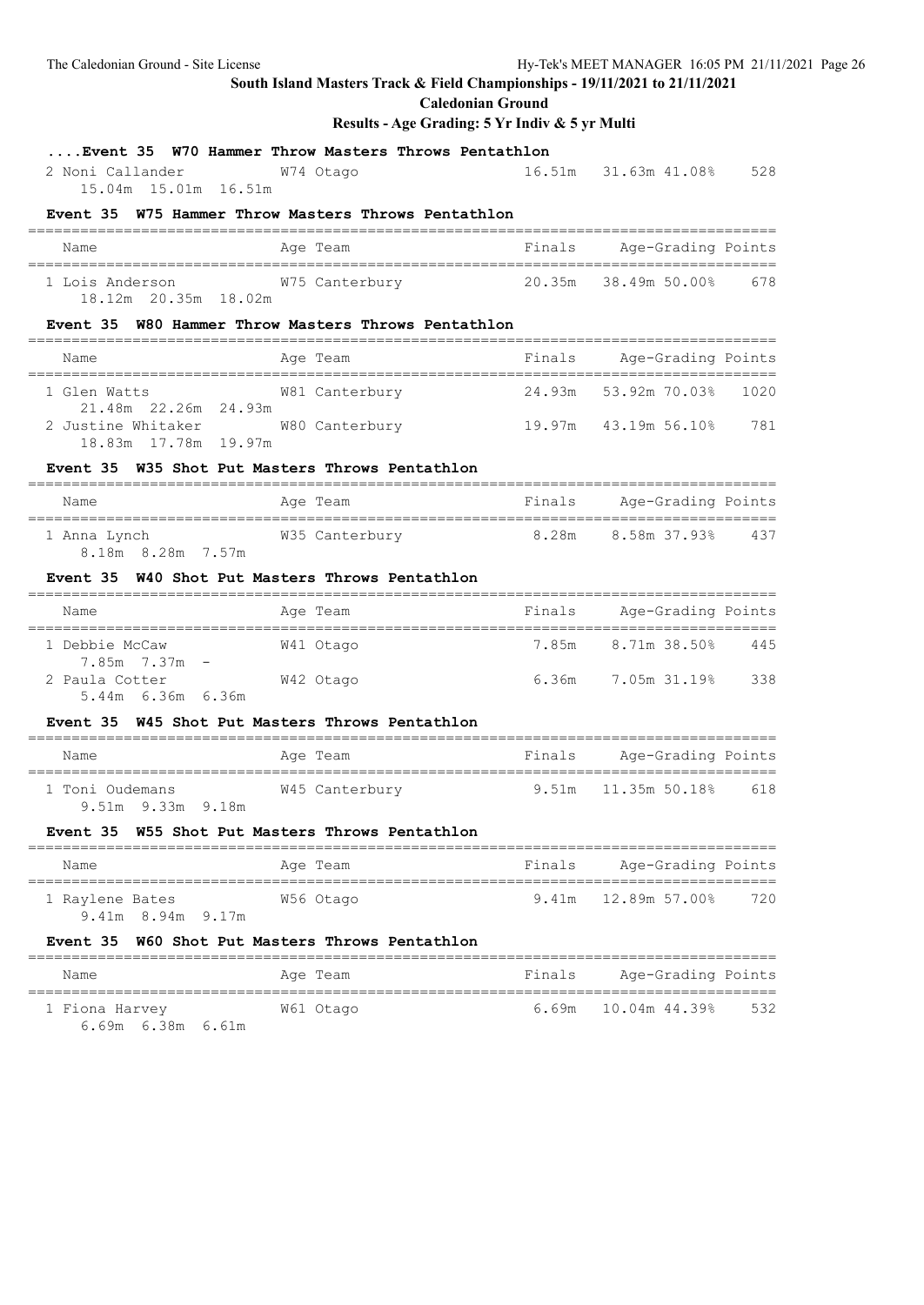**Caledonian Ground**

### **Results - Age Grading: 5 Yr Indiv & 5 yr Multi**

| Event 35                                                                          | W65 Shot Put Masters Throws Pentathlon |                             |                           |     |
|-----------------------------------------------------------------------------------|----------------------------------------|-----------------------------|---------------------------|-----|
| Name                                                                              | Age Team                               | Finals                      | Age-Grading Points        |     |
| 1 Winifred Harding 66 Otago<br>X 7.26m 7.37m                                      |                                        |                             | 7.37m 12.23m 54.07% 676   |     |
| Event 35 W70 Shot Put Masters Throws Pentathlon                                   |                                        |                             |                           |     |
| Name                                                                              | Age Team                               |                             | Finals Age-Grading Points |     |
| 1 Noni Callander                                                                  | W74 Otago                              |                             | 6.10m   11.32m   50.04%   | 616 |
| 5.81m 6.10m 5.87m<br>2 Shirley Rolston M72 Canterbury<br>4.73m  4.77m  5.08m      |                                        |                             | 5.08m 9.42m 41.67% 492    |     |
| Event 35 W75 Shot Put Masters Throws Pentathlon                                   |                                        |                             |                           |     |
| Name                                                                              | Age Team                               |                             | Finals Age-Grading Points |     |
| 1 Lois Anderson M75 Canterbury 6.87m 12.58m 55.63% 700<br>$6.87m$ $6.55m$ $6.39m$ |                                        |                             |                           |     |
| Event 35 W80 Shot Put Masters Throws Pentathlon                                   |                                        |                             |                           |     |
| Name                                                                              | Age Team                               |                             | Finals Age-Grading Points |     |
| 1 Glen Watts                                                                      | W81 Canterbury                         |                             | 6.66m 13.81m 61.04%       | 781 |
| $6.66m$ $6.02m$ $6.35m$<br>2 Justine Whitaker<br>$6.20m$ 5.96m $6.62m$            | W80 Canterbury 6.62m 13.73m 60.68% 776 |                             |                           |     |
| Event 35 W35 Discus Throw Masters Throws Pentathlon                               |                                        |                             |                           |     |
| Name                                                                              | Age Team                               |                             | Finals Age-Grading Points |     |
| 1 Anna Lynch<br>X X 31.42m                                                        | W35 Canterbury                         |                             | 31.42m 32.57m 42.42% 511  |     |
| Event 35 W40 Discus Throw Masters Throws Pentathlon                               |                                        |                             |                           |     |
| Name                                                                              | Age Team                               |                             | Finals Age-Grading Points |     |
| 1 Debbie McCaw                                                                    | W41 Otago                              |                             | 25.62m 28.56m 37.20% 435  |     |
| 2 Paula Cotter<br>17.43m 17.13m X                                                 | W42 Otago                              | 17.43m  19.43m  25.30%  268 |                           |     |
| Event 35 W45 Discus Throw Masters Throws Pentathlon                               |                                        |                             |                           |     |
| Name                                                                              | Age Team                               | Finals                      | Age-Grading Points        |     |

====================================================================================== 1 Toni Oudemans W45 Canterbury 22.65m 27.31m 35.56% 412 21.09m 22.65m 21.08m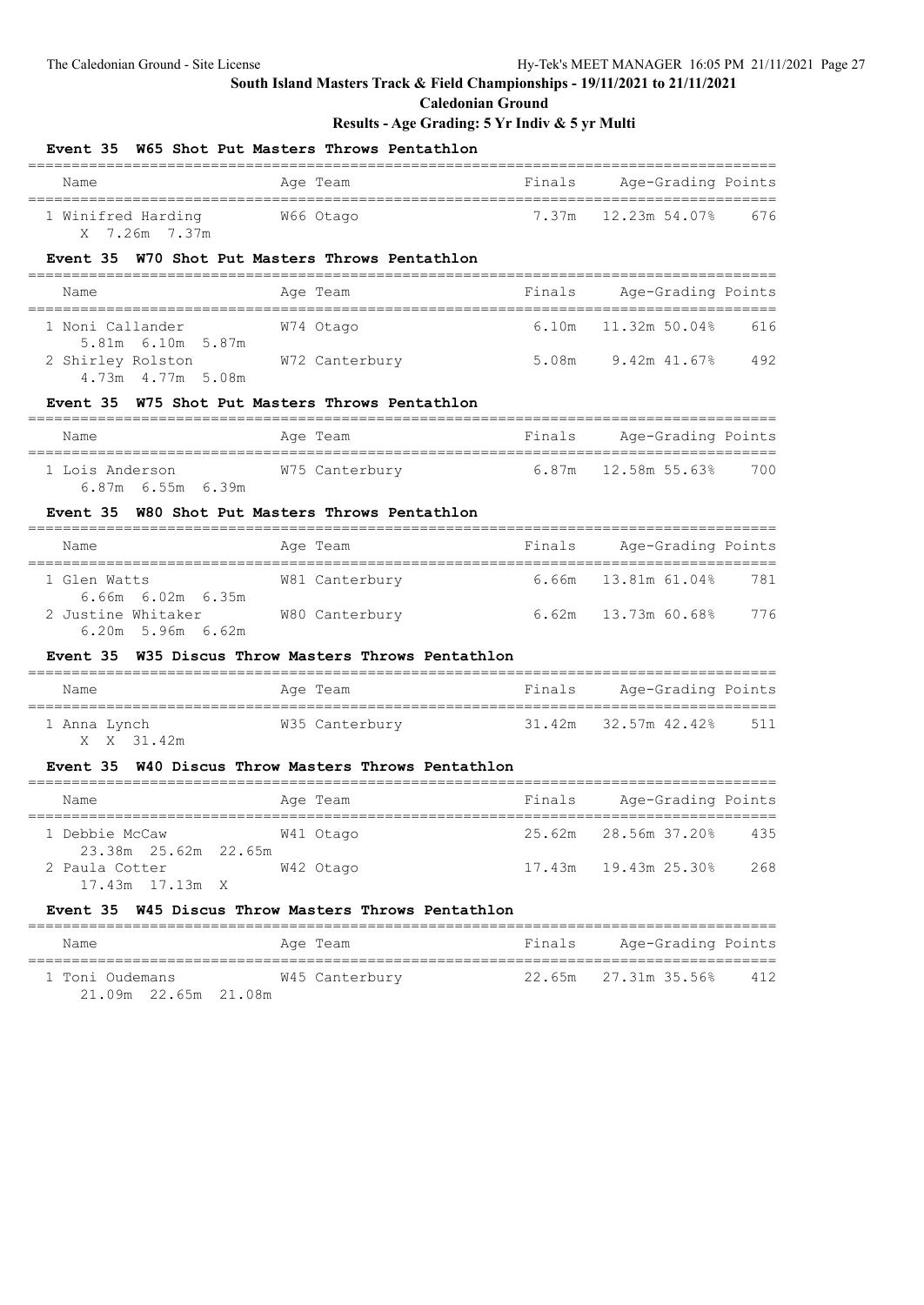#### **Caledonian Ground**

#### **Results - Age Grading: 5 Yr Indiv & 5 yr Multi**

| W55 Discus Throw Masters Throws Pentathlon<br>Event 35                               |        |                                                      |         |
|--------------------------------------------------------------------------------------|--------|------------------------------------------------------|---------|
| Age Team<br>Name                                                                     | Finals | Age-Grading Points                                   |         |
| W56 Otago<br>1 Raylene Bates<br>23.92m X 24.42m                                      | 24.42m | 35.18m 45.81%                                        | 561     |
| Event 35 W60 Discus Throw Masters Throws Pentathlon                                  |        |                                                      |         |
| Name<br>Age Team                                                                     |        | Finals Age-Grading Points                            |         |
| 1 Fiona Harvey 61 Otago<br>20.31m 21.48m 21.61m                                      |        | 21,61m 34,49m 44,91%                                 | 548     |
| Event 35 W65 Discus Throw Masters Throws Pentathlon                                  |        |                                                      |         |
| Name<br>Age Team                                                                     |        | Finals Age-Grading Points                            |         |
| 1 Winifred Harding 66 Otago<br>16.56m 17.03m X                                       |        | 17.03m 30.52m 39.75% 472                             |         |
| W70 Discus Throw Masters Throws Pentathlon<br>Event 35<br>=========================  |        |                                                      |         |
| Name<br>Age Team<br>-------------------------------------                            |        | Finals Age-Grading Points<br>----------------------- |         |
| 1 Noni Callander<br>W74 Otago<br>15.03m  15.74m  15.05m                              |        | 15.74m 32.33m 42.10%                                 | 507     |
| 2 Shirley Rolston<br>W72 Canterbury 15.23m 31.28m 40.73% 487<br>13.13m 15.23m 13.77m |        |                                                      |         |
| Event 35 W75 Discus Throw Masters Throws Pentathlon                                  |        |                                                      |         |
| Age Team<br>Name                                                                     |        | Finals Age-Grading Points<br>===========             | ------- |
| 1 Lois Anderson M75 Canterbury 15.67m 33.76m 43.97% 534<br>14.31m 15.67m X           |        |                                                      |         |
| Event 35 W80 Discus Throw Masters Throws Pentathlon                                  |        |                                                      |         |
| Age Team<br>Name                                                                     |        | Finals Age-Grading Points                            |         |
| 1 Justine Whitaker<br>W80 Canterbury<br>16.44m  13.91m  13.78m                       |        | 16.44m 41.46m 53.99%                                 | 683     |
| W81 Canterbury 16.30m 41.10m 53.53% 676<br>2 Glen Watts<br>16.30m 15.26m 14.81m      |        |                                                      |         |
| Event 35 W35 Javelin Throw Masters Throws Pentathlon                                 |        |                                                      |         |

Name **Age Team** Age Team Finals Age-Grading Points ====================================================================================== 1 Anna Lynch W35 Canterbury 20.70m 21.98m 30.12% 326 20.00m X 20.70m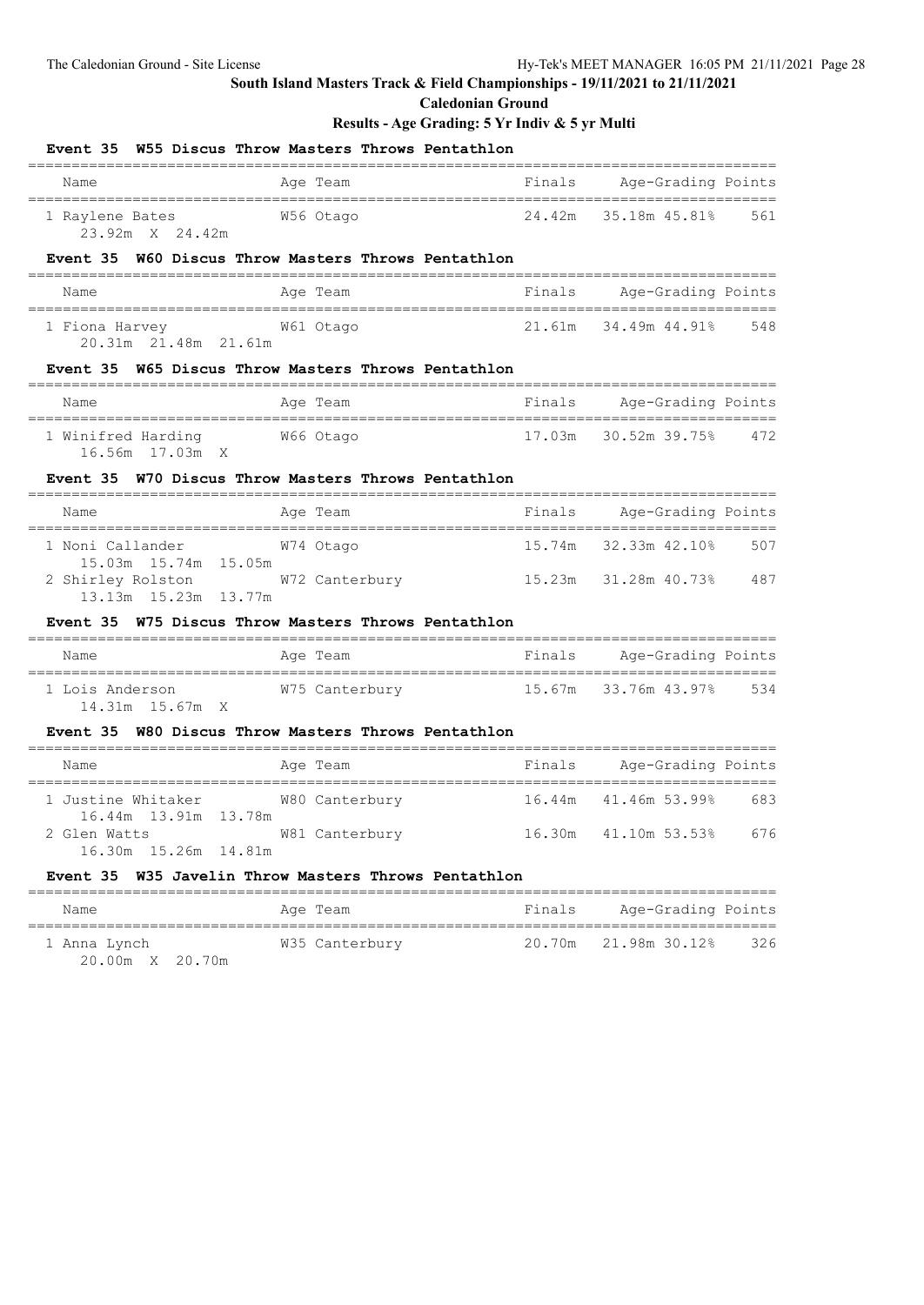#### **Caledonian Ground**

### **Results - Age Grading: 5 Yr Indiv & 5 yr Multi**

| Event 35 W40 Javelin Throw Masters Throws Pentathlon<br>_____________________ |                                             |                           |                             |         |
|-------------------------------------------------------------------------------|---------------------------------------------|---------------------------|-----------------------------|---------|
| Name                                                                          | Age Team                                    | Finals                    | Age-Grading Points          |         |
| 1 Debbie McCaw                                                                | W41 Otago                                   | 16.18m                    | 18.56m 25.43%               | 262     |
| $16.18m - -$<br>2 Paula Cotter<br>9.27m 10.96m 11.08m                         | W42 Otago                                   |                           |                             | 155     |
| Event 35 W45 Javelin Throw Masters Throws Pentathlon                          |                                             |                           |                             |         |
| Name                                                                          | Age Team                                    |                           | Finals Age-Grading Points   |         |
| 1 Toni Oudemans<br>25.14m X 27.43m                                            | W45 Canterbury                              |                           | 27.43m 34.22m 46.89%        | 557     |
| Event 35 W55 Javelin Throw Masters Throws Pentathlon                          |                                             |                           |                             |         |
| Name                                                                          | Age Team                                    |                           | Finals Age-Grading Points   |         |
| 1 Raylene Bates 6 6 256 Otago<br>13.22m 13.62m 13.30m                         |                                             |                           | 13.62m  19.72m  27.02%  284 |         |
| Event 35 W60 Javelin Throw Masters Throws Pentathlon                          |                                             |                           |                             |         |
| Name                                                                          | Age Team                                    |                           | Finals Age-Grading Points   |         |
| 1 Fiona Harvey M61 Otago<br>15.55m 18.76m 18.55m                              |                                             |                           | 18.76m 30.23m 41.42% 481    |         |
| Event 35 W65 Javelin Throw Masters Throws Pentathlon                          |                                             |                           | ---------------             |         |
| Name                                                                          | Age Team                                    |                           | Finals Age-Grading Points   |         |
| 1 Winifred Harding<br>10.44m X 10.06m                                         | W66 Otago                                   | 10.44m                    | 18.97m 25.99%               | 270     |
| Event 35 W70 Javelin Throw Masters Throws Pentathlon                          |                                             |                           |                             |         |
| Name                                                                          | Age Team                                    |                           | Finals Age-Grading Points   | ======= |
| 1 Noni Callander<br>10.83m  10.07m  11.30m                                    | W74 Otago                                   |                           | 11.30m 23.72m 32.49%        | 358     |
| 2 Shirley Rolston<br>X 8.74m 8.98m                                            | W72 Canterbury 6.98m 18.85m 25.82% 268      |                           |                             |         |
| Event 35                                                                      | W75 Javelin Throw Masters Throws Pentathlon |                           |                             |         |
| $N \geq m \geq$                                                               | Ana Taam                                    | Finals Age-Grading Points |                             |         |

Name **Age Team Replace Age Team** Finals Age-Grading Points

| 1 Lois Anderson |                 | W75 Canterbury |  |  |
|-----------------|-----------------|----------------|--|--|
|                 | 10.06m X 11.23m |                |  |  |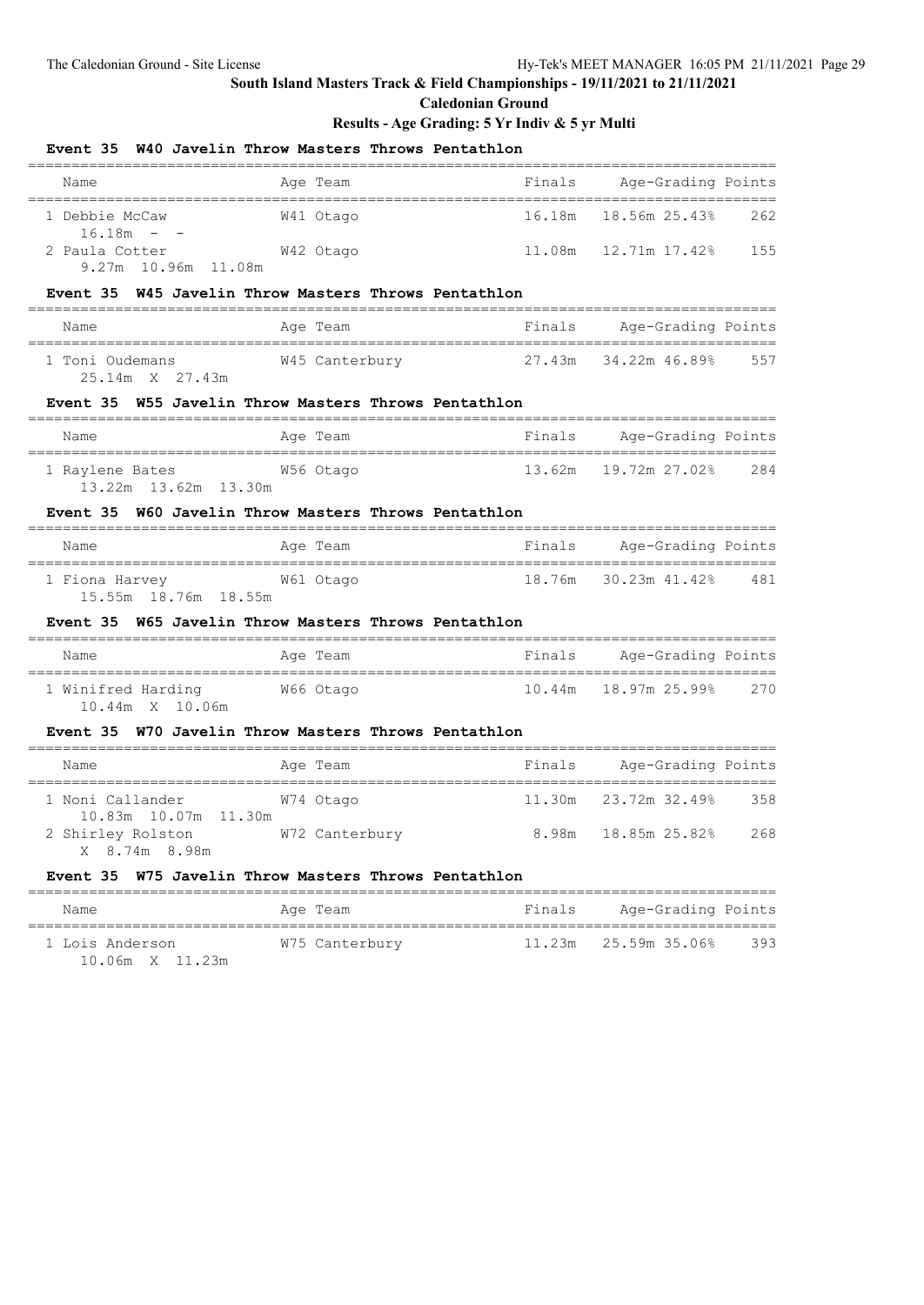10.32m 10.58m 10.65m

## **South Island Masters Track & Field Championships - 19/11/2021 to 21/11/2021**

#### **Caledonian Ground**

### **Results - Age Grading: 5 Yr Indiv & 5 yr Multi**

## **Event 35 W80 Javelin Throw Masters Throws Pentathlon**

|                                                                                  | wou Javelin Inrow Masters Inrows Pentathion |                             |     |
|----------------------------------------------------------------------------------|---------------------------------------------|-----------------------------|-----|
| Name                                                                             | Age Team                                    | Finals Age-Grading Points   |     |
| 1 Glen Watts                                                                     | W81 Canterbury                              | 10.94m 29.67m 40.65%        | 470 |
| 10.31m 9.41m 10.94m<br>2 Justine Whitaker<br>9.13m X 10.38m                      | W80 Canterbury                              | 10.38m 28.15m 38.57% 442    |     |
| Event 35 W35 Weight Throw Masters Throws Pentathlon                              |                                             |                             |     |
| Name                                                                             | Age Team                                    | Finals Age-Grading Points   |     |
| 11.55m  11.43m  11.32m                                                           |                                             |                             | 653 |
| Event 35 W40 Weight Throw Masters Throws Pentathlon                              |                                             |                             |     |
| Name                                                                             | Age Team                                    | Finals Age-Grading Points   |     |
| 1 Debbie McCaw                                                                   | W41 Otago                                   |                             | 764 |
| 10.08m  11.37m  12.15m<br>2 Paula Cotter<br>5.19m 5.10m 5.64m                    | W42 Otago                                   |                             | 293 |
| Event 35 W45 Weight Throw Masters Throws Pentathlon                              |                                             |                             |     |
| Name                                                                             | Age Team                                    | Finals Age-Grading Points   |     |
| 1 Toni Oudemans 6 12 M45 Canterbury 6 1.46m in 9.66m 40.94% 472<br>7.33m X 7.46m |                                             |                             |     |
| Event 35 W55 Weight Throw Masters Throws Pentathlon                              |                                             |                             |     |
| Name                                                                             | Age Team                                    | Finals Age-Grading Points   |     |
| 1 Raylene Bates<br>9.55m 9.82m 10.40m                                            | W56 Otago                                   | 10.40m  13.43m  56.92%  704 |     |
| Event 35 W60 Weight Throw Masters Throws Pentathlon                              |                                             |                             |     |
| Name                                                                             | Age Team                                    | Finals Age-Grading Points   |     |
| 1 Fiona Harvey<br>9.72m 10.34m 10.65m                                            | W61 Otago                                   | 10.65m  12.89m  54.64%  670 |     |
| Event 35 W65 Weight Throw Masters Throws Pentathlon                              |                                             |                             |     |
| Name                                                                             | Age Team                                    | Finals Age-Grading Points   |     |
|                                                                                  |                                             |                             |     |

1 Winifred Harding W66 Otago 10.65m 14.12m 59.83% 746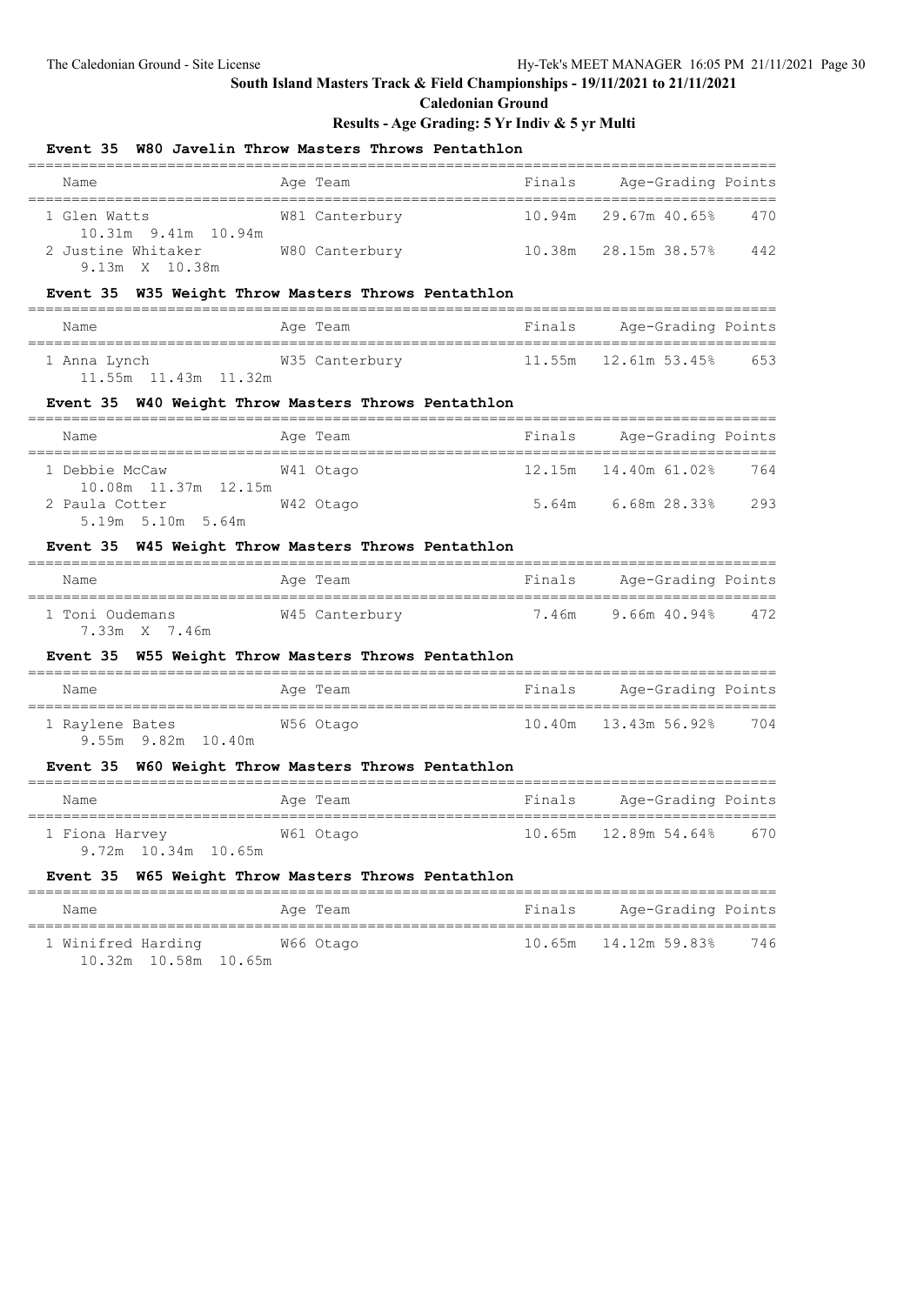#### **Caledonian Ground**

#### **Results - Age Grading: 5 Yr Indiv & 5 yr Multi**

### **Event 35 W70 Weight Throw Masters Throws Pentathlon**

| Name                                        | Age Team       | Finals | Age-Grading Points  |     |
|---------------------------------------------|----------------|--------|---------------------|-----|
| 1 Shirley Rolston<br>7.06m 7.36m 7.45m      | W72 Canterbury |        | 7.45m 10.92m 46.30% | 549 |
| 2 Noni Callander<br>$6.84m$ $6.49m$ $7.22m$ | W74 Otago      |        | 7.22m 10.58m 44.87% | 528 |

#### **Event 35 W75 Weight Throw Masters Throws Pentathlon**

| Name                                   | Age Team       | Finals | Age-Grading Points    |     |
|----------------------------------------|----------------|--------|-----------------------|-----|
| 1 Lois Anderson<br>$9.17m$ 9.54m 9.04m | W75 Canterbury |        | $9.54m$ 13.31m 56.42% | 696 |

#### **Event 35 W80 Weight Throw Masters Throws Pentathlon**

| Name                                   | Age Team       | Finals | Age-Grading Points  |     |
|----------------------------------------|----------------|--------|---------------------|-----|
| 1 Justine Whitaker<br>8.83m X 8.04m    | W80 Canterbury |        | 8.83m 13.61m 57.71% | 715 |
| 2 Glen Watts<br>8.65m 8.24m 8.29m      | W81 Canterbury |        | 8.65m 13.34m 56.54% | 698 |
| Event 36 M40 Throws Pentathlon Masters |                |        |                     |     |

| Name            | Age Team  | Finals H# |  |
|-----------------|-----------|-----------|--|
| 1 Mike Scholten | M43 Otago | 2415      |  |

#### **Event 36 M45 Throws Pentathlon Masters**

| Name          | Age Team       | Finals H# |  |
|---------------|----------------|-----------|--|
| 1 Simon Maole | M49 Otago      | 2701      |  |
| 2 Jim Nguyen  | M49 Canterbury | 1903      |  |

#### **Event 36 M60 Throws Pentathlon Masters**

| Name         | Age Team      | Finals H# |  |
|--------------|---------------|-----------|--|
|              |               |           |  |
| 1 Mark Flaus | M62 Southland | 2840      |  |

#### **Event 36 M65 Throws Pentathlon Masters**

| Name |                    | Age Team |                | Finals H# |  |
|------|--------------------|----------|----------------|-----------|--|
|      |                    |          |                |           |  |
|      | 1 Tuariki Delamere |          | M69 NZ Masters | 2704      |  |

#### **Event 36 M70 Throws Pentathlon Masters**

| Name                                   | Age Team                        | Finals H#    |  |
|----------------------------------------|---------------------------------|--------------|--|
| 1 Richard Davison<br>2 Lester Laughton | M72 Canterbury<br>M70 Southland | 3096<br>2932 |  |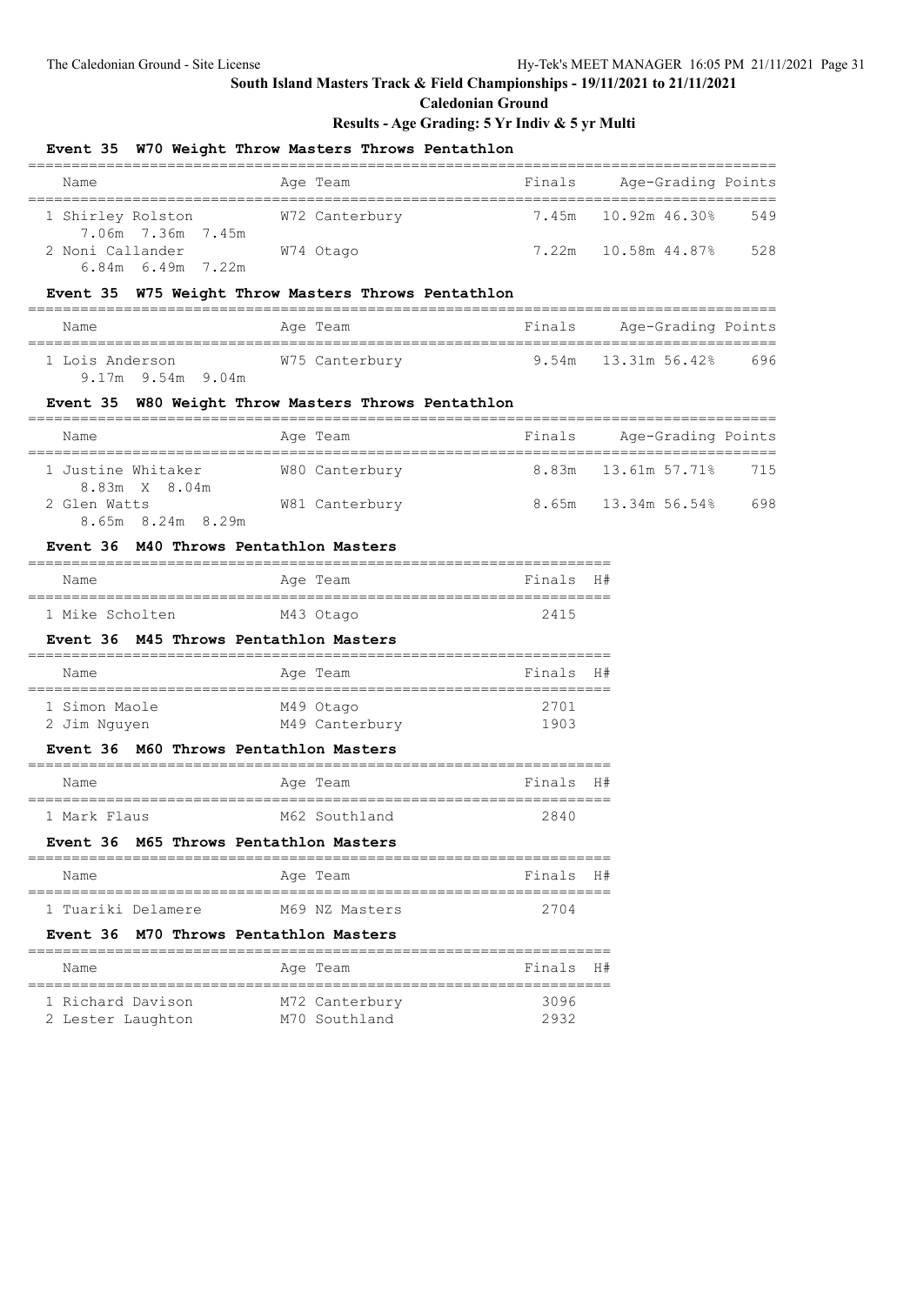**Event 36 M80 Throws Pentathlon Masters**

## **South Island Masters Track & Field Championships - 19/11/2021 to 21/11/2021**

**Caledonian Ground**

### **Results - Age Grading: 5 Yr Indiv & 5 yr Multi**

| Name                                                    | -----------<br>Age Team                                               | Finals | H#                       |             |
|---------------------------------------------------------|-----------------------------------------------------------------------|--------|--------------------------|-------------|
| 1 Alan Hunter<br>Event 36 M90 Throws Pentathlon Masters | M84 Canterbury                                                        | 1219   |                          |             |
| Name                                                    | ===============<br>Age Team                                           | Finals | H#                       |             |
| 1 Jim Blair                                             | M90 Otago                                                             | 2955   |                          |             |
|                                                         | Event 36 M40 Hammer Throw Masters Throws Pentathlon<br>______________ |        |                          |             |
| Name                                                    | Age Team                                                              | Finals | Age-Grading Points       |             |
| 1 Mike Scholten<br>30.25m 37.53m 37.53m                 | M43 Otago                                                             | 37.53m | 42.22m 48.68%            | 548         |
|                                                         | Event 36 M45 Hammer Throw Masters Throws Pentathlon                   |        |                          |             |
| Name                                                    | Age Team                                                              | Finals | Age-Grading Points       |             |
| 1 Simon Maole<br>24.35m 26.81m 26.51m                   | M49 Otago                                                             |        | 26.81m 33.23m 38.32% 402 |             |
| 2 Jim Nguyen<br>X X 15.08m                              | M49 Canterbury                                                        |        | 15.08m  18.69m  21.55%   | 172         |
|                                                         | Event 36 M60 Hammer Throw Masters Throws Pentathlon                   |        |                          |             |
| Name                                                    | Age Team                                                              | Finals | Age-Grading Points       |             |
| 1 Mark Flaus<br>X X 29.87m                              | M62 Southland                                                         |        | 29.87m 39.07m 45.05% 497 |             |
|                                                         | Event 36 M65 Hammer Throw Masters Throws Pentathlon                   |        |                          |             |
| Name                                                    | Age Team                                                              | Finals | Age-Grading Points       |             |
| 1 Tuariki Delamere<br>26.99m 26.86m 27.52m              | M69 NZ Masters                                                        | 27.52m | 40.33m 46.50%            | 518         |
| <b>Event 36</b>                                         | M70 Hammer Throw Masters Throws Pentathlon                            |        |                          |             |
| Name                                                    | Age Team                                                              | Finals | Age-Grading Points       |             |
| 1 Richard Davison<br>30.83m 33.25m X                    | M72 Canterbury                                                        |        | 33.25m 48.29m 55.68%     | 648         |
| 2 Lester Laughton M70 Southland<br>29.39m 29.95m 30.24m |                                                                       | 30.24m | 43.92m 50.64%            | 576         |
|                                                         | Event 36 M80 Hammer Throw Masters Throws Pentathlon                   |        |                          |             |
| Name                                                    | Age Team                                                              | Finals | Age-Grading Points       |             |
| 1 Alan Hunter                                           | M84 Canterbury                                                        | 11.07m | 20.64m 23.81%            | 202 retired |

11.07m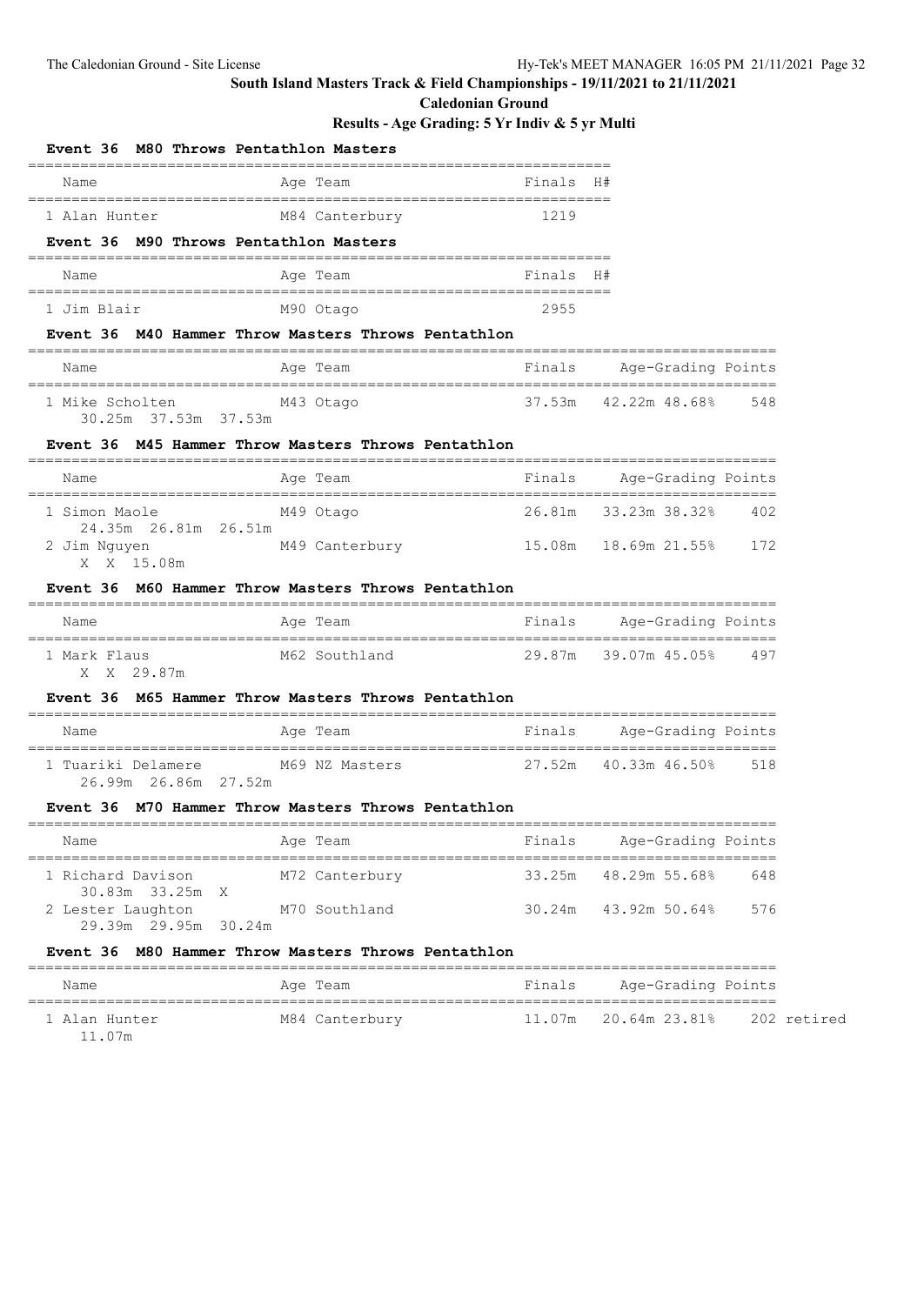### **Caledonian Ground**

## **Results - Age Grading: 5 Yr Indiv & 5 yr Multi**

| Event 36 M90 Hammer Throw Masters Throws Pentathlon                         |                |                  |                                                    |     |
|-----------------------------------------------------------------------------|----------------|------------------|----------------------------------------------------|-----|
| Name                                                                        | Age Team       | Finals           | Age-Grading Points                                 |     |
| 1 Jim Blair<br>16.41m 16.48m 17.52m                                         | M90 Otago      | 17.52m           | 48.38m 55.78%                                      | 650 |
| Event 36 M40 Shot Put Masters Throws Pentathlon                             |                |                  |                                                    |     |
| Name                                                                        | Age Team       | Finals           | Age-Grading Points<br>============================ |     |
| 1 Mike Scholten<br>9.18m 9.79m 9.46m                                        | M43 Otago      | 9.79m            | 10.90m 47.16%                                      | 540 |
| Event 36 M45 Shot Put Masters Throws Pentathlon<br>---------------------    |                | ---------------- | ----------------                                   |     |
| Name                                                                        | Age Team       | Finals           | Age-Grading Points                                 |     |
| 1 Simon Maole                                                               | M49 Otago      | 11.52m           | 13.85m 59.91%                                      | 719 |
| 11.52m 11.50m X<br>2 Jim Nguyen<br>$9.04m$ 8.44m 8.92m                      | M49 Canterbury | 9.04m            | 10.86m 47.01%                                      | 537 |
| Event 36 M60 Shot Put Masters Throws Pentathlon                             |                |                  |                                                    |     |
| Name                                                                        | Age Team       | Finals           | Age-Grading Points                                 |     |
| 1 Mark Flaus<br>11.32m 11.35m 12.07m                                        | M62 Southland  | 12.07m           | 15.06m 65.17%                                      | 793 |
| Event 36 M65 Shot Put Masters Throws Pentathlon                             |                |                  |                                                    |     |
| Name                                                                        | Age Team       | Finals           | Age-Grading Points                                 |     |
| 1 Tuariki Delamere<br>9.00m 9.32m 9.58m                                     | M69 NZ Masters | 9.58m            | 13.03m 56.39%                                      | 669 |
| Event 36 M70 Shot Put Masters Throws Pentathlon<br>________________________ |                |                  |                                                    |     |
| Name                                                                        | Age Team       | Finals           | Age-Grading Points                                 |     |
| 1 Lester Laughton<br>9.14m 9.26m 8.90m                                      | M70 Southland  | 9.26m            | 11.85m 51.30%                                      | 597 |
| 2 Richard Davison<br>X 8.55m 8.78m                                          | M72 Canterbury | 8.78m            | 11.24m 48.64%                                      | 560 |
| Event 36 M80 Shot Put Masters Throws Pentathlon                             |                |                  |                                                    |     |
| Name                                                                        | Age Team       | Finals           | Age-Grading Points                                 |     |
| 1 Alan Hunter                                                               | M84 Canterbury | 4.79m            | 7.21m 31.18%                                       | 320 |

4.12m 4.79m 4.72m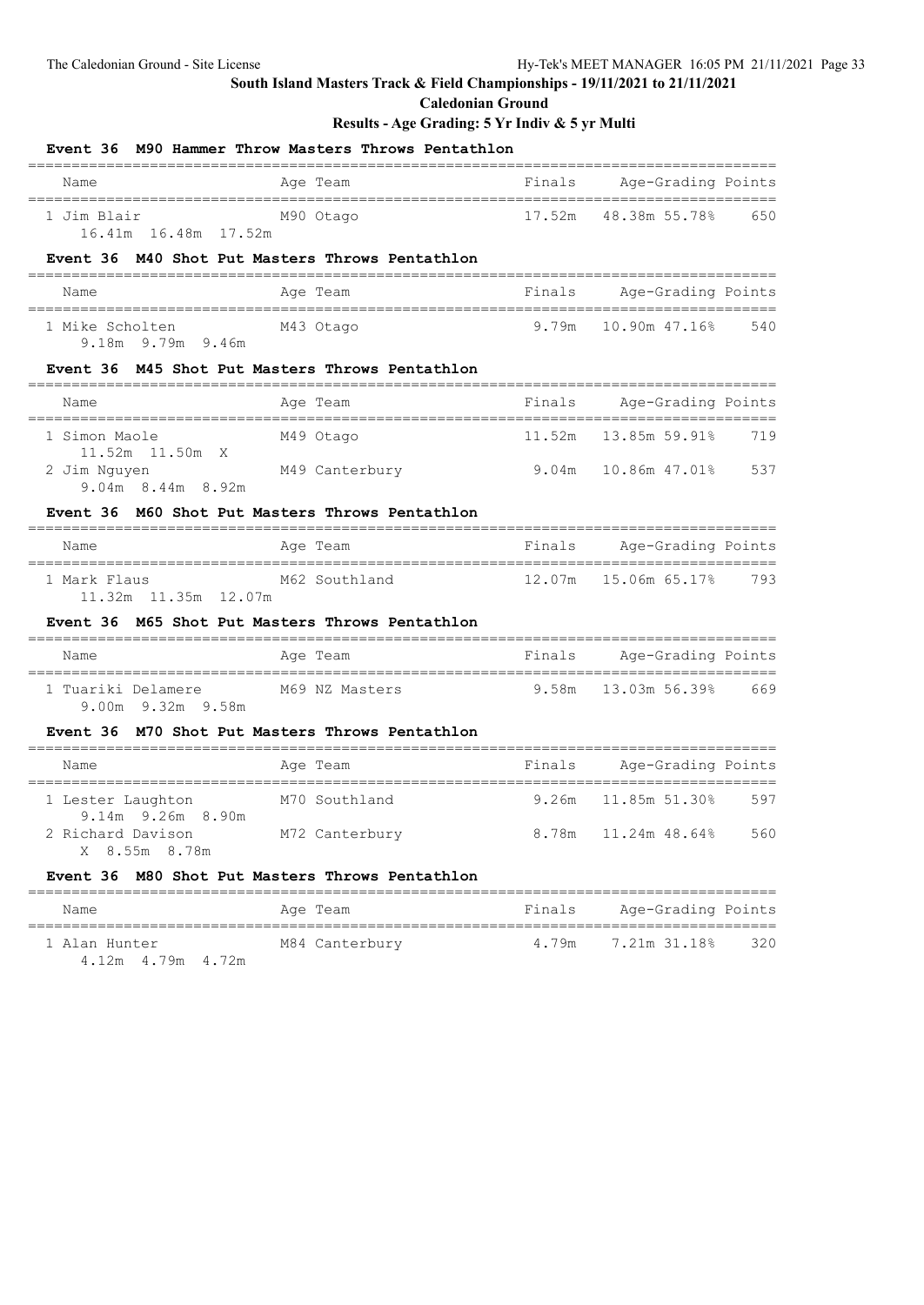**Caledonian Ground**

## **Results - Age Grading: 5 Yr Indiv & 5 yr Multi**

| Event 36                                                          | M90 Shot Put Masters Throws Pentathlon                                         |        |                    |     |
|-------------------------------------------------------------------|--------------------------------------------------------------------------------|--------|--------------------|-----|
| Name                                                              | Age Team                                                                       | Finals | Age-Grading Points |     |
| 1 Jim Blair<br>5.60m 6.30m 6.12m                                  | M90 Otago                                                                      | 6.30m  | 12.30m 53.21%      | 625 |
| Event 36                                                          | M40 Discus Throw Masters Throws Pentathlon                                     |        |                    |     |
| Name                                                              | Age Team                                                                       | Finals | Age-Grading Points |     |
| 1 Mike Scholten<br>27.02m X 26.06m                                | M43 Otago                                                                      | 27.02m | 29.75m 40.17%      | 460 |
|                                                                   | Event 36 M45 Discus Throw Masters Throws Pentathlon<br>_______________________ |        |                    |     |
| Name                                                              | Age Team                                                                       | Finals | Age-Grading Points |     |
| 1 Simon Maole                                                     | M49 Otago                                                                      | 34.34m | 41.37m 55.86%      | 692 |
| 32.07m 34.34m<br>X.<br>2 Jim Nguyen<br>18.43m 19.36m 21.09m       | M49 Canterbury                                                                 | 21.09m | 25.41m 34.30%      | 375 |
|                                                                   | Event 36 M60 Discus Throw Masters Throws Pentathlon                            |        |                    |     |
| Name                                                              | Age Team                                                                       | Finals | Age-Grading Points |     |
| 1 Mark Flaus<br>X X 27.53m                                        | M62 Southland                                                                  | 27.53m | $29.25m$ 39.50%    | 450 |
| Event 36                                                          | M65 Discus Throw Masters Throws Pentathlon                                     |        |                    |     |
| Name                                                              | Age Team                                                                       | Finals | Age-Grading Points |     |
| 1 Tuariki Delamere<br>21.69m 25.76m 27.65m                        | M69 NZ Masters                                                                 | 27.65m | 32.17m 43.43%      | 507 |
| <b>Event 36</b>                                                   | M70 Discus Throw Masters Throws Pentathlon                                     |        |                    |     |
| Name                                                              | Age Team                                                                       | Finals | Age-Grading Points |     |
| 1 Lester Laughton                                                 | M70 Southland                                                                  | 33.61m | 42.95m 57.99%      | 725 |
| 31.49m 31.10m 33.61m<br>2 Richard Davison<br>29.33m 29.88m 31.97m | M72 Canterbury                                                                 | 31.97m |                    | 682 |
|                                                                   | Event 36 M80 Discus Throw Masters Throws Pentathlon                            |        |                    |     |
| Name                                                              | Age Team                                                                       | Finals | Age-Grading Points |     |
| 1 Alan Hunter                                                     | M84 Canterbury                                                                 | 12.86m | 21.14m 28.54%      | 293 |

11.62m 10.87m 12.86m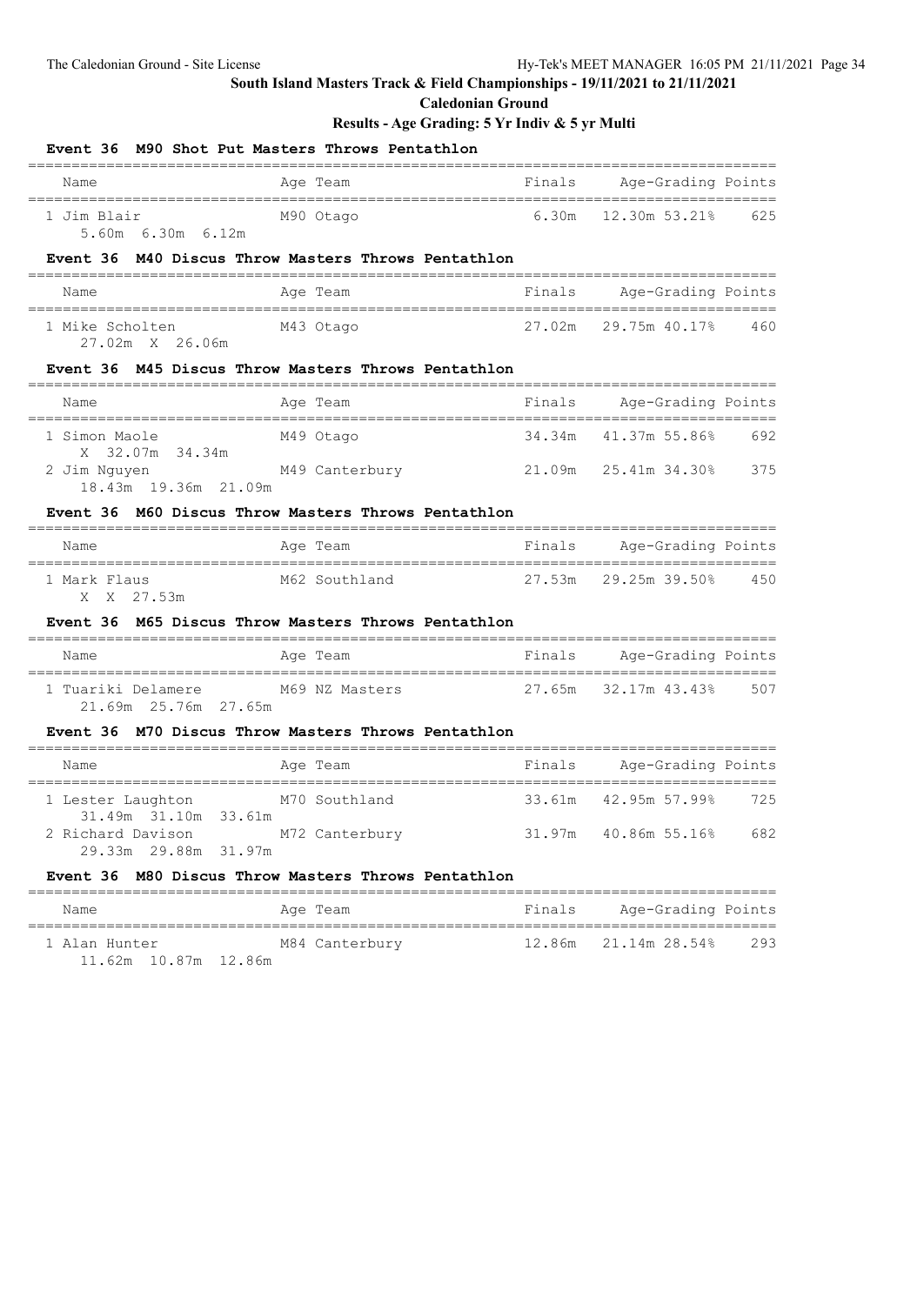#### **Caledonian Ground**

### **Results - Age Grading: 5 Yr Indiv & 5 yr Multi**

| <b>Event 36</b>                              | M90 Discus Throw Masters Throws Pentathlon           |                                        |                           |     |
|----------------------------------------------|------------------------------------------------------|----------------------------------------|---------------------------|-----|
| Name                                         | Age Team                                             | Finals                                 | Age-Grading Points        |     |
| 1 Jim Blair<br>14.06m  13.73m  13.54m        | M90 Otago                                            | 14.06m                                 | 34.30m 46.31%             | 550 |
|                                              | Event 36 M40 Javelin Throw Masters Throws Pentathlon |                                        |                           |     |
| Name                                         | Age Team                                             | Finals                                 | Age-Grading Points        |     |
| 1 Mike Scholten<br>35.02m 35.06m 35.16m      | M43 Otago                                            | 35.16m                                 | 38.19m 38.78%             | 416 |
|                                              | Event 36 M45 Javelin Throw Masters Throws Pentathlon |                                        |                           |     |
| Name<br>___________________________________  | Age Team                                             | ______________________________________ | Finals Age-Grading Points |     |
| 1 Jim Nguyen                                 | M49 Canterbury                                       | 32.08m                                 | 37.58m 38.16%             | 407 |
| 2 Simon Maole<br>25.64m X 22.12m             | M49 Otago                                            |                                        | 25.64m 30.03m 30.50%      | 300 |
|                                              | Event 36 M60 Javelin Throw Masters Throws Pentathlon |                                        |                           |     |
| Name<br>==================================== | Age Team                                             | Finals                                 | Age-Grading Points        |     |
| 1 Mark Flaus<br>25.65m 24.36m 24.46m         | M62 Southland                                        | 25.65m                                 | 36.26m 36.83%             | 388 |
|                                              | Event 36 M65 Javelin Throw Masters Throws Pentathlon |                                        |                           |     |
| Name<br>__________________________________   | Age Team                                             |                                        | Finals Age-Grading Points |     |
| 1 Tuariki Delamere<br>25.64m 22.38m 26.35m   | M69 NZ Masters                                       | 26.35m                                 | 41.15m 41.79% 459         |     |
|                                              | Event 36 M70 Javelin Throw Masters Throws Pentathlon |                                        |                           |     |
| Name                                         | Age Team                                             |                                        | Finals Age-Grading Points |     |
| 1 Richard Davison<br>25.49m 24.06m 24.86m    | M72 Canterbury                                       | 25.49m                                 | 42.82m 43.48%             | 483 |
| 2 Lester Laughton<br>19.16m 19.33m X         | M70 Southland                                        | 19.33m                                 | 32.47m 32.98%             | 334 |
| <b>Event 36</b>                              | M80 Javelin Throw Masters Throws Pentathlon          |                                        |                           |     |
|                                              |                                                      |                                        |                           |     |

1 Alan Hunter M84 Canterbury 9.48m 19.86m 20.17% 159

8.65m 8.14m 9.48m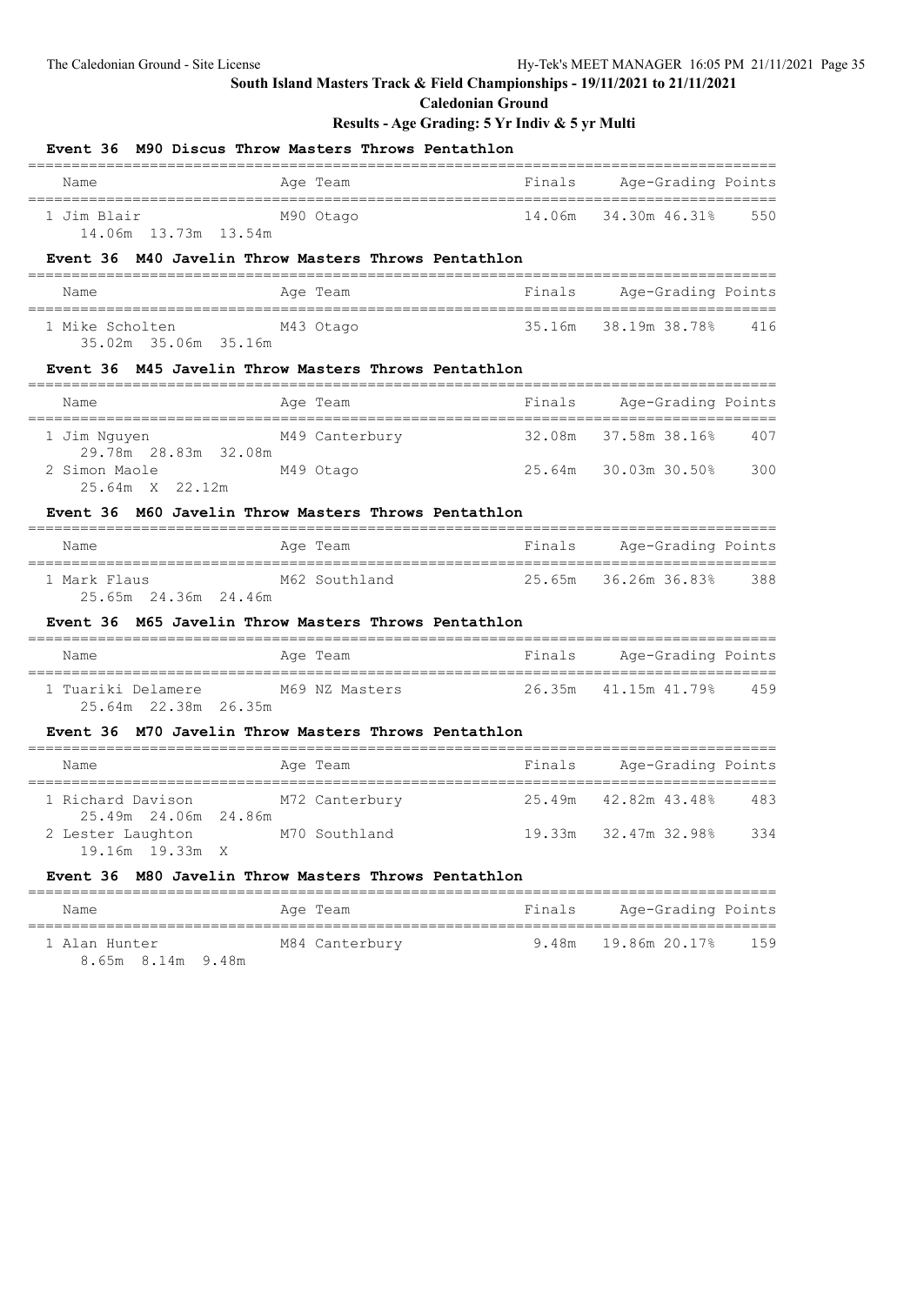**Caledonian Ground**

| Event 36 M90 Javelin Throw Masters Throws Pentathlon |                                            |        |                                              |     |
|------------------------------------------------------|--------------------------------------------|--------|----------------------------------------------|-----|
| Name                                                 | Age Team                                   | Finals | Age-Grading Points<br>====================== |     |
| M90 Otago<br>1 Jim Blair<br>13.58m 13.98m 15.13m     |                                            | 15.13m | 44.08m  44.76%                               | 502 |
| Event 36 M40 Weight Throw Masters Throws Pentathlon  |                                            |        |                                              |     |
| Name                                                 | Age Team                                   | Finals | Age-Grading Points                           |     |
| 1 Mike Scholten<br>X 9.17m 9.05m                     | M43 Otago                                  | 9.17m  | 9.99m 38.64% 451                             |     |
| Event 36 M45 Weight Throw Masters Throws Pentathlon  |                                            |        |                                              |     |
| Name                                                 | Age Team                                   | Finals | Age-Grading Points                           |     |
| 1 Simon Maole                                        | M49 Otago                                  |        | 10.61m    12.41m    47.99%                   | 588 |
| 9.62m 8.75m 10.61m<br>2 Jim Nguyen<br>7.14m X 7.95m  | M49 Canterbury 1.95m 9.29m 35.96% 412      |        |                                              |     |
| Event 36 M60 Weight Throw Masters Throws Pentathlon  |                                            |        |                                              |     |
| Name                                                 | Age Team                                   |        | Finals Age-Grading Points                    |     |
| 1 Mark Flaus<br>X 14.01m 13.69m                      | M62 Southland                              |        | 14.01m  14.60m  56.47%                       | 712 |
| Event 36 M65 Weight Throw Masters Throws Pentathlon  |                                            |        |                                              |     |
| Name                                                 | Age Team                                   | Finals | Age-Grading Points                           |     |
| 1 Tuariki Delamere<br>9.68m 10.04m 10.55m            | M69 NZ Masters                             |        |                                              | 551 |
| Event 36 M70 Weight Throw Masters Throws Pentathlon  |                                            |        |                                              |     |
| Name                                                 | Age Team                                   | Finals | Age-Grading Points                           |     |
| 1 Richard Davison<br>12.97m  12.57m  12.83m          | M72 Canterbury                             |        |                                              | 723 |
| 2 Lester Laughton M70 Southland<br>X 12.07m 12.62m   |                                            |        |                                              | 700 |
| Event 36                                             | M80 Weight Throw Masters Throws Pentathlon |        |                                              |     |
| Name                                                 | Age Team                                   | Finals | Age-Grading Points                           |     |
| 1 Alan Hunter<br>X 4.79m                             | M84 Canterbury                             | 4.79m  | 6.24m 24.16%                                 | 245 |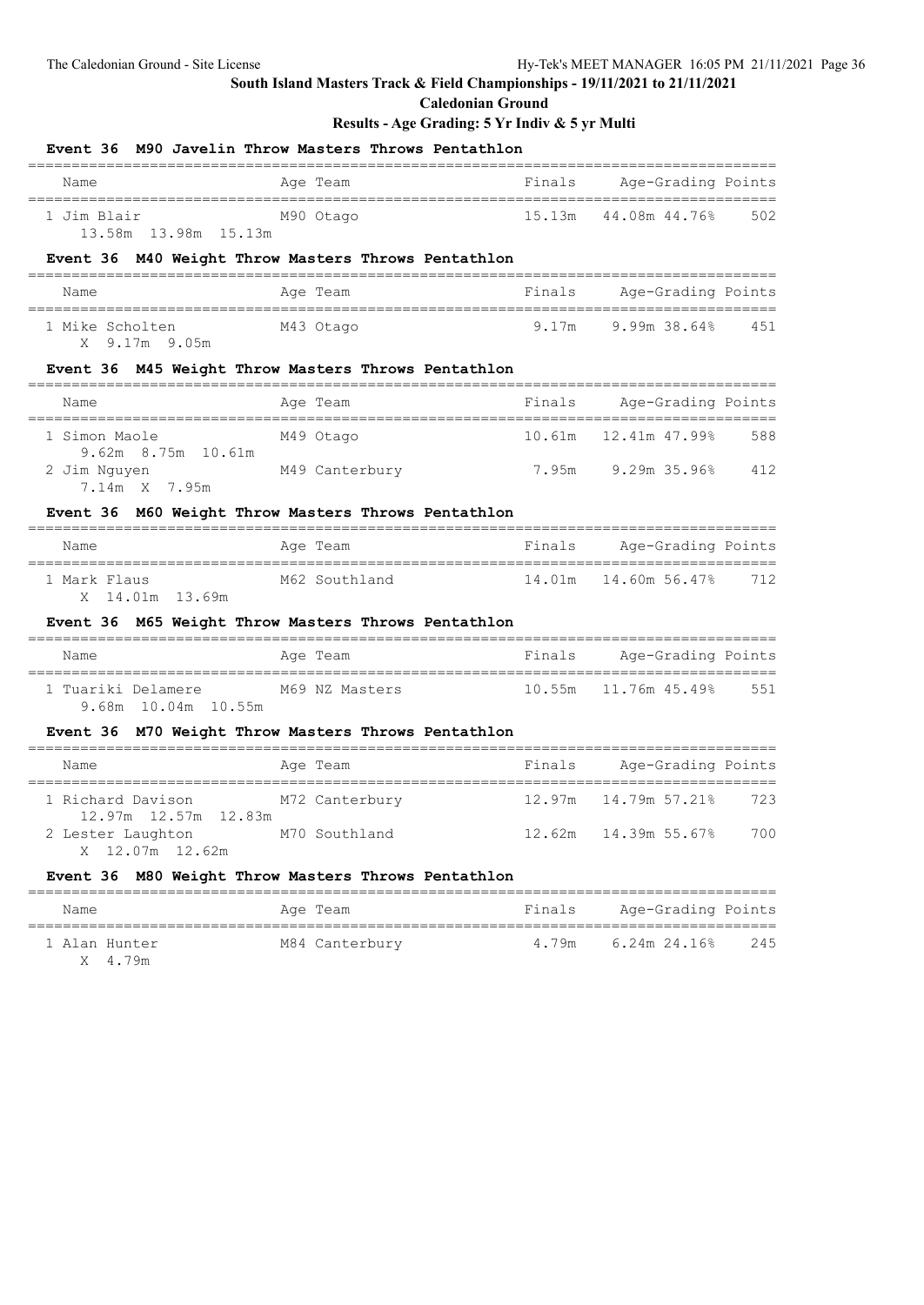**Caledonian Ground**

|                                                | Event 36 M90 Weight Throw Masters Throws Pentathlon         |             |          |                                   |                    |     |
|------------------------------------------------|-------------------------------------------------------------|-------------|----------|-----------------------------------|--------------------|-----|
| Name                                           | Age Team                                                    |             |          | Finals Age-Grading Points         |                    |     |
| 1 Jim Blair<br>7.21m 7.86m 7.56m               | M90 Otago                                                   | 7.86m       |          | 13.13m 50.81%                     | 628                |     |
| Event 37                                       | W35 Outdoor Pentathlon Masters<br>========================= |             |          |                                   |                    |     |
| Name                                           | Age Team                                                    | Finals H#   |          |                                   |                    |     |
| 1 Jennifer Hodgson                             | W37 Otago                                                   | 2117        |          |                                   |                    |     |
| Event 37 W40 Outdoor Pentathlon Masters        |                                                             |             |          |                                   |                    |     |
| Name                                           | Age Team                                                    | Finals H#   |          |                                   |                    |     |
| 1 Joeline Jones                                | W40 Tasman                                                  | 2629        |          |                                   |                    |     |
| Event 37 W70 Outdoor Pentathlon Masters        |                                                             |             |          |                                   |                    |     |
| Name                                           | Age Team                                                    | Finals H#   |          |                                   |                    |     |
| 1 Carey Dickason                               | W70 Tasman                                                  | 2140        |          |                                   |                    |     |
|                                                | Event 37 W35 100 Metre Sprint Masters Outdoor Pentathlon    |             |          |                                   |                    |     |
| Name                                           | Age Team                                                    | Finals Wind |          |                                   | Age-Grading Points |     |
| 1 Jennifer Hodgson                             | W37 Otago                                                   | 14.81       | 0.2      |                                   | 14.67 71.57%       | 503 |
|                                                | Event 37 W40 100 Metre Sprint Masters Outdoor Pentathlon    |             |          |                                   |                    |     |
| Name<br>;===================================== | Age Team                                                    | Finals Wind |          |                                   | Age-Grading Points |     |
| 1 Joeline Jones                                | W40 Tasman                                                  | 13.35       | 0.2      | ================================= | 12.75 82.32%       | 813 |
|                                                | Event 37 W70 100 Metre Sprint Masters Outdoor Pentathlon    |             |          |                                   |                    |     |
| Name                                           | Aqe Team                                                    | Finals Wind | ======   |                                   | Age-Grading Points |     |
| 1 Carey Dickason                               | W70 Tasman                                                  | 21.18       | 0.2      | =========================         | 15.67 66.95%       | 369 |
|                                                | Event 37 W35 Shot Put Masters Outdoor Pentathlon            |             |          |                                   |                    |     |
| Name<br>====================================   | Age Team                                                    | Finals      | -------- | Age-Grading Points                |                    |     |
| 1 Jennifer Hodgson<br>7.04m 6.80m X            | ------------------------<br>W37 Otago                       | 7.04m       |          | 7.29m 32.25%                      | 354                |     |
|                                                | Event 37 W40 Shot Put Masters Outdoor Pentathlon            |             |          |                                   |                    |     |
| Name                                           | Age Team                                                    | Finals      |          | Age-Grading Points                |                    |     |
| 1 Joeline Jones<br>6.81m 6.65m 6.59m           | W40 Tasman                                                  | 6.81m       |          | 7.55m 33.40%                      | 370                |     |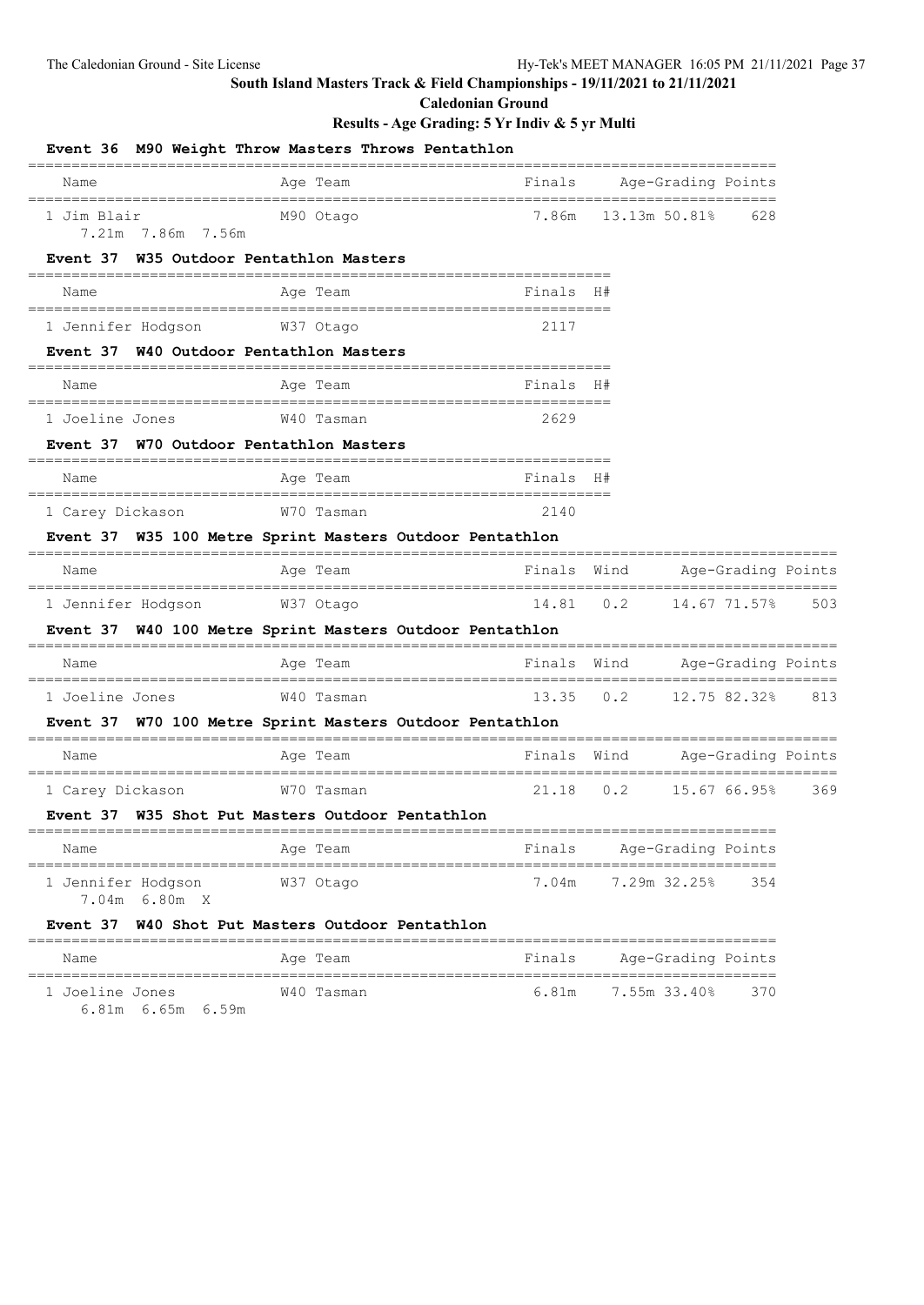**Caledonian Ground**

| Name                                                          | Age Team                                              | Finals      |     | Age-Grading Points                            |     |
|---------------------------------------------------------------|-------------------------------------------------------|-------------|-----|-----------------------------------------------|-----|
| 1 Carey Dickason<br>5.28m 5.44m 5.52m                         | W70 Tasman                                            | 5.52m       |     | 10.24m 45.28%                                 | 545 |
|                                                               | Event 37 W35 Long Jump Masters Outdoor Pentathlon     |             |     |                                               |     |
| Name                                                          | Age Team                                              | Finals Wind |     | Age-Grading Points<br>----------------------- |     |
| 1 Jennifer Hodgson<br>$4.15m(0.8)$ $4.22m(-0.6)$ $4.23m(1.7)$ | W37 Otago                                             | 4.23m       | 1.7 | 4.44m 59.08%                                  | 413 |
|                                                               | Event 37 W40 Long Jump Masters Outdoor Pentathlon     |             |     |                                               |     |
| Name                                                          | Age Team                                              | Finals Wind |     | Age-Grading Points                            |     |
| 1 Joeline Jones<br>$X(1.4)$ 4.38m $(0.2)$ 4.32m $(-0.2)$      | W40 Tasman                                            | 4.38m       | 0.2 | 4.86m 64.70%                                  | 522 |
|                                                               | Event 37 W70 Long Jump Masters Outdoor Pentathlon     |             |     |                                               |     |
| Name                                                          | Age Team                                              | Finals Wind |     | Age-Grading Points                            |     |
| 1 Carey Dickason<br>$2.34m(2.3)$ $2.37m(0.4)$ $2.41m(0.8)$    | W70 Tasman                                            | 2.41m       | 0.8 | 4.08m 54.28%                                  | 326 |
|                                                               | Event 37 W35 Javelin Throw Masters Outdoor Pentathlon |             |     |                                               |     |
| Name                                                          | Age Team                                              | Finals      |     | Age-Grading Points                            |     |
| 1 Jennifer Hodgson<br>16.03m X 16.21m                         | W37 Otago                                             | 16.21m      |     | 17.21m 23.59%                                 | 237 |
| <b>Event 37</b>                                               | W40 Javelin Throw Masters Outdoor Pentathlon          |             |     |                                               |     |
| Name                                                          | Age Team                                              | Finals      |     | Age-Grading Points                            |     |
| 1 Joeline Jones<br>14.29m 13.86m 17.90m                       | W40 Tasman                                            | 17.90m      |     | 20.54m 28.14%                                 | 299 |
|                                                               | Event 37 W70 Javelin Throw Masters Outdoor Pentathlon |             |     |                                               |     |
| Name                                                          | Age Team                                              | Finals      |     | Age-Grading Points                            |     |
| ---------------------                                         |                                                       |             |     |                                               |     |

| Name               | Age Team  | Finals  | Age-Grading Points |     |
|--------------------|-----------|---------|--------------------|-----|
| 1 Jennifer Hodgson | W37 Otago | 2:37.61 | 2:36.84 72.23%     | 610 |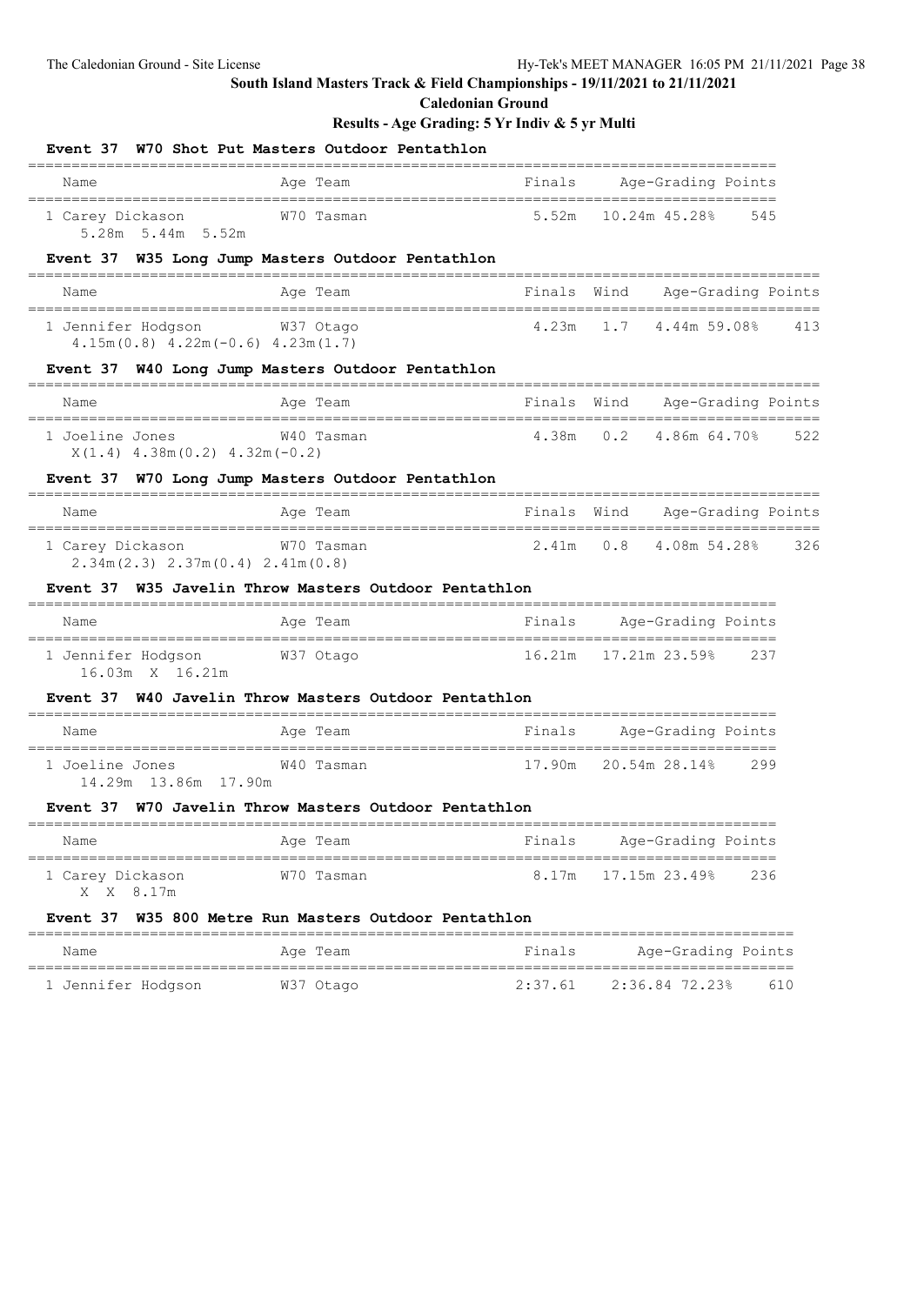**Caledonian Ground**

|                                                         | Event 37 W40 800 Metre Run Masters Outdoor Pentathlon<br>________________________ |                                         |     |                                                 |     |
|---------------------------------------------------------|-----------------------------------------------------------------------------------|-----------------------------------------|-----|-------------------------------------------------|-----|
| Name                                                    | Age Team<br>________________________                                              | Finals                                  |     | Age-Grading Points<br>,,,,,,,,,,,,,,,,,,,,,,,,, |     |
| 1 Joeline Jones                                         | W40 Tasman                                                                        | 2:43.08                                 |     | 2:35.53 72.84%                                  | 625 |
| <b>Event 37</b>                                         | W70 800 Metre Run Masters Outdoor Pentathlon                                      |                                         |     |                                                 |     |
| Name                                                    | Age Team                                                                          | Finals                                  |     | Age-Grading Points<br>=======================   |     |
| 1 Carey Dickason                                        | W70 Tasman                                                                        |                                         |     | $3:45.57$ $2:32.31$ $74.38%$                    | 664 |
| Event 38 M45 Outdoor Pentathlon Masters                 |                                                                                   |                                         |     |                                                 |     |
| Name<br>-------------------------                       | Age Team                                                                          | Finals H#                               |     |                                                 |     |
| 1 Jonny Baird                                           | M49 Canterbury                                                                    | 1751                                    |     |                                                 |     |
| Event 38 M60 Outdoor Pentathlon Masters                 |                                                                                   |                                         |     |                                                 |     |
| Name                                                    | Age Team                                                                          | Finals H#                               |     |                                                 |     |
| =========================<br>1 Gary Rawson              | M62 Wellington                                                                    | ============================<br>2240    |     |                                                 |     |
| Event 38 M65 Outdoor Pentathlon Masters                 |                                                                                   |                                         |     |                                                 |     |
| Name                                                    | ===============<br>Age Team<br>======================                             | Finals H#                               |     |                                                 |     |
| 1 Warren Green<br>2 Les Scown                           | M69 Southland<br>M67 Southland                                                    | 2236<br>1922                            |     |                                                 |     |
| Event 38 M70 Outdoor Pentathlon Masters                 |                                                                                   |                                         |     |                                                 |     |
| =====================================<br>Name           | Age Team                                                                          | -------------------------<br>Finals H#  |     |                                                 |     |
| 1 Gary Kirkman                                          | M70 Southland                                                                     | 2336                                    |     |                                                 |     |
| <b>Event 38</b>                                         | M75 Outdoor Pentathlon Masters<br>============                                    |                                         |     |                                                 |     |
| Name                                                    | Age Team                                                                          | Finals H#                               |     |                                                 |     |
| 1 Evan MacIntosh                                        | M76 Southland                                                                     | _______________________________<br>1555 |     |                                                 |     |
|                                                         | Event 38 M45 Long Jump Masters Outdoor Pentathlon                                 |                                         |     |                                                 |     |
| Name                                                    | Age Team                                                                          | Finals Wind                             |     | Age-Grading Points                              |     |
| 1 Jonny Baird<br>$4.17m(0.8)$ $4.52m(0.3)$ $4.30m(1.0)$ | M49 Canterbury                                                                    | 4.52m                                   | 0.3 | 5.22m 58.32%                                    | 425 |
|                                                         | Event 38 M60 Long Jump Masters Outdoor Pentathlon                                 | =============                           |     |                                                 |     |
| Name<br>==================================              | Age Team                                                                          | Finals Wind                             |     | Age-Grading Points                              |     |
| 1 Gary Rawson                                           | ====================<br>M62 Wellington                                            | =====<br>4.49m                          | 0.6 | $6.32m$ $70.60\%$                               | 657 |

|  | $4.49m(0.6)$ $4.42m(1.0)$ $X(-0.0)$ |  |
|--|-------------------------------------|--|
|--|-------------------------------------|--|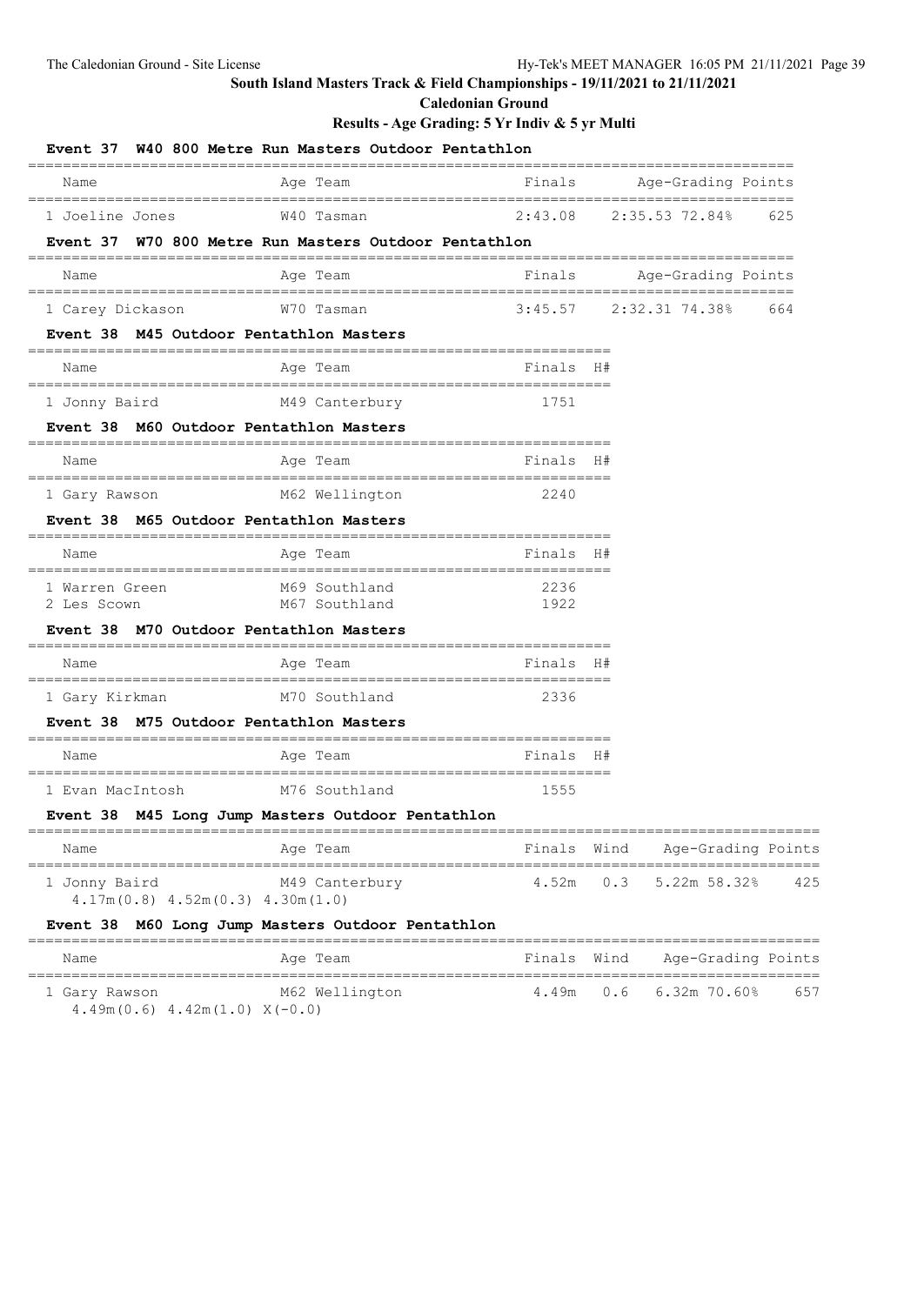**Caledonian Ground**

### **Results - Age Grading: 5 Yr Indiv & 5 yr Multi**

|                                                                            | Event 38 M65 Long Jump Masters Outdoor Pentathlon                                    |                                    |     |                                       |     |  |
|----------------------------------------------------------------------------|--------------------------------------------------------------------------------------|------------------------------------|-----|---------------------------------------|-----|--|
| Name                                                                       | Age Team                                                                             | Finals Wind                        |     | Age-Grading Points                    |     |  |
| 1 Les Scown<br>$3.32m (+0.0) 2.61m (0.8) 3.38m (0.5)$                      | M67 Southland                                                                        | 3.38m                              | 0.5 | 5.13m 57.39%                          | 407 |  |
| 2 Warren Green M69 Southland<br>$3.22m(1.6)$ $3.34m(0.7)$ $3.31m(0.7)$     |                                                                                      | 3.34m                              |     | $0.7$ 5.07m 56.71%                    | 396 |  |
|                                                                            | Event 38 M70 Long Jump Masters Outdoor Pentathlon<br>=======================         | ,,,,,,,,,,,,,,,,,,,,,,,,,,,,,,,,,, |     |                                       |     |  |
| Name                                                                       | Age Team                                                                             |                                    |     | Finals Wind Age-Grading Points        |     |  |
| 1 Gary Kirkman M70 Southland<br>$3.16m (+0.0)$ $3.22m (1.0)$ $2.95m (0.2)$ |                                                                                      |                                    |     | $3.22m$ $1.0$ $5.30m$ $59.30\%$ $441$ |     |  |
|                                                                            | Event 38 M75 Long Jump Masters Outdoor Pentathlon                                    | _____________________              |     |                                       |     |  |
| Name                                                                       | Age Team                                                                             |                                    |     | Finals Wind Age-Grading Points        |     |  |
| 1 Evan MacIntosh<br>$2.19m (+0.0) X(1.3)$                                  | M76 Southland                           2.19m  +0.0     3.94m 44.06%     196 Retired |                                    |     |                                       |     |  |
|                                                                            | Event 38 M45 Javelin Throw Masters Outdoor Pentathlon                                |                                    |     |                                       |     |  |
| Name                                                                       | Age Team                                                                             | Finals                             |     | Age-Grading Points                    |     |  |
| 29.41m 26.55m 31.28m                                                       | 1 Jonny Baird M49 Canterbury 31.28m 36.64m 37.21% 394                                |                                    |     |                                       |     |  |
|                                                                            | Event 38 M60 Javelin Throw Masters Outdoor Pentathlon                                |                                    |     |                                       |     |  |
| Name                                                                       | Age Team                                                                             |                                    |     | Finals Age-Grading Points             |     |  |
| 1 Gary Rawson M62 Wellington<br>26.89m 26.67m X                            |                                                                                      |                                    |     | 26.89m 38.02m 38.61% 414              |     |  |
|                                                                            | Event 38 M65 Javelin Throw Masters Outdoor Pentathlon                                |                                    |     |                                       |     |  |
| Name                                                                       | Age Team                                                                             |                                    |     | Finals Age-Grading Points             |     |  |
| 1 Warren Green<br>23.81m 29.60m 26.67m                                     | M69 Southland                                                                        |                                    |     | 29.60m  46.23m  46.95%<br>533         |     |  |
| 2 Les Scown<br>X 22.72m 22.31m                                             | M67 Southland                                                                        |                                    |     | 22.72m 35.48m 36.03% 377              |     |  |
| <b>Event 38</b>                                                            | M70 Javelin Throw Masters Outdoor Pentathlon                                         |                                    |     |                                       |     |  |
| Name<br>========================                                           | Age Team                                                                             | Finals                             |     | Age-Grading Points                    |     |  |
| 1 Gary Kirkman                                                             | M70 Southland                                                                        | 15.47m                             |     | 25.99m 26.39%                         | 243 |  |

15.47m 15.17m 12.61m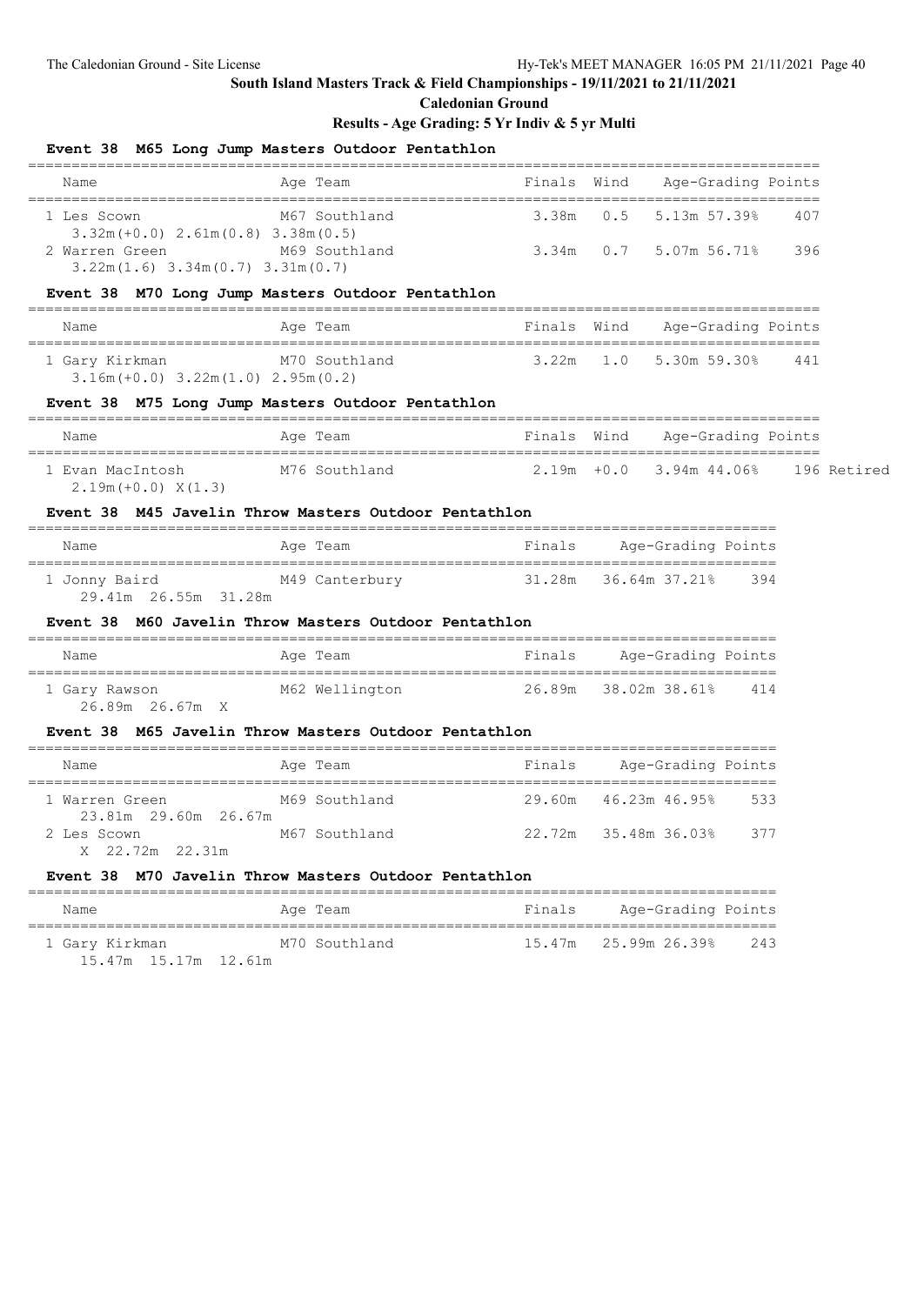## **Caledonian Ground**

### **Results - Age Grading: 5 Yr Indiv & 5 yr Multi**

|                                             | Event 38 M75 Javelin Throw Masters Outdoor Pentathlon    |               |               |                    |                              |                    |
|---------------------------------------------|----------------------------------------------------------|---------------|---------------|--------------------|------------------------------|--------------------|
| Name                                        | Age Team                                                 | Finals        |               | Age-Grading Points |                              |                    |
| 1 Evan MacIntosh<br>9.68m 9.29m 10.09m      | M76 Southland                                            | 10.09m        |               | 19.10m 19.40%      | 149                          |                    |
|                                             | Event 38 M45 200 Metre Sprint Masters Outdoor Pentathlon |               |               |                    |                              |                    |
| Name                                        | Age Team                                                 | Finals        | Wind          |                    |                              | Age-Grading Points |
| 1 Jonny Baird                               | M49 Canterbury                                           | $28.49 - 2.6$ |               |                    | 26.32 73.43%                 | 499                |
|                                             | Event 38 M60 200 Metre Sprint Masters Outdoor Pentathlon |               |               |                    |                              |                    |
| Name                                        | Age Team                                                 | Finals        | Wind          |                    |                              | Age-Grading Points |
| 1 Gary Rawson                               | M62 Wellington                                           | $28.30 - 2.6$ |               |                    | 23.58 81.94%                 | 731                |
|                                             | Event 38 M65 200 Metre Sprint Masters Outdoor Pentathlon |               |               |                    |                              |                    |
| Name                                        | Age Team                                                 | Finals        | Wind          |                    |                              | Age-Grading Points |
| 1 Warren Green<br>2 Les Scown               | M69 Southland<br>M67 Southland                           | $32.64 - 2.6$ | $33.54 -2.6$  |                    | 26.14 73.93%<br>26.86 71.94% | 513<br>458         |
|                                             | Event 38 M70 200 Metre Sprint Masters Outdoor Pentathlon |               |               |                    |                              |                    |
| Name                                        | Age Team                                                 | Finals        | Wind          |                    |                              | Age-Grading Points |
| 1 Gary Kirkman                              | M70 Southland                                            | $34.42 - 2.6$ |               |                    | 26.31 73.45%                 | 500                |
|                                             | Event 38 M75 200 Metre Sprint Masters Outdoor Pentathlon |               |               |                    |                              |                    |
| Name                                        | Age Team                                                 | Finals Wind   |               |                    |                              | Age-Grading Points |
| 1 Evan MacIntosh                            | M76 Southland                                            | $37.46 - 2.6$ |               |                    | 27.03 71.49%                 | 446                |
|                                             | Event 38 M45 Discus Throw Masters Outdoor Pentathlon     |               |               |                    |                              |                    |
| Name                                        | Age Team                                                 | Finals        |               | Age-Grading Points |                              |                    |
| 1 Jonny Baird<br>15.49m X 18.41m            | M49 Canterbury                                           | 18.41m        | 22.18m 29.94% |                    | 313                          |                    |
|                                             | Event 38 M60 Discus Throw Masters Outdoor Pentathlon     |               |               |                    |                              |                    |
| Name                                        | Age Team                                                 | Finals        |               | Age-Grading Points |                              |                    |
| ============<br>1 Gary Rawson<br>26.97m X X | M62 Wellington                                           | 26.97m        |               | 28.66m 38.69%      | 438                          |                    |
|                                             | Event 38 M65 Discus Throw Masters Outdoor Pentathlon     |               |               |                    |                              |                    |
| Name                                        | Age Team                                                 | Finals        |               | Age-Grading Points |                              |                    |

======================================================================================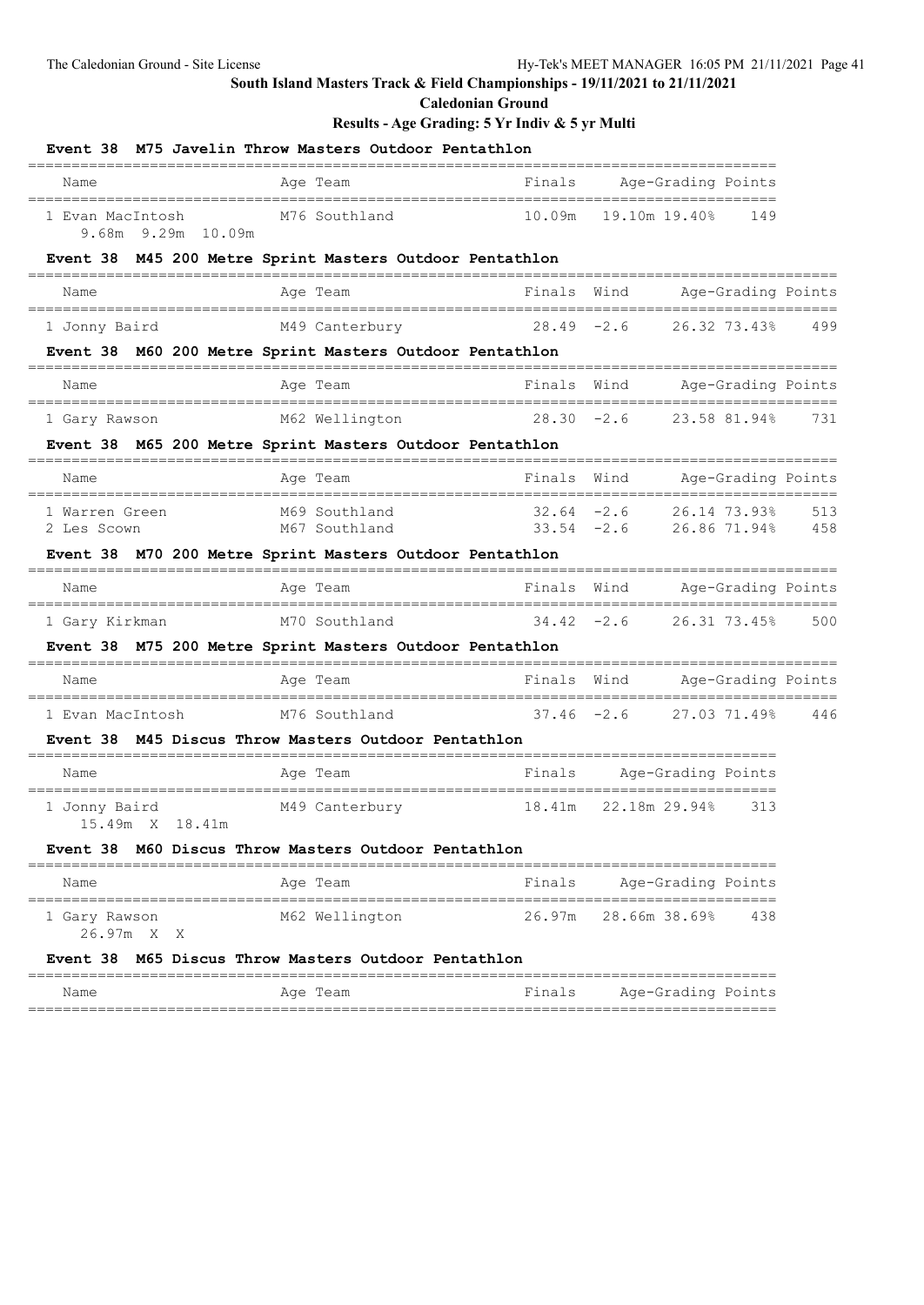**Caledonian Ground**

| Event 38 M65 Discus Throw Masters Outdoor Pentathlon                                                                                                                                                  |                                           |                 |                           |     |
|-------------------------------------------------------------------------------------------------------------------------------------------------------------------------------------------------------|-------------------------------------------|-----------------|---------------------------|-----|
| 1 Warren Green                                                                                                                                                                                        | M69 Southland                             | 23.77m          | 27.66m 37.34%             | 419 |
| 19.32m 23.77m 20.26m<br>2 Les Scown                                                                                                                                                                   | M67 Southland                             | 18.13m          | 21.09m 28.48% 293         |     |
| 18.13m 17.66m X                                                                                                                                                                                       |                                           |                 |                           |     |
| Event 38 M70 Discus Throw Masters Outdoor Pentathlon                                                                                                                                                  | _______________________                   |                 |                           |     |
| Name<br>_________________________________                                                                                                                                                             | Age Team                                  |                 | Finals Age-Grading Points |     |
| 1 Gary Kirkman M70 Southland 23.67m<br>21.53m  20.62m  23.67m                                                                                                                                         |                                           |                 | 30.25m 40.84% 469         |     |
| Event 38 M75 Discus Throw Masters Outdoor Pentathlon                                                                                                                                                  |                                           |                 |                           |     |
| Name                                                                                                                                                                                                  | =======================<br>Age Team       |                 | Finals Age-Grading Points |     |
| 1 Evan MacIntosh<br>11.12m  11.16m  10.96m                                                                                                                                                            | M76 Southland                             | 11 <b>.</b> 16m | 15.99m 21.59% 198         |     |
| Event 38 M45 1500 Metre Run Masters Outdoor Pentathlon                                                                                                                                                |                                           |                 |                           |     |
| Name                                                                                                                                                                                                  | Age Team                                  |                 | Finals Mge-Grading Points |     |
| .=====================================<br>1 Jonny Baird                                                                                                                                               | M49 Canterbury 7:20.06 6:41.56 51.30% 120 |                 |                           |     |
| Event 38 M60 1500 Metre Run Masters Outdoor Pentathlon                                                                                                                                                |                                           |                 |                           |     |
| Name                                                                                                                                                                                                  | Age Team                                  |                 | Finals Age-Grading Points |     |
| -- Gary Rawson                                                                                                                                                                                        | M62 Wellington DNF                        |                 |                           |     |
| Event 38 M65 1500 Metre Run Masters Outdoor Pentathlon                                                                                                                                                |                                           |                 |                           |     |
| Name                                                                                                                                                                                                  | Age Team                                  |                 | Finals Age-Grading Points |     |
| 1 Les Scown                           M67 Southland                     7:21.58     5:32.47 61.96%     387<br>2 Warren Green           M69 Southland               7:24.92     5:34.99 61.50%     375 |                                           |                 |                           |     |
|                                                                                                                                                                                                       |                                           |                 |                           |     |
| Event 38 M70 1500 Metre Run Masters Outdoor Pentathlon                                                                                                                                                |                                           |                 |                           |     |
| Name<br>===================================                                                                                                                                                           | Age Team                                  |                 | Finals Age-Grading Points |     |
| 1 Gary Kirkman                                                                                                                                                                                        | M70 Southland                             | 6:35.00         | 4:39.63 73.67% 683        |     |
| Event 38 M75 1500 Metre Run Masters Outdoor Pentathlon                                                                                                                                                |                                           |                 |                           |     |
| Name                                                                                                                                                                                                  | Age Team                                  | Finals          | Age-Grading Points        |     |
| 1 Evan MacIntosh                                                                                                                                                                                      | M76 Southland                             | 7:36.03         | 4:58.98 68.90%            | 566 |
| Event 40A M65 100 Short Hurdles 840mm Masters                                                                                                                                                         |                                           |                 |                           |     |
| Name                                                                                                                                                                                                  | Age Team                                  | Finals Wind     | Age-Grading               |     |
| 1 Georg Ludwig                                                                                                                                                                                        | M67 Canterbury                            | $24.74 + 0.0$   | 21.37 60.43%              |     |